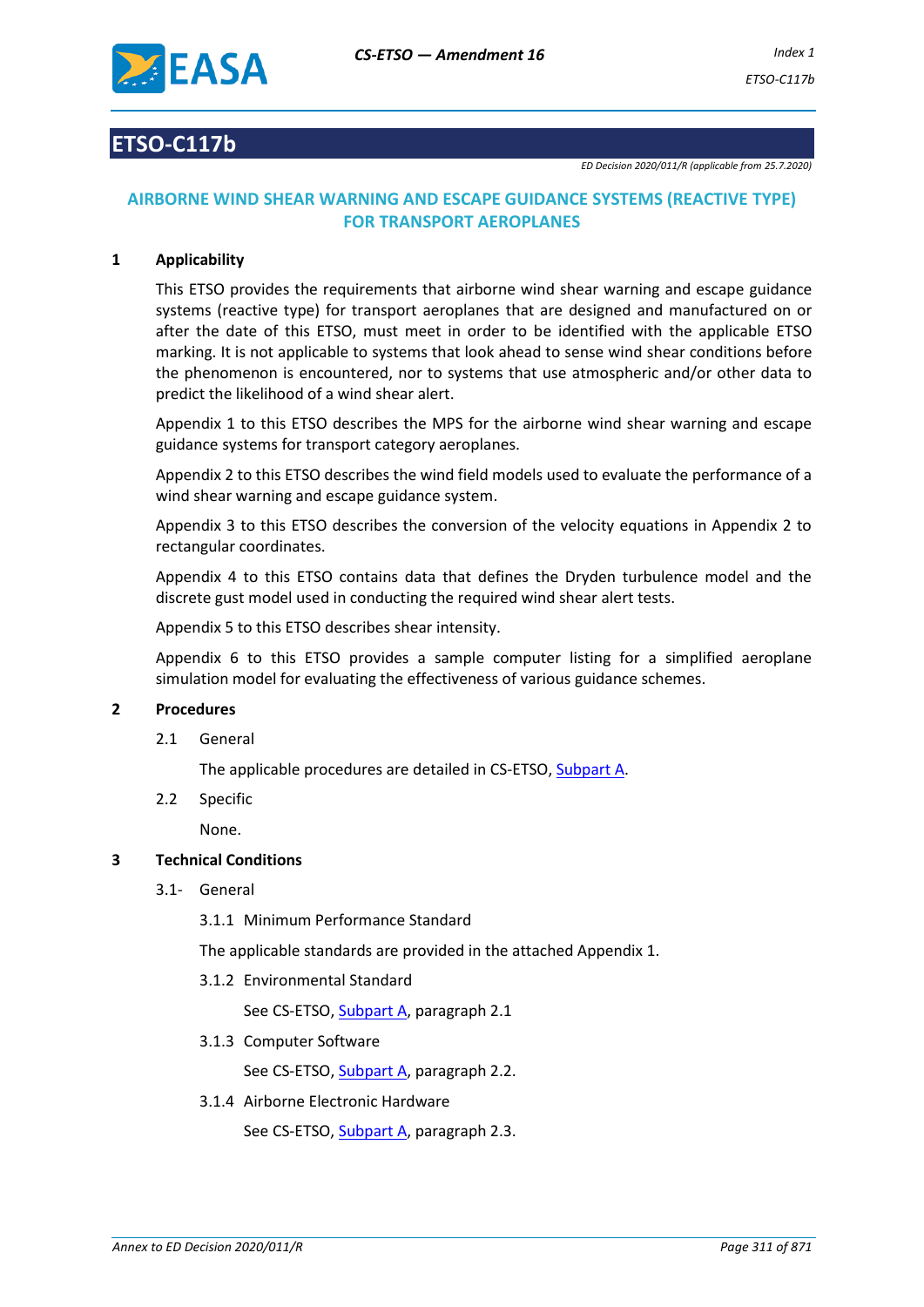

## 3.2 Specific

3.2.1 Failure Condition Classification

See CS-ETSO, Subpart A, paragraph 2.4.

A failure of the function defined in 3.1.1 above that results in an unannunciated malfunction or a missed wind shear detection is a major failure condition.

A loss of the function defined in 3.1.1 above is a minor failure condition.

## **4 Marking**

4.1 General

See CS-ETSO, Subpart A, paragraph 1.2.

4.2 Specific

None.

#### **5 Availability of Referenced Documents**

See CS-ETSO, Subpart A, paragraph 3.

[Amdt ETSO/16]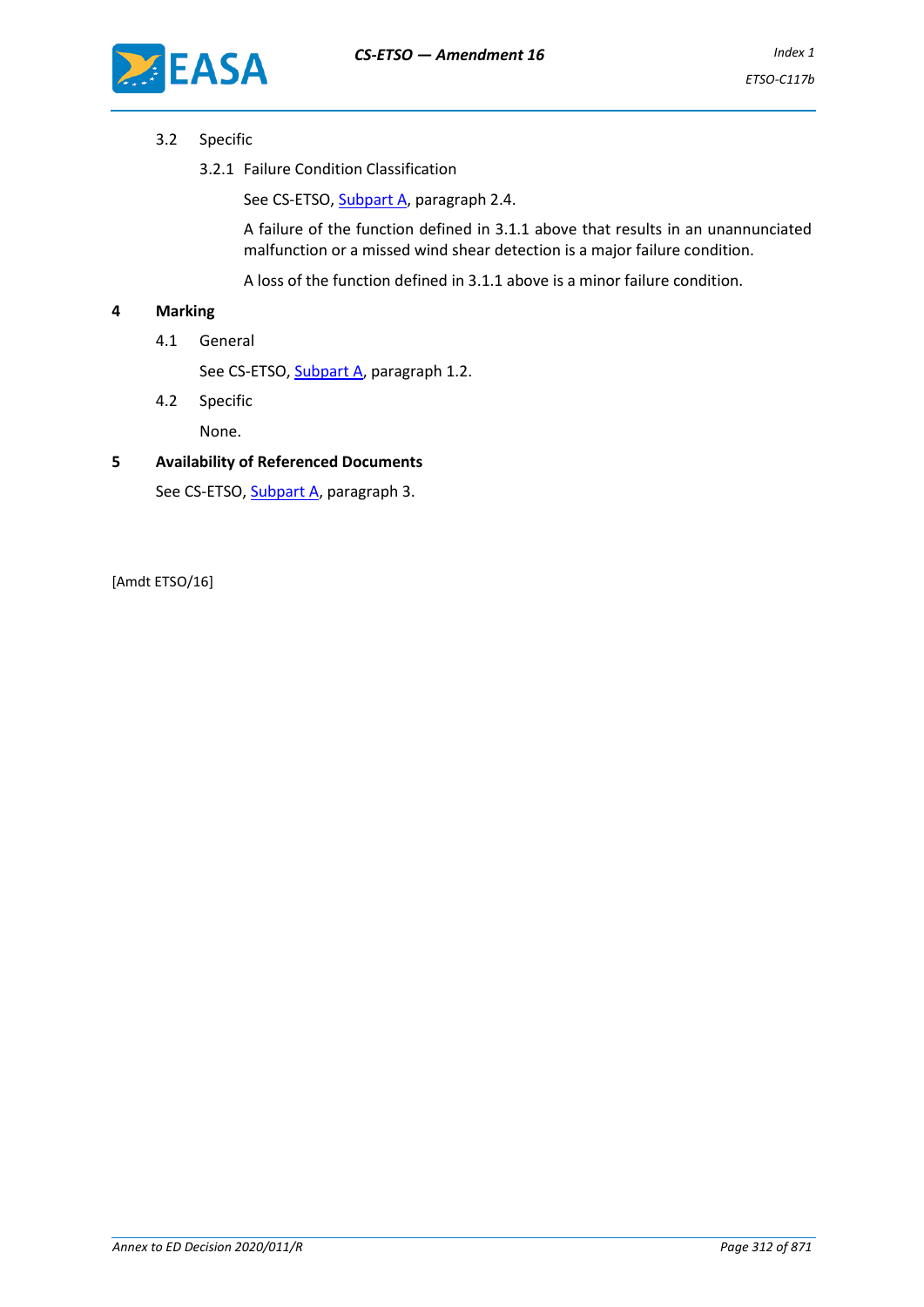

# **Appendix 1 to ETSO-C117b – EASA Performance Standard for Airborne Wind Shear Warning and Escape Guidance Systems for Transport Aeroplanes**

*ED Decision 2020/011/R*

### 1. PURPOSE

This Appendix establishes the minimum performance standard (MPS) for airborne wind shear warning and escape guidance systems for transport category aeroplanes.

2. SCOPE

The scope of this Appendix is to provide MPS for airborne wind shear warning and escape guidance systems for transport category aeroplanes. All the paragraph references cited herein are in reference to this Appendix only.

This performance standard applies only to wind shear warning systems which identify wind shear phenomena by sensing an encounter with conditions that exceed the threshold values contained in this performance standard. In addition to wind shear warning criteria, this performance standard provides criteria that are applicable to systems that provide optional wind shear caution alert capabilities. Wind shear escape guidance is provided to assist the pilot in obtaining the desired flight path during such an encounter.

- 3. DEFINITION OF TERMS
	- a. Airborne wind shear warning system

A device or system which uses various sensor inputs to identify the presence of wind shear once the phenomenon is encountered, and provides the pilot with a timely warning. The system may include both wind shear warning and wind shear caution alerts. A warning device of this type does not provide escape guidance information to the pilot to satisfy the criteria for warning and flight guidance systems.

b. Airborne wind shear warning and escape guidance system

A device or system which uses various sensor inputs to identify the presence of wind shear once the phenomenon is encountered, and provides the pilot with a timely warning and adequate flight guidance to improve the probability of recovery from the wind shear encounter. This system may include both wind shear warning and wind shear caution alerts.

c. Airborne wind shear auto recovery system

A device or system which integrates or couples autopilot and/or autothrottle systems of the aeroplanes with an airborne wind shear flight guidance system.

d. Airborne wind shear escape guidance system

A system which provides the crew with flight guidance information to improve the probability of recovery once a wind shear phenomenon is encountered.

e. Failure

The inability of a system, subsystem, unit, or part to perform within the previously specified limits.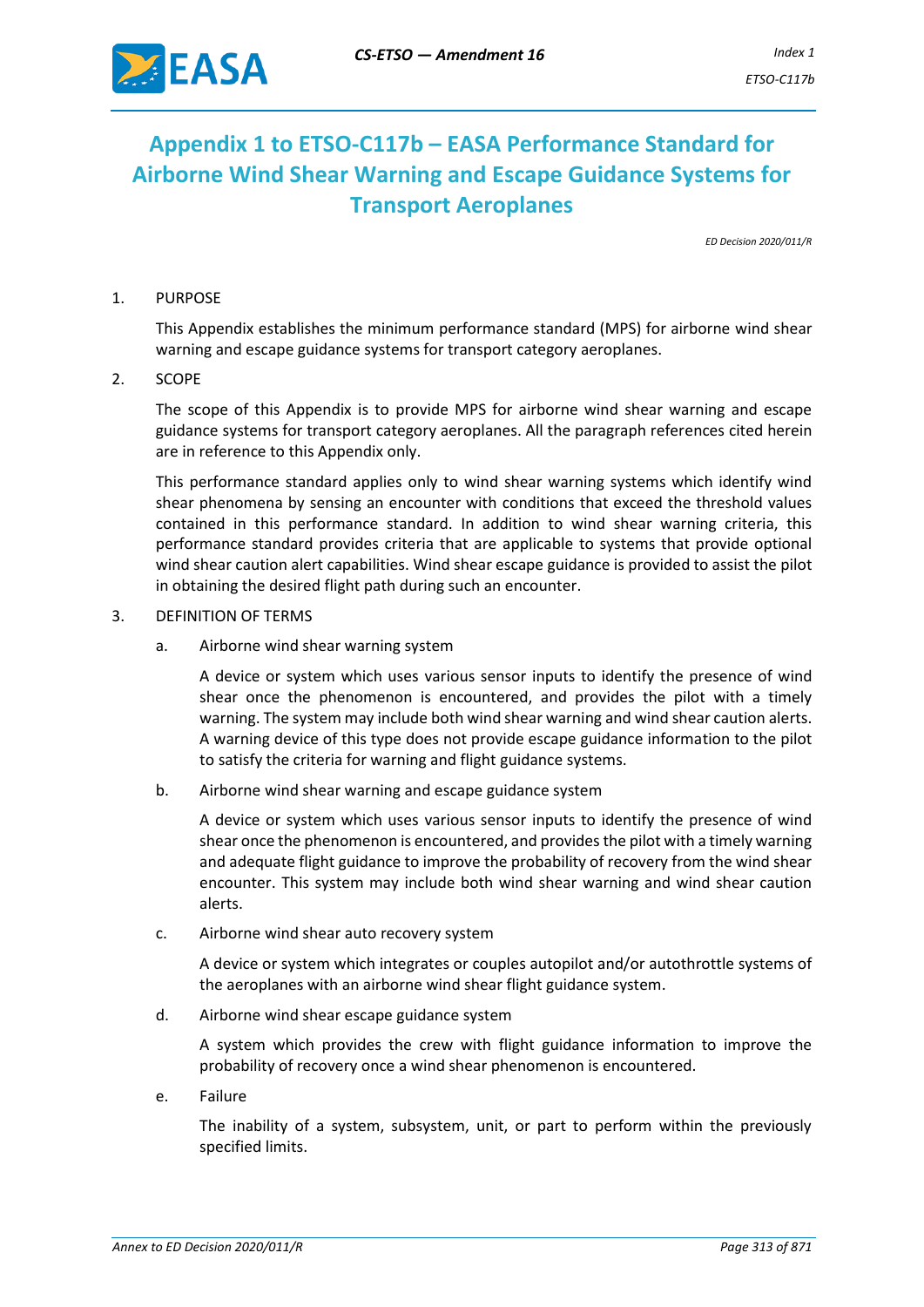

f. False warning or caution

A warning or caution which occurs when the wind shear warning or caution threshold of the system is not exceeded.

g. Nuisance warning or caution

A warning or caution which occurs when a phenomenon is encountered, such as turbulence, which does not, in fact, endanger the aeroplane because of the duration of the subsequent change in the magnitude of the wind shear.

h. Recovery procedure

A vertical flight path control technique that is used to maximise the potential for a recovery from an inadvertent encounter with wind shear.

i. Severe wind shear

A wind shear of sufficient intensity and duration that it exceeds the performance capability of a particular aeroplane type. This would be likely to cause an inadvertent loss of control or ground contact if the pilot did not have information available from an airborne wind shear warning and escape guidance system which meets the criteria of this ETSO.

j. Wind shear caution alert

An alert that is triggered by increasing performance conditions, which is set at a wind shear level that requires immediate crew awareness and probably subsequent corrective action by the pilot.

k. Wind shear warning alert

An alert that is triggered by decreasing performance conditions, which is set at a wind shear level that requires immediate corrective action by the pilot.

#### 4. GENERAL REQUIREMENTS

In addition to the performance requirements provided in the main text of this Performance Standard and in the Appendices to ETSO-C117b, the following general requirements and equipment characteristics are defined below:

a. General standards

The following general requirements shall be met by all wind shear warning and escape guidance systems:

(1) Airworthiness

The design and manufacture of the airborne equipment shall provide for installation so as not to impair the airworthiness of the aeroplane The material shall be of a quality which experience and/or tests have demonstrated to be suitable and dependable for use in aeroplane systems. The workmanship shall be consistent with high-quality aeroplane electromechanical and electronic component manufacturing practices.

(2) General performance

The equipment shall perform its intended function, as defined by the manufacturer.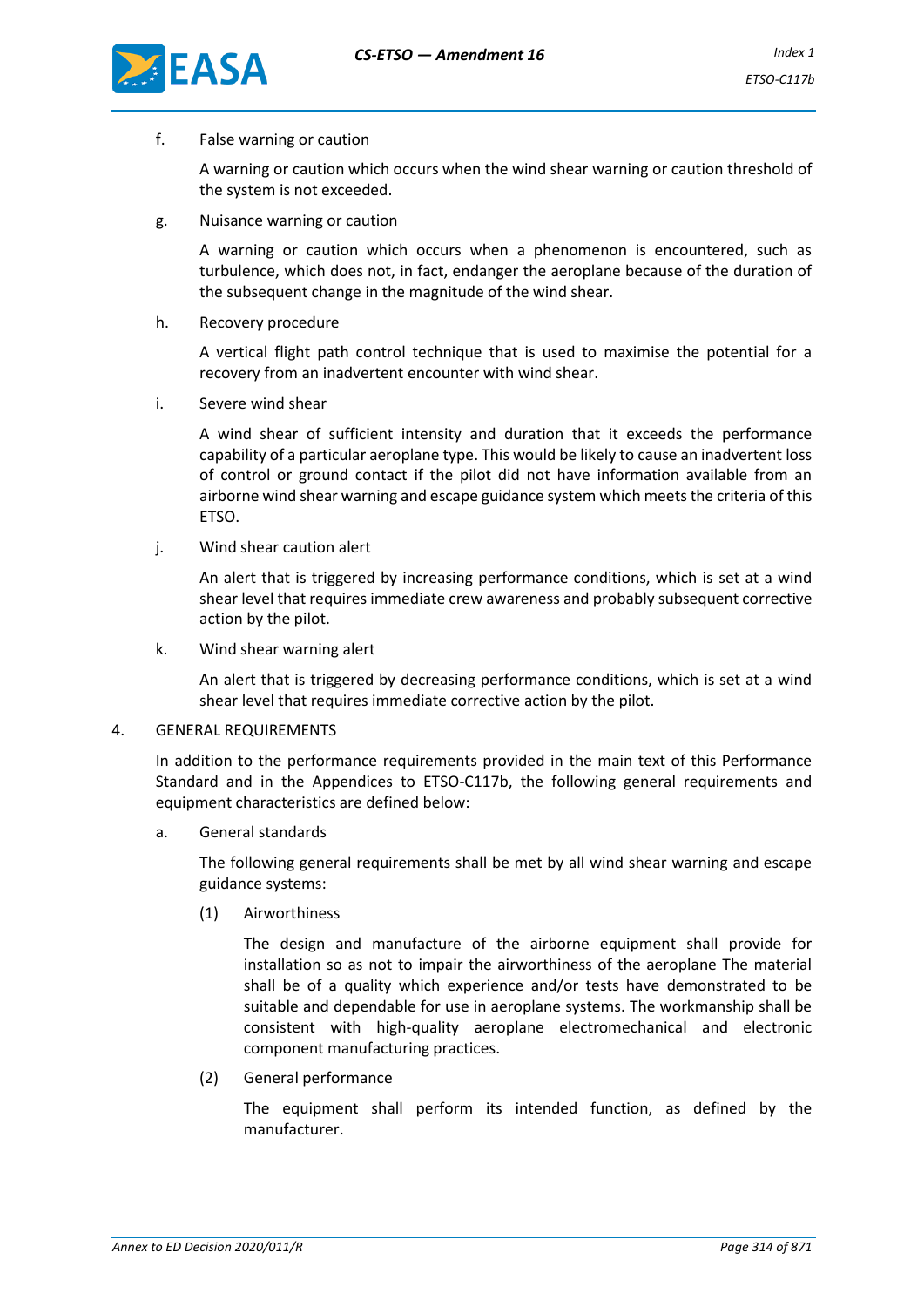

(3) Fire resistance

Except for small parts (such as knobs, fasteners, seals, grommets and small electrical parts) that would not significantly contribute to the propagation of fire, all the materials that are used shall be self-extinguishing. One means to show compliance with this requirement is contained in Part 25, Appendix F.

(4) Operation of controls

Controls that are intended for use during flight shall be designed to minimise errors, and when operated in any possible combinations and sequences, shall not result in a condition whose presence or continuation would be detrimental to the continued performance of the equipment.

(5) Accessibility of controls

Controls that are not normally adjusted in flight shall not be readily accessible to the operator.

(6) Interfaces

The interfaces with other aeroplane equipment shall be designed such that the normal or abnormal operation of the wind shear warning and escape guidance equipment does not adversely affect the operation of other equipment.

(7) Compatibility of components

If a system component is individually acceptable but requires calibration adjustments or matching to other components in the aeroplane for its proper operation, it shall be identified in a manner that will ensure its performance to the requirements specified in this ETSO.

(8) Interchangeability

System components which are identified with the same manufactured part number shall be completely interchangeable.

(9) Control/display capability

A suitable interface shall be provided to allow data input, data output, and control of the operation of the equipment. The control/display shall be operable by one person with the use of only one hand.

(10) Control/display readability

The equipment shall be designed so that all the displays and controls are readable under all cockpit ambient light conditions, ranging from total darkness to reflected sunlight, and are arranged to facilitate the use of the equipment. If limitations are necessary on equipment installations to ensure that the displays are readable, they shall be included in the installation instructions.

(11) Effects of test procedures

The design of the equipment shall be such that the application of the specified test procedures does not produce a condition that is detrimental to the performance of the equipment, except as specifically allowed.

(12) Equipment computational response time

The equipment shall employ suitable update rates for the computation and display of detection and guidance information.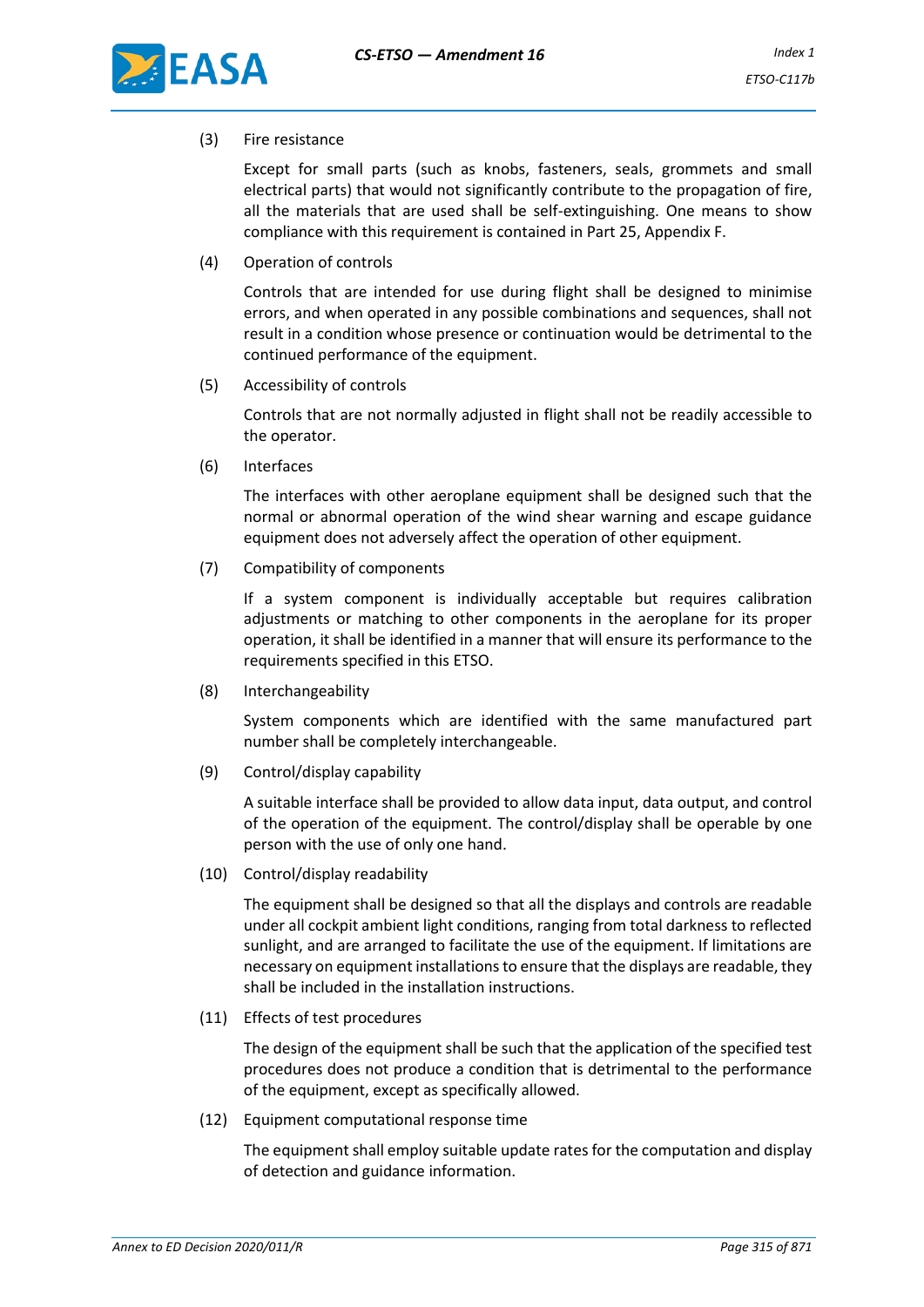



(13) Supplemental heating or cooling

If supplemental heating or cooling is required by system components to ensure that the requirements of this ETSO are met, they shall be specified by the equipment manufacturer in the installation instructions.

(14) Self-test capability

The equipment shall employ a self-test capability to verify the proper operation of the system.

- (i) Any manually initiated self-test mode of operation shall automatically return the system to the normal operating mode upon completion of a successful test.
- (ii) Any automatically activated self-test feature shall annunciate this mode of operation to the pilot if this feature activates annunciation lights, aural messages, or displaces the guidance commands in any way.
- (iii) Use of the system self-test feature shall not adversely affect the performance of operation of other aeroplane systems.
- (iv) A failure of the system to successfully pass the self-test shall be annunciated.
- (15) Independence of warning and escape guidance functions

Irrespective of whether the warning and escape guidance functions are in a combined system or are separate systems, they should be sufficiently independent such that a failure of either system does not necessarily preclude or inhibit the presentation of information from the other. A warning system failure shall not result in any ambiguous or erroneous guidance system mode annunciations.

- (16) System reliability
	- (i) The probability of a false warning being generated within the wind shear warning system or the wind shear warning and escape guidance system shall be 1E-4 or less per flight hour.
	- (ii) The probability of an unannunciated failure of the wind shear warning system or the wind shear warning and escape guidance system shall be 1E-5 or less per flight hour (reserved).
- b. Equipment functional requirements standard conditions

The equipment shall meet the following functional requirements:

(1) Mode annunciation

The mode of operation of the wind shear escape guidance display shall be annunciated to the pilot upon activation of the escape guidance during a wind shear encounter, and upon reversion to a different flight guidance mode.

(2) Malfunction/failure indications

The equipment shall indicate:

- (i) any inadequacy or absence of primary power;
- (ii) equipment failures;
- (iii) inadequate or invalid warning or guidance displays or output signals; and
- (iv) inadequate or invalid sensor signals or sources.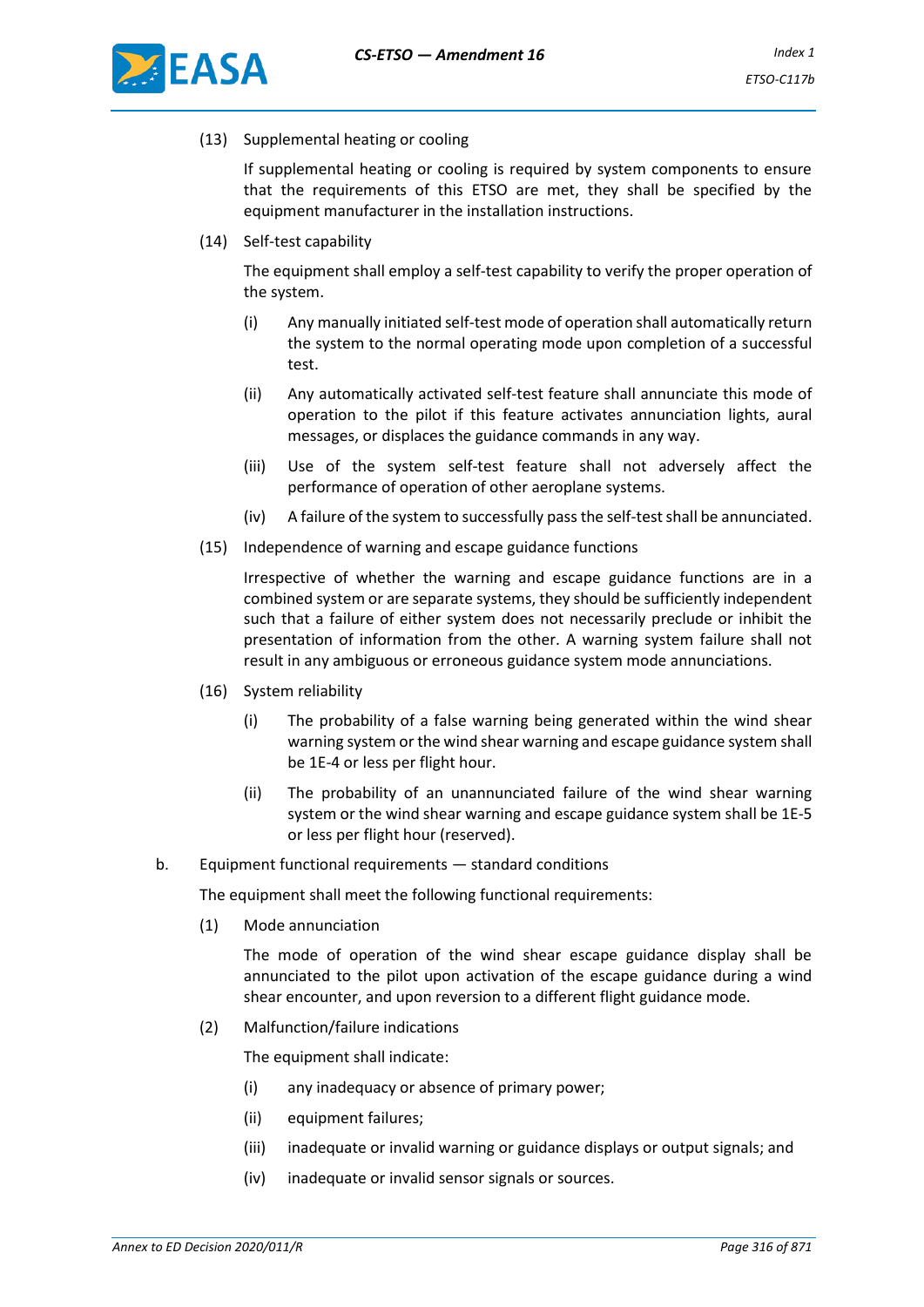

These malfunction/failure indications shall occur independently of any operator actions. The lack of adequate warning displays, escape guidance information, or sensor signals or sources shall be annunciated when compliance with the requirements of this ETSO cannot be assured.

(3) Wind shear caution alert

If the equipment includes a wind shear caution:

- (i) it shall provide an annunciation of increasing performance shear (updraft, increasing headwind, or decreasing tailwind) in accordance with the shear intensity curve shown in Figure 1;
- (ii) this caution alert shall display or provide an appropriate output for display of an amber caution annunciation dedicated for this purpose. An aural alert may be provided as an option. The caution display (or output) should remain until the threshold wind shear condition no longer exists (not less than 3 seconds) or a wind shear warning alert occurs; and
- (iii) gust conditions shall not cause a nuisance caution alert. Turbulence shall not cause more than one nuisance caution alert per 250 hours (or 3 000 flight cycles based on 1 hour/flight cycle) of system operation.
- (4) Wind shear warning alert
	- (i) A wind shear warning alert shall provide an annunciation of decreasing performance shear (downdraft, decreasing headwind, or increasing tailwind) with a magnitude that is greater than or equal to that shown in the shear intensity curve shown in Figure 1.
	- (ii) This warning alert shall display or provide an appropriate output for display of a red warning annunciation labelled 'wind shear' dedicated for this purpose. The visual alert should remain at least until the threshold wind shear condition no longer exists, or for a minimum of 3 seconds, whichever is greater. An aural alert shall be provided that annunciates 'wind shear' for 3 aural cycles. The aural alert need not be repeated for subsequent wind shear warning alerts within the same mode of operation.
	- (iii) Gust conditions shall not cause a nuisance warning alert. Turbulence shall not cause more than 1 nuisance warning alert per 250 hours (or 3 000 flight cycles based on 1 hour/flight) of system operation.
- (5) Wind shear alert with increased approach sensitivity and reduced take-off sensitivity modes
	- (i) Increased approach sensitivity mode. If the system separates the approach and take-off scenarios, the crew may reduce the shear intensity level in the approach mode to increase the probability of providing timely wind shear alerts. They may lower the floor of the shear intensity curve 'must alert' curve in Figure 1 from 0.105 to 0.090. If they lower the floor, they may also modify the turbulence rejection tests in paragraph 4(d)(7)(ii) such that an alert in this region is not a failure of the turbulence rejection test.
	- (ii) Reduced take-off sensitivity mode. If the system separates the approach and take-off scenarios, the crew may desensitise the take-off mode to reduce the probability of unwanted alerts. They may raise the floor of the shear intensity 'must alert' curve in Figure 1 from 0.105 to 0.120.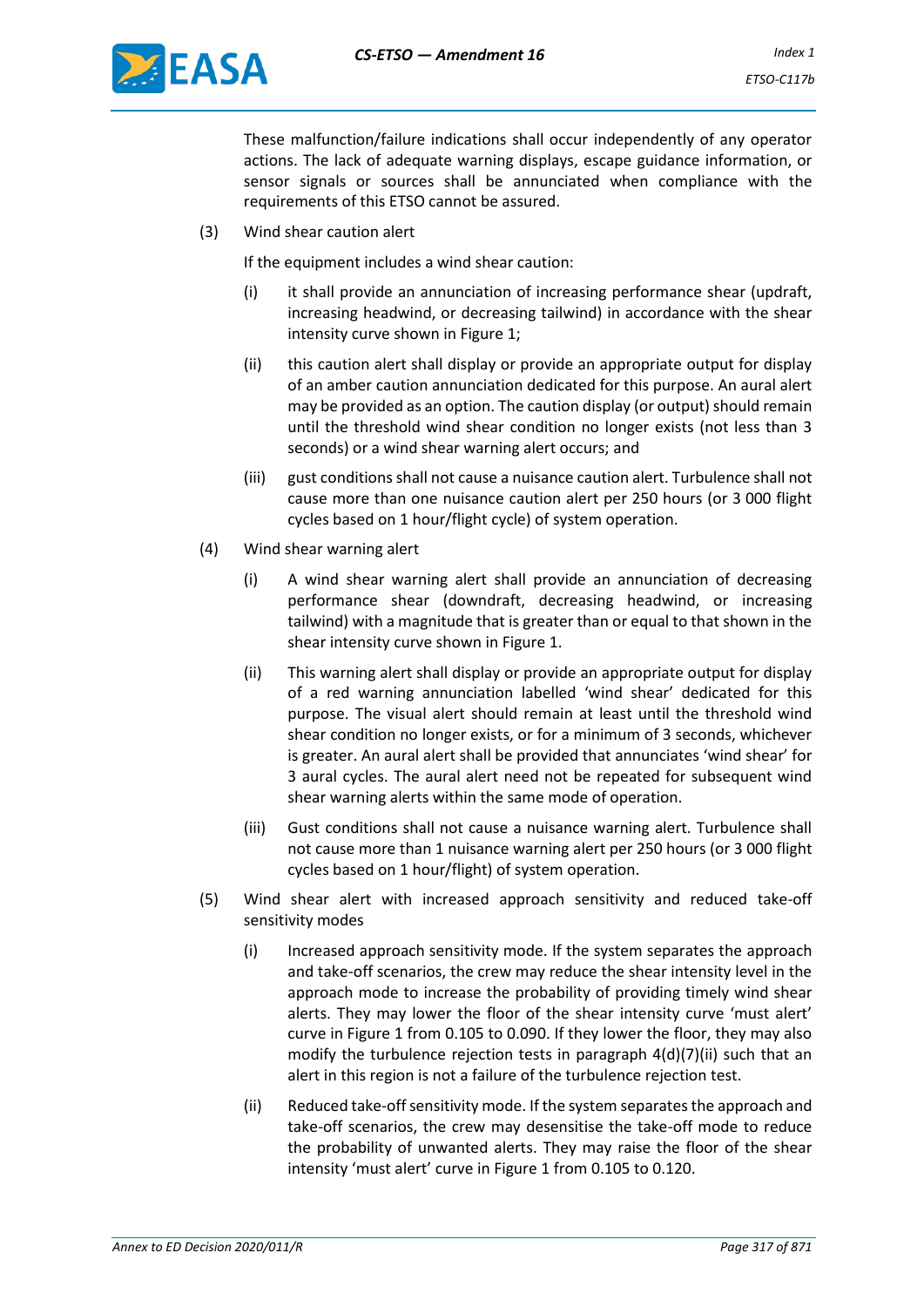

- (iii) Additional reduced take-off sensitivity mode. Some high-performance jet aeroplanes receive unwanted wind shear alerts after take-off when climbing at high rates through atmospheric wind gradients. If these unwanted alerts risk desensitising pilots to wind shear alerting, the crew may tailor the floor of the shear intensity 'must alert' curve in Figure 1 to reduce these unwanted alerts under the following conditions:
	- (a) The airborne wind shear warning and escape guidance system can determine that the aeroplane is in the take-off versus approach phase.
	- (b) The aeroplane is climbing at a high rate of climb, the aeroplane continues to climb at a high rate, and the rate of climb is known to create unwanted wind shear alerts.
	- (c) The aeroplane power setting is at or near a level that is representative of the maximum for the segment of the take-off; for example, maximum take-off thrust.
	- (d) The Figure 1 shear intensity 'must alert' curve shall be complied with after take-off.
- (6) Alerting prioritisation

If alerting is prioritised in the presentation for a wind shear warning and escape guidance system (reactive wind shear), forward-looking wind shear system, terrain awareness and warning system, ground proximity warning system, traffic collision avoidance system, or when a simultaneous aural annunciation could occur, sequencing shall be implemented that ensures that reactive wind shear warning alerts are presented or annunciated first. Reactive wind shear alerts that are cautions have a lower priority than all terrain awareness and warning or ground proximity warning system alerts.

- (7) The reactive wind shear systems caution alert should be disabled if a forward-looking wind shear system is in operation. It is acceptable to issue reactive wind shear caution alerts if the forward-looking wind shear system is inoperative.
- (8) Operating altitude range

The system shall be designed to function from at least 50 feet above ground level (AGL) to at least 1 000 feet AGL.

(9) Wind shear escape guidance

Flight guidance algorithms shall incorporate the following design considerations:

- (i) At the point of the system warning threshold, the available energy of the aeroplane shall be properly managed through a representative number of wind field conditions. These conditions shall take into account significant shear components in both the horizontal and vertical axes, individually and in combination.
- (ii) The flight path guidance commands shall be suitable for the dynamic response of aeroplane of the type on which the system is intended for installation. The applicant shall demonstrate that the flight guidance commands during a dynamic wind shear encounter can be followed without resulting in pilot-induced oscillations.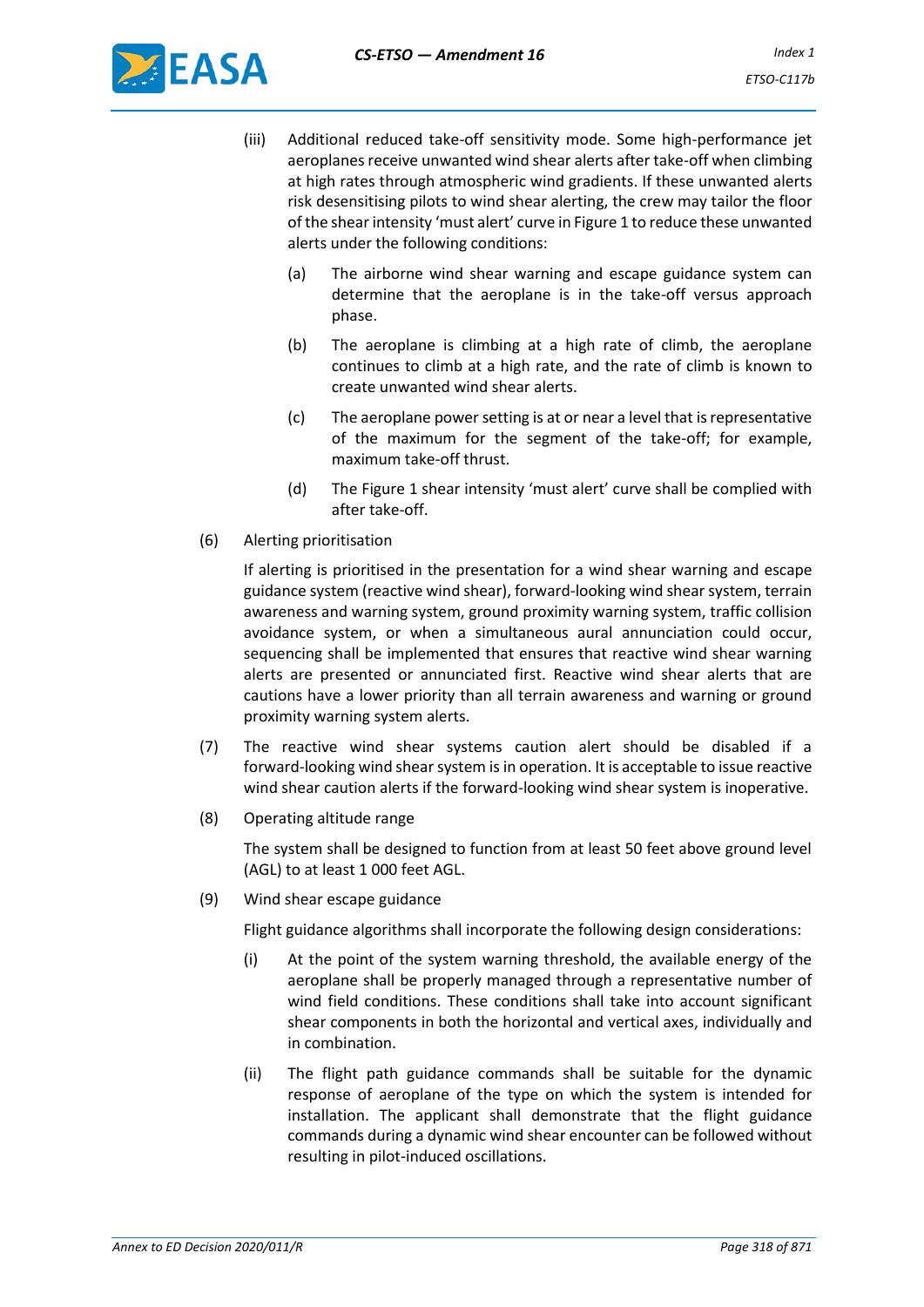

- (iii) If the magnitude of the shear components is such as to overcome the performance capability of the aeroplane, guidance commands shall be such that a ground impact will occur in the absence of the ability to produce additional lift, an absence of excessive kinetic energy, and without putting the aeroplane into a stalled condition.
- (iv) Flight guidance command information shall be provided for presentation on the primary flight display/attitude direction indicator (PFD/ADI) and any available head-up display (HUD).
- (v) Flight guidance displays which command the flight path and pitch attitude should be limited to an angle of attack that is equivalent to the onset of a stall warning or a maximum pitch command of 27°, whichever is less.
- (vi) Flight guidance commands and any auto recovery mode (if included) may be automatically activated concurrently with or after the wind shear warning alert occurs, or may be manually selected. If manual selection is utilised, it shall only be via the take-off/go-around (TOGA) switch or equivalent means (i.e. a function of the throttle position, other engine parameters, etc.).
- (vii) Manual deselection of wind shear flight guidance and any auto recovery mode (if included) shall be possible by means other than the TOGA switches.
- (viii) Systems that incorporate the automatic reversion of flight guidance commands from wind shear escape guidance to another flight guidance mode should provide a smooth transition between the modes. Flight guidance commands shall not be removed from the flight guidance display until either they are manually deselected or until the aeroplane, following the end of the warning conditions, has maintained a positive rate of climb and speed above 1.3 Vs1 for at least 30 seconds.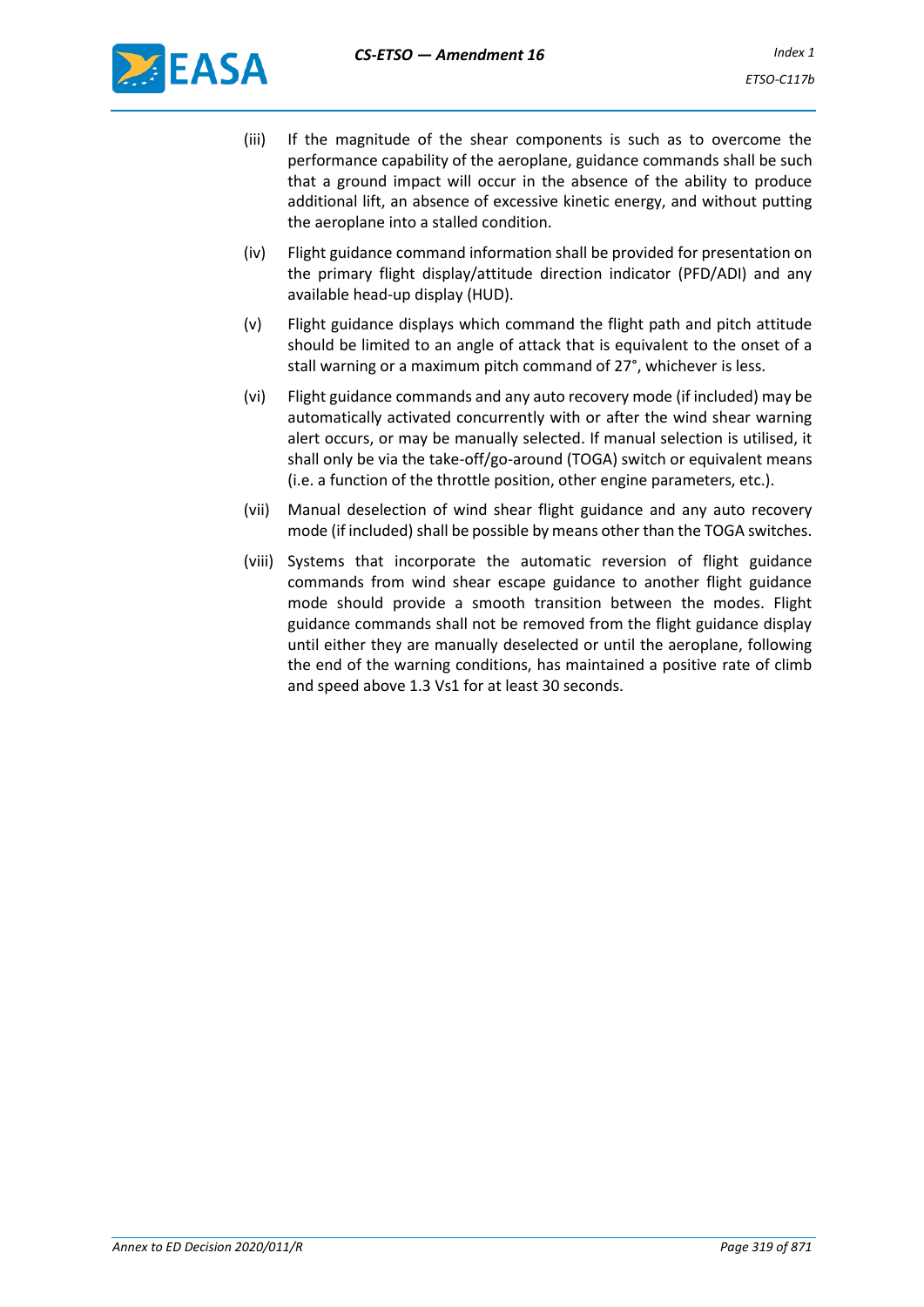

#### FIGURE 1 — SHEAR INTENSITY CURVE



 $f_{\text{av},x}$  = average shear intensity to cause a warning at time  $t_x$  (resulting in a 20-knot wind speed change, bounded as shown; applies to horizontal, vertical, and combination shear intensities),

$$
= \frac{\int_0^{t_X} f(t) dt}{t_X},
$$

whereby f(*t*) = instantaneous shear intensity at time *t*.

 $(1)$  A nuisance warning test that utilises the Dryden turbulence model and discrete gust model is conducted independently from the alert threshold tests to verify the acceptability of potential nuisance warnings due to turbulence or gusts.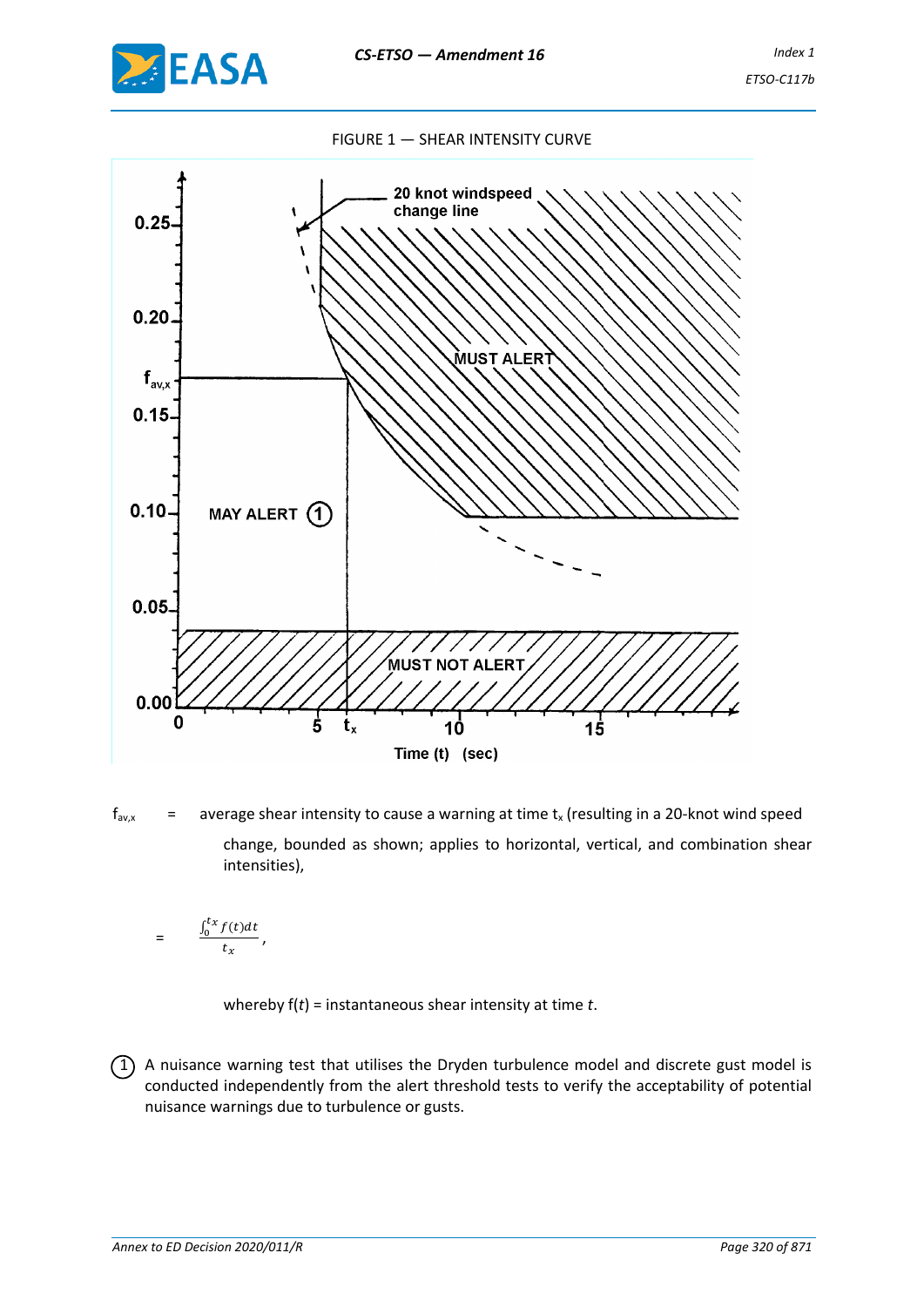

- c. Equipment performance environmental conditions
	- (1) The environmental tests and performance requirements described in this subsection are intended to provide a laboratory means to determine the overall performance characteristics of the equipment under conditions that are representative of those that may be encountered in actual operations. Table 1 defines the environmental tests that are required for the equipment. It shows the section numbers in ED-14G that describe the individual environmental tests. Some of the environmental tests contained in this subsection do not need to be performed unless the manufacturer wishes to qualify the equipment for that particular environmental condition. These tests are identified by the phrase 'When required' in Table 1. If the manufacturer wishes to qualify the equipment to these additional environmental conditions, then these 'When required' tests shall be performed.
	- (2) Environmental requirements. The following subset of performance requirements shall be met under the environmental conditions required by paragraph 3.1.2 of this ETSO. Additionally, all the system controls, displays, inputs and outputs shall perform their intended functions when subjected to the ED-14G environmental conditions.
		- (i) Section 4.b(1) Mode Annunciation
		- (ii) Section 4.b(2) Malfunction/Failure Indications
		- (iii) Section 4.b(3) Wind Shear Caution Alert, except paragraph 4.b(3)(iii)
		- (iv) Section 4.b(4) Wind Shear Warning Alert, except paragraph 4.b(4)(iii)
		- (v) Section 4.b(5) Wind Shear Alert with Increased Approach Sensitivity and Reduced Take-off Sensitivity Modes
		- (vi) Section 4.b(9) Wind Shear Escape Guidance
	- (3) The applicant shall conduct environmental qualification tests for the following shear intensity ( $f_{av,x}$ ) and exposure time (s) in Figure 1: 0.1050, 10; 0.1748, 6; and 0.2100, 5; and ensure that the system generates and displays alerts when required. A single representative wind shear waveform may be used for all the environmental tests if the system design is such that different waveforms will not affect the performance under environmental conditions. Gust and turbulence rejection tests are not required under environmental conditions.

### **Table 1 — Required EUROCAE ED-14G Testing by Category**

| <b>Environmental Test</b>                                                   | <b>ED-14G</b><br><b>Section</b> | <b>Required Test</b> |
|-----------------------------------------------------------------------------|---------------------------------|----------------------|
| <b>Temperature and Altitude</b>                                             | 4                               |                      |
| Ground Survival Low Temperature and Short-Time Operating<br>Low Temperature |                                 |                      |
| Low Operating Temperature                                                   |                                 |                      |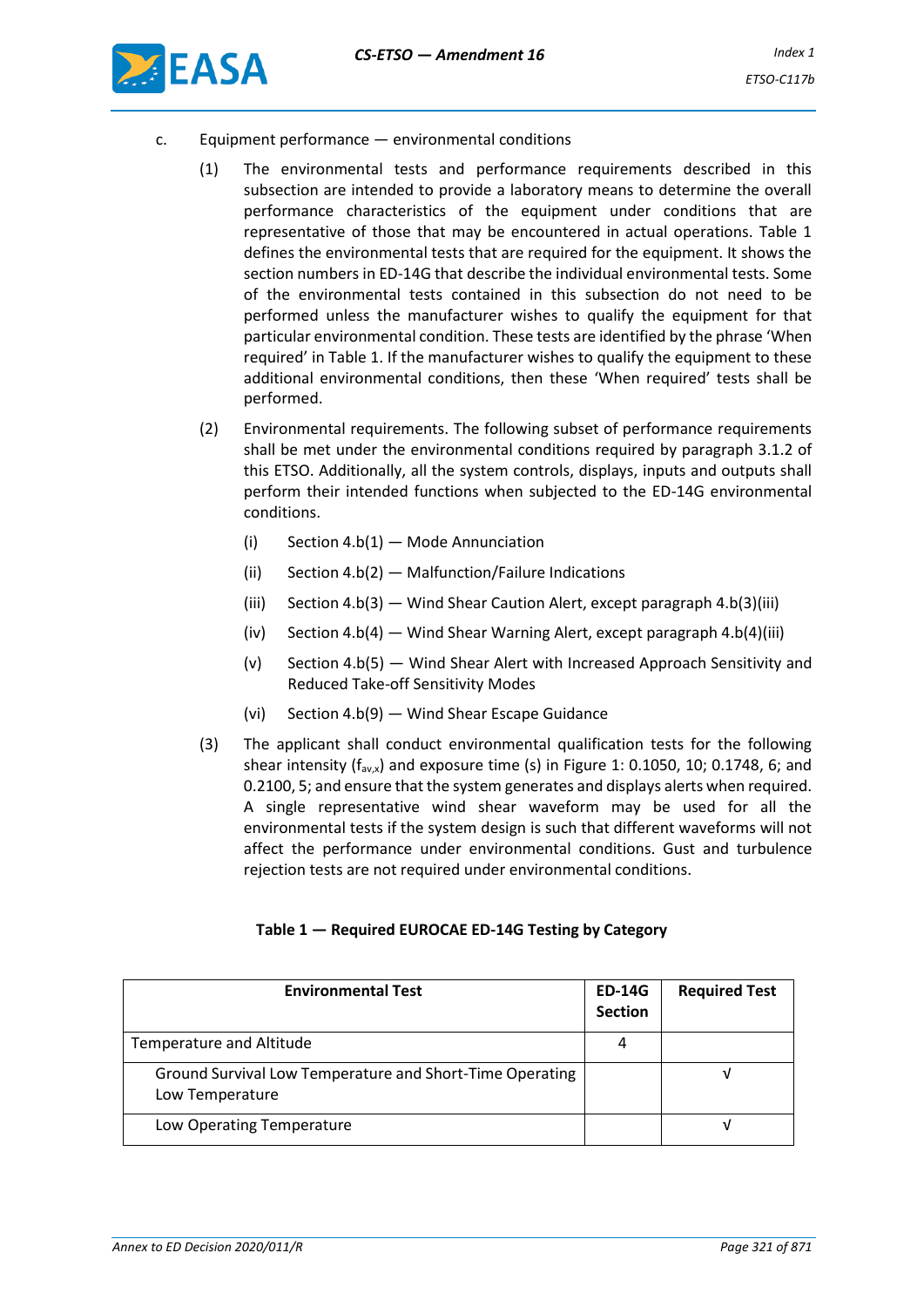

| Ground Survival High Temperature and Short-Time Operating<br><b>High Temperature</b> |                | v             |
|--------------------------------------------------------------------------------------|----------------|---------------|
| <b>High Operating Temperature</b>                                                    |                | $\sqrt{ }$    |
| In-Flight Loss of Cooling                                                            |                | When required |
| Altitude                                                                             |                | $\sqrt{ }$    |
| Decompression                                                                        |                | When required |
| Overpressure                                                                         |                | When required |
| <b>Temperature Variation</b>                                                         | 5              | $\sqrt{ }$    |
| Humidity                                                                             | 6              | V             |
| <b>Operational Shocks and Crash Safety</b>                                           | $\overline{7}$ |               |
| <b>Operational Shocks</b>                                                            |                | $\sqrt{ }$    |
| Crash Safety                                                                         |                | V             |
| Vibration                                                                            | 8              | $\sqrt{ }$    |
| <b>Explosion Proofness</b>                                                           | 9              | When required |
| Waterproofness                                                                       | 10             |               |
| <b>Condensing Water Proof</b>                                                        |                | When required |
| Drip Proof                                                                           |                | When required |
| <b>Spray Proof</b>                                                                   |                | When required |
| <b>Continuous Stream Proof</b>                                                       |                | When required |
| <b>Fluids Susceptibility</b>                                                         | 11             |               |
| Spray                                                                                |                | When required |
| Immersion                                                                            |                | When required |
| Sand and Dust                                                                        | 12             | When required |
| <b>Fungus Resistance</b>                                                             | 13             | When required |
| Salt Spray                                                                           | 14             | When required |
| <b>Magnetic Effect</b>                                                               | 15             | $\sqrt{ }$    |
| Power Input                                                                          | 16             |               |
| Normal Operating Conditions (AC/DC)                                                  |                | $\sqrt{ }$    |
| Abnormal Operating Conditions (AC/DC)                                                |                | $\sqrt{ }$    |
| Load Equipment Influence on Aeroplane Electrical Power<br>System (AC/DC)             |                | When required |
| Voltage spike                                                                        | 17             |               |
| Category A Requirements (If applicable)                                              |                | $\sqrt{ }$    |
| Category B Requirements (If applicable)                                              |                | V             |
| Audio frequency conducted susceptibility                                             | 18             | $\sqrt{ }$    |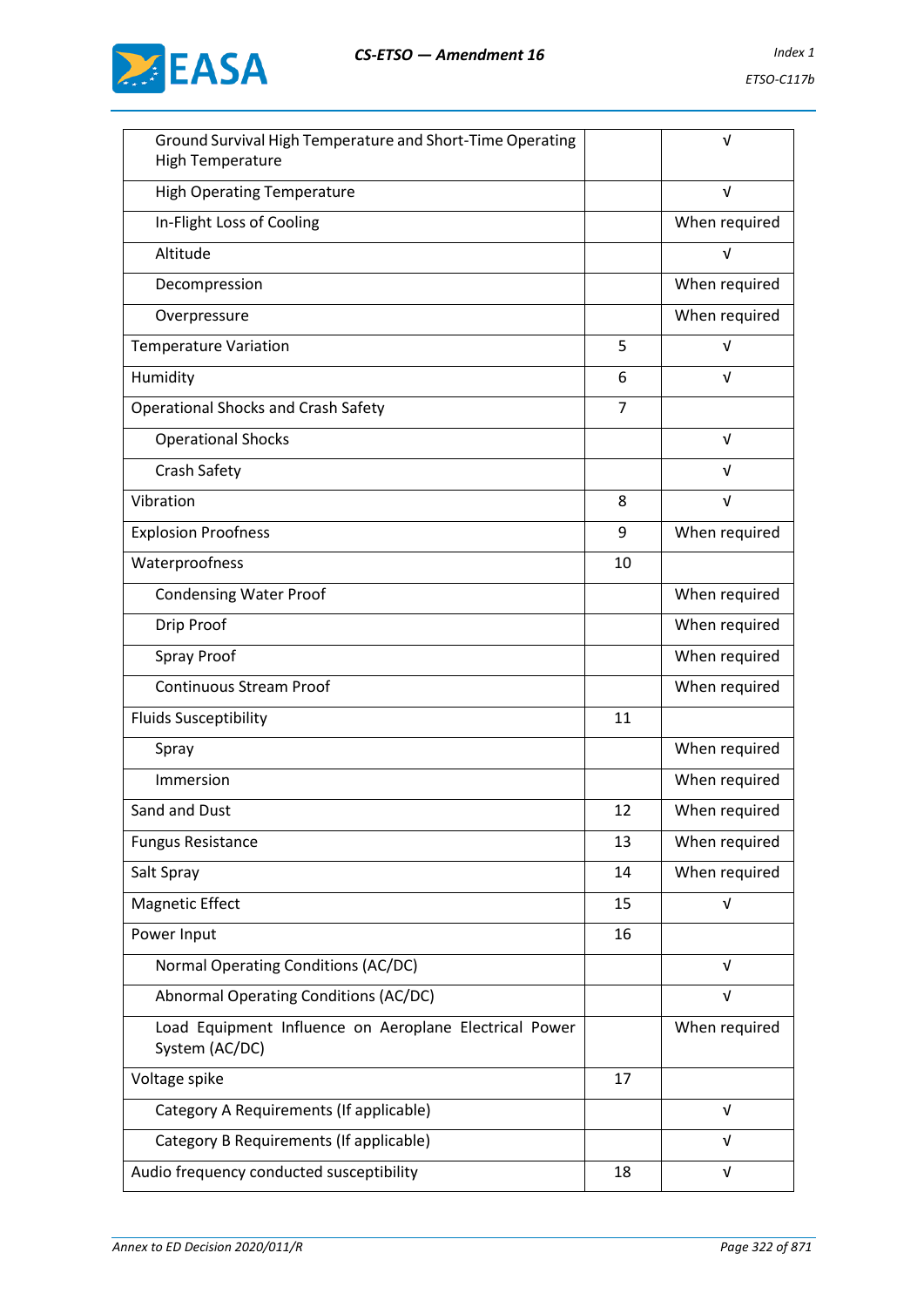

| <b>Induced Signal Susceptibility</b>       | 19 |               |
|--------------------------------------------|----|---------------|
| <b>RF Susceptibility</b>                   | 20 | ν             |
| <b>Emission of RF Energy</b>               | 21 | ν             |
| Lightning-induced Transient Susceptibility | 22 | V             |
| <b>Lightning Direct Effects</b>            | 23 | When required |
| Icing                                      | 24 | When required |
| Electrostatic Discharge                    | 25 | When required |
| Fire, Flammability                         | 26 |               |

## d. Equipment test procedures

- (1) Definitions of terms and conditions of tests. The following definitions of terms and conditions of tests are applicable to the equipment tests specified herein:
	- (i) Power input voltage. Unless otherwise specified, all the tests shall be conducted with the power input voltage adjusted to the design voltage  $\pm 2$ per cent. The input voltage shall be measured at the input terminals of the equipment under test.
	- (ii) Power input frequency
		- (a) In the case of equipment that is designed for operation from an AC power source of essentially constant frequency (e.g. 400 Hz), the input frequency shall be adjusted to the design frequency  $\pm 2$ per cent.
		- (b) In the case of equipment designed for operation from an AC power source of variable frequency (e.g. 300 to 1 000 Hz), unless otherwise specified, the test shall be conducted with the input frequency adjusted to within 5 % of a selected frequency and within the range for which the equipment is designed.
	- (iii) Wind field models. Unless otherwise specified, the wind field models used for the tests shall be those specified in Appendix 2 to ETSO-C117b.
	- (iv) Adjustment of equipment. The circuits of the equipment under test shall be aligned and adjusted in accordance with the manufacturer's recommended practices prior to the application of the specified tests.
	- (v) Test instrument precautions. Due precautions shall be taken during the execution of the tests to prevent the introduction of errors that result from the connection of voltmeters, oscilloscopes, and other test instruments across the input and output impedances of the equipment under test.
	- (vi) Ambient conditions. Unless otherwise specified, all the tests shall be made within the following ambient conditions:
		- Temperature:  $+ 15$  to  $+ 35$  °C ( $+ 59$  to  $+ 95$  °F)
		- Relative humidity: Not greater than 85 %
		- Ambient pressure: 84-107 kPa (equivalent to  $+5000$  to  $-1500$  ft) (+ 1 525 to – 460 m)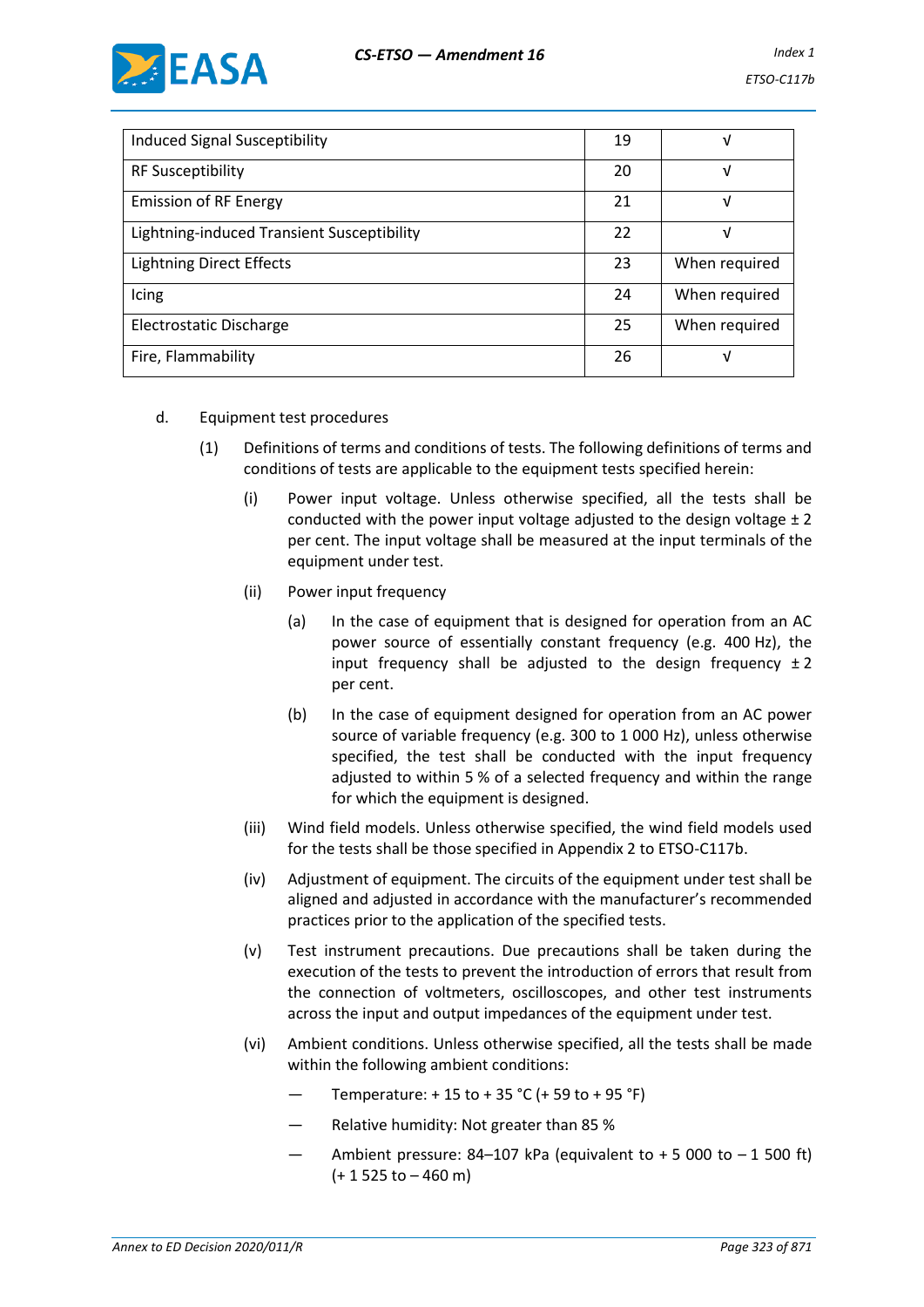

- (vii) Warm-up period. Unless otherwise specified, all the tests shall be conducted after the manufacturer's specified warm-up period.
- (viii) Connected loads. Unless otherwise specified, all the tests shall be performed with the equipment connected to loads which have the impedance values for which it is designed.
- (2) Test procedures. The equipment shall be tested in all the modes of operation that allow different combinations of sensor inputs to show that it meets both the functional and accuracy criteria.

Dynamic testing provides quantitative data regarding the performance of wind shear warning and escape guidance equipment using a simplified simulation of flight conditions. This testing, when properly performed and documented, may serve to minimise the flight test requirements.

It shall be the responsibility of the equipment manufacturer to determine that the sensor inputs, when presented to the wind shear warning and escape guidance equipment, will produce performance that is commensurate with the requirements of this standard. Additional sensor inputs may be optionally provided to enhance the capability and/or performance of the equipment.

The equipment required to perform these tests shall be defined by the equipment manufacturer as a function of the specific sensor configuration of the equipment. Since these tests may be accomplished in more than one way, alternative test equipment set-ups may be used where equivalent test functions can be accomplished. Combinations of tests may be used wherever appropriate.

The signal sources of the test equipment shall provide the appropriate signal formats for input to the specific system under test without contributing to the error values that are being measured. Tests need only be performed once, unless it is otherwise indicated.

The scenarios that are established for testing wind shear warning and escape guidance systems represent realistic operating environments to properly evaluate such systems. The wind field models contained in Appendix 2 to ETSO C117b should be used to evaluate the performance of the wind shear warning and escape guidance systems. The manufacturer may propose different wind field models provided that it is shown that they represent conditions that are at least as severe as those contained in this ETSO.

- − Note: The test waveform parameters provided in this ETSO are sufficiently broad to cover the wind field parameters that were observed in the known accident cases. However, the manufacturer is encouraged to verify that the detection systems will actually detect these wind shears by subjecting them to the wind field conditions specified for use in evaluating guidance commands.
- (3) Test set-up. Simulator tests shall be used to demonstrate the performance capability of the wind shear warning and escape guidance equipment. A suitable equipment interface shall be provided for recording the relevant parameters that are necessary to evaluate the particular system under test. The aeroplane simulator shall be capable of appropriate dynamic modelling of a representative aeroplane and of the wind field and turbulence conditions contained in Appendices 2 and 3 to this ETSO, or other wind field/turbulence models that are found to be acceptable by the administrator.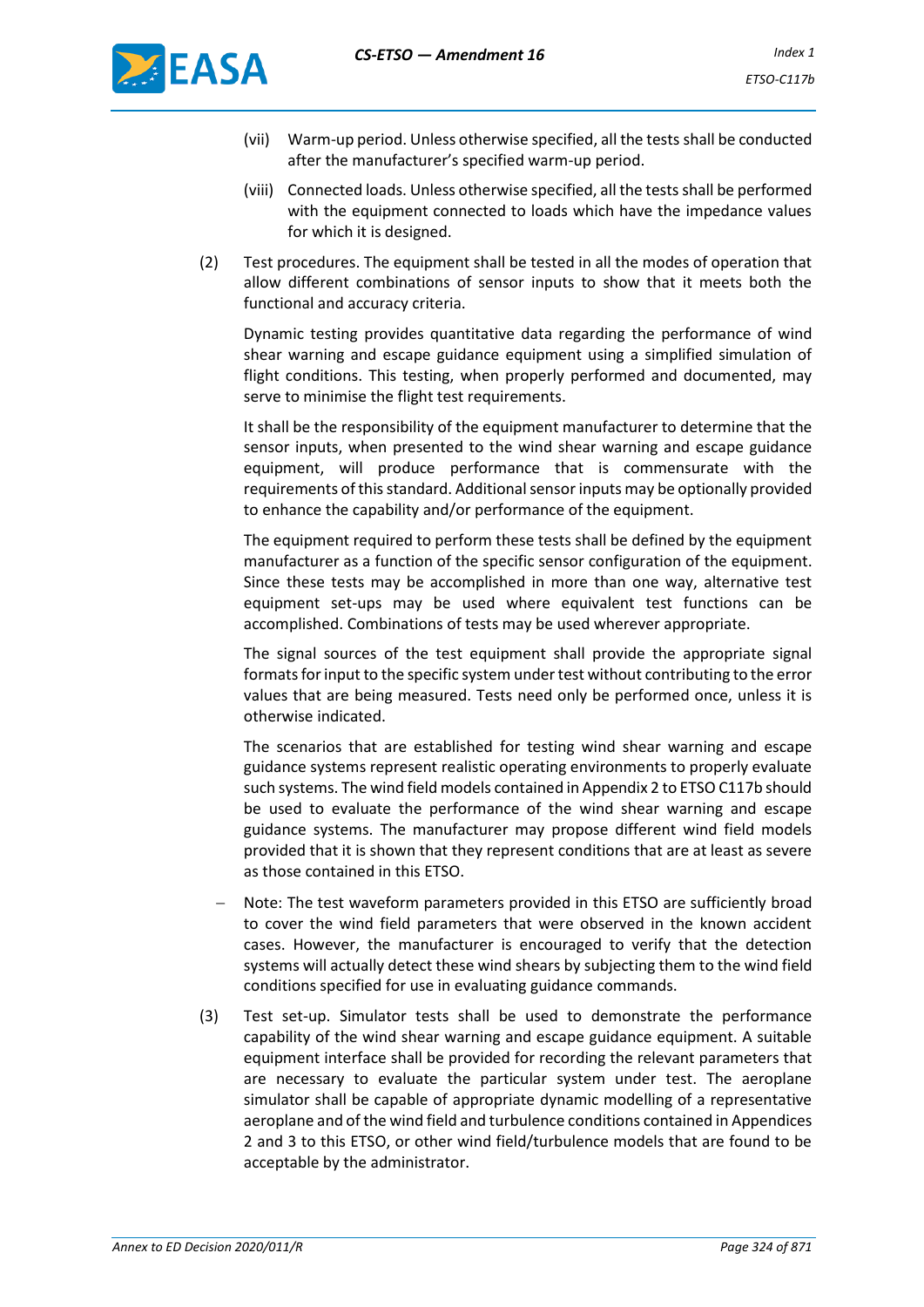

Note: This section requires testing in a single representative aeroplane simulator. Approval of the installation will require system testing in an aeroplane simulator that is representative of the aeroplane. Thus, we recommend you to accomplish the paragraph 4(d)(3) simulator testing in as many representative simulators as are necessary to cover all the intended installations.

- (4) Functional performance (paragraphs  $4(b)(1)$  through  $4(b)(5)$ ,  $4(b)(8)$  and  $4(b)(9)$ ). Each of the functional capabilities identified in paragraphs  $4(b)(1)$  through  $4(b)(5)$ , 4(b)(7) and 4(b)(8) shall be demonstrated with the wind shear warning and escape guidance equipment powered. These capabilities shall be evaluated either by inspection or in conjunction with the tests described in paragraphs 4(d)(5) through 4(d)(10).
- (5) Mode annunciation (paragraph 4(b)(1)). With the equipment operating, verify that the wind shear escape guidance display mode of operation is annunciated to the pilot upon activation of the escape guidance and upon reversion to a different flight guidance mode.
- (6) Malfunction/failure indications (paragraph 4(b)(2)). Configure the equipment for simulation tests as defined in paragraph 4(d)(3).
	- (i) With the system active (within the operating altitude range) and inactive (outside the operating altitude range), remove one at a time each required electrical power input to the equipment. There shall be a failure indication by the equipment of each simulated failure condition.
	- (ii) With the system active (within the operating altitude range) and inactive (outside the operating altitude range), cause each sensor or other signal input to become inadequate or invalid. There shall be a failure indication by the equipment of each simulated failure condition.
- (7) Wind shear caution alert (paragraphs 4(b)(3) and 4(b)(5)(i)). For equipment that incorporates a wind shear caution alert function, accomplish the following tests:
	- (i) Configure the equipment for a simulation test as defined in paragraph 4(d)(3). Subject the equipment to acceleration waveform values that meet the following conditions (reference Figure 2). The system shall generate an appropriate caution alert (or no alert) within the time intervals specified when subjected to the following average shear intensity  $(f_{av,x})$  values: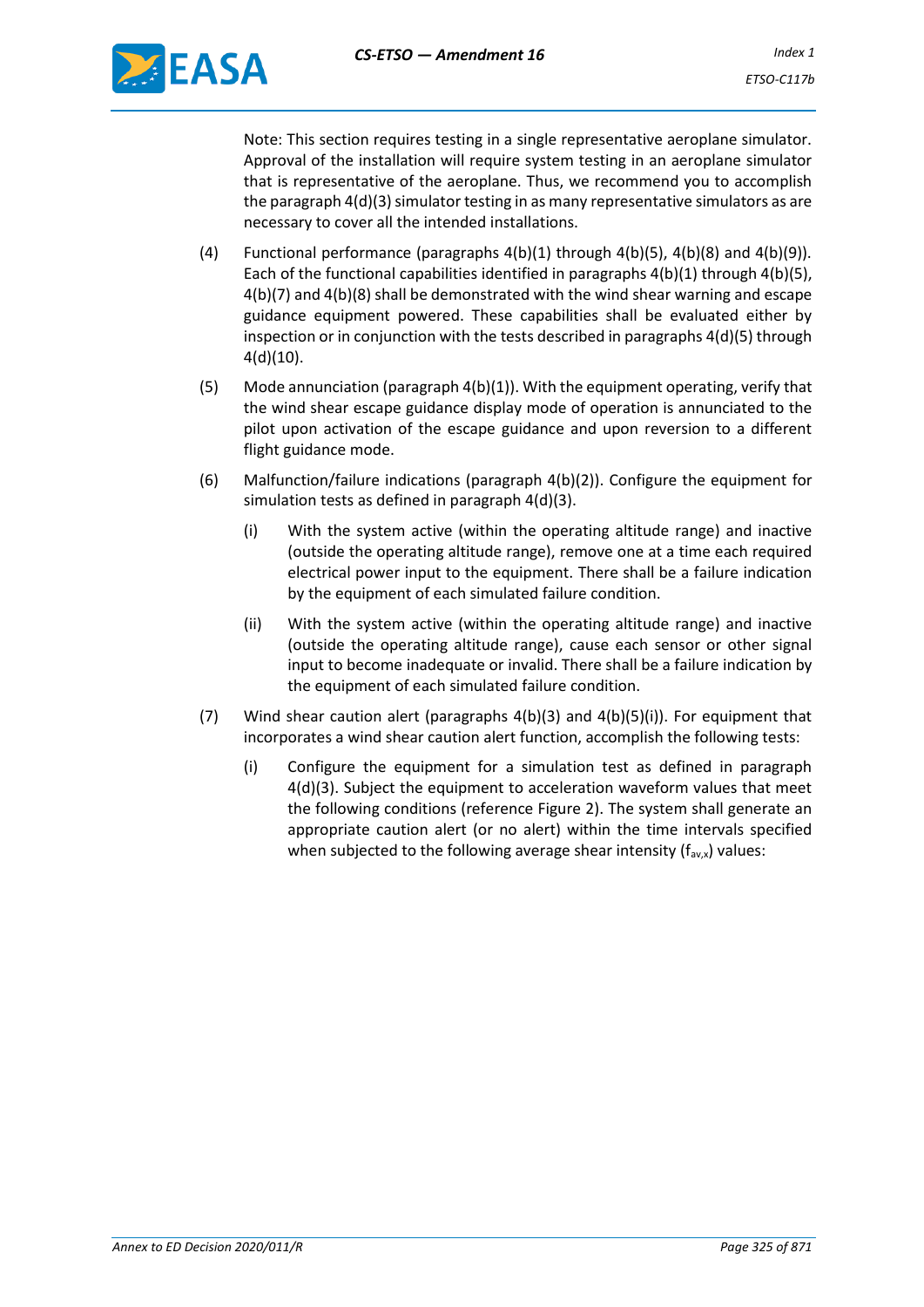

| $f_{\text{av},x}(1)$ | Time of Exposure (t)<br>(s) | Alert within (s) (3) |
|----------------------|-----------------------------|----------------------|
| 0.0200               | 20                          | no alert             |
| 0.0400               | 20                          | no alert             |
| 0.1050               | 10                          | 10                   |
| 0.1166               | 9                           | 9                    |
| 0.1311               | 8                           | 8                    |
| 0.1499               | 7                           | 7                    |
| 0.1748               | 6                           | 6.2                  |
| 0.2100               | 5                           | 5.7                  |
| 0.2700(2)            | 5                           | 5                    |

### **Notes:**

- (1) The average shear intensity which shall result in a caution alert after a time  $t_x$  or less meets the definition of  $f_{av,x}$  in Figure 1. The maximum instantaneous shear intensity of the test waveform is restricted to 0.075 or 100 % of  $f_{\text{av},x}$  above the average shear value  $f_{\text{av},x}$ , whichever is less. The minimum instantaneous shear intensity of the test waveform is zero. The test waveform rise and fall rates shall be limited to a maximum of 0.1 per second. The shear intensity before time 0 is zero for a sufficiently long time to allow the system to settle to stable conditions.
- (2) In order to achieve the test condition with the shear intensity  $f_{av,x}$ equal to or greater than 0.270, it is necessary to have an initial rise of sufficient rate to achieve a shear intensity f value that will allow subsequent rise and fall rates that are limited to 0.1 per second to achieve the required  $f_{\text{av},x}$  value.
- (3) Account for latency due to the alert calculation and alert annunciation display functionality when measuring the alert time

The test conditions specified above shall be repeated 5 times for each axis (horizontal and vertical). A total of 90 runs are required for verification of the detection (9 conditions  $\times$  5 for each axis) for both performance increasing and performance decreasing wind shears. A different waveform for  $f_{av,x}$  will be utilised for each of the 5 runs. An appropriate alert (or no alert) shall be generated for each test condition.

Verify that the system displays or provides an appropriate output for display of an amber caution annunciation that is dedicated for this purpose. Verify that the visual caution display (or output) remains at least until the threshold wind shear condition no longer exists, or a minimum of 3 seconds (whichever is greater), or until a wind shear warning occurs.

(ii) Subject the equipment to wind speeds that are defined by the Dryden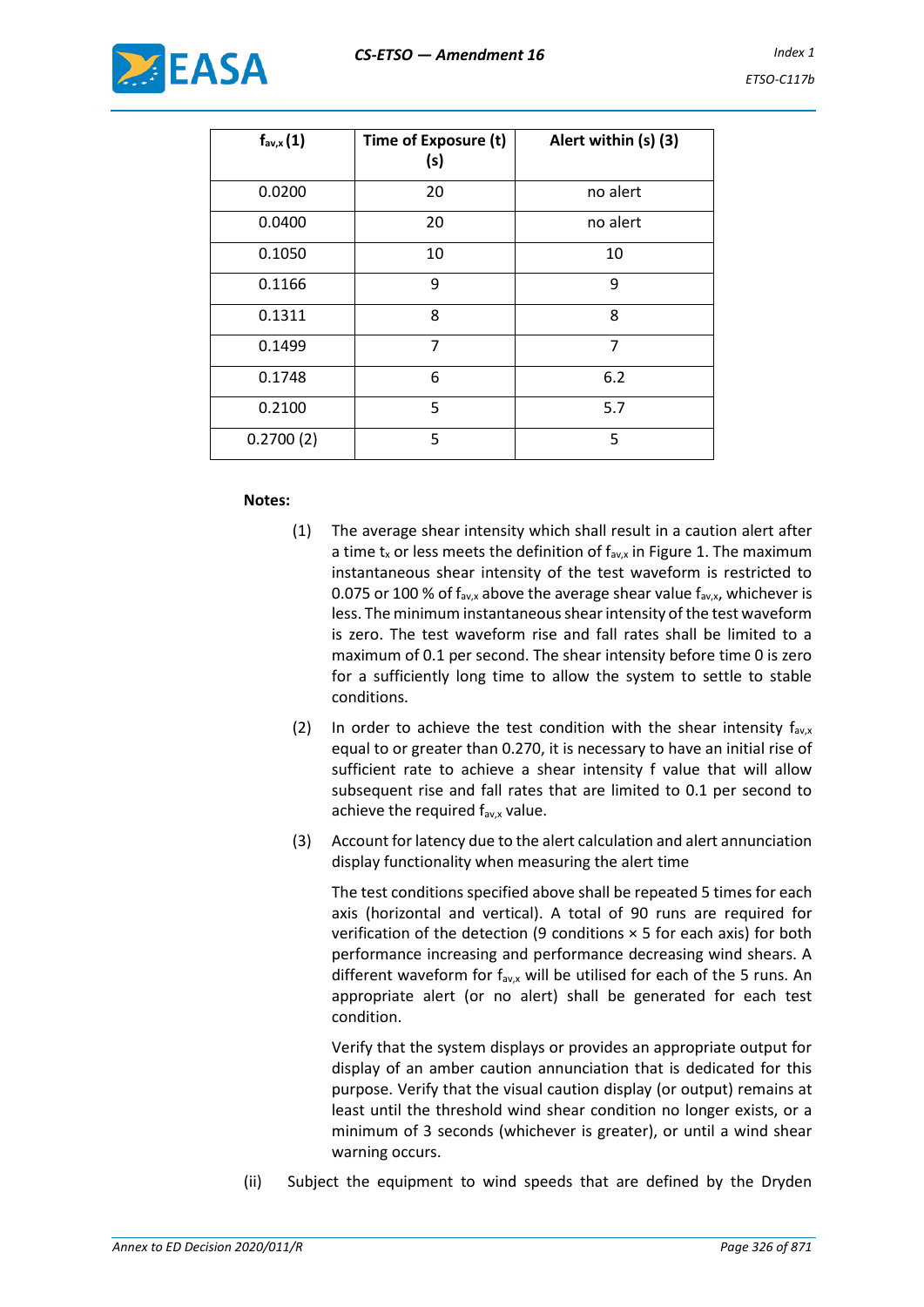

turbulence model contained in Appendix 4 to ETSO C117b. The system shall be exposed to these conditions for a minimum of 50 hours (or 600 flight cycles) at each altitude specified in Appendix 4 to ETSO C117b for a minimum total test duration of 250 hours (or 3 000 flight cycles based on 1 hour/flight cycle).

No more than 1 nuisance caution shall be generated during this test.

An alternative test equipment set-up may be used to accomplish the equivalent test function for the turbulence testing. A combination of analysis, simulation and testing may be used to demonstrate the performance of the equipment.

- (iii) Subject the equipment to the wind speeds that are defined by the discrete gust rejection model contained in Appendix 4 to ETSO C-117b. No alert shall be generated as a result of this test.
- (8) Wind shear warning alert (paragraphs  $4(b)(4)$  and  $4(b)(5)(ii)$ ).
	- (i) Configure the equipment for simulation tests as defined in paragraph 4(d)(3). Subject the equipment to acceleration waveform values that meet the following conditions (reference Figure 2). The system shall generate an appropriate warning alert (or no alert) within the time intervals that are specified when it is subjected to the following average shear intensity  $(f_{av,x})$ values:

| $f_{\text{av},x}(1)$ | Time of Exposure (t)<br>(s) | Alert within (s) (3) |
|----------------------|-----------------------------|----------------------|
| 0.0200               | 20                          | no alert             |
| 0.0400               | 20                          | no alert             |
| 0.1050               | 10                          | 10                   |
| 0.1166               | 9                           | 9                    |
| 0.1311               | 8                           | 8                    |
| 0.1499               | 7                           | 7                    |
| 0.1748               | 6                           | 6.6                  |
| 0.2100               | 5                           | 6.2                  |
| 0.2700(2)            | 5                           | 5.7                  |

### **Notes:**

(1) The average shear intensity which shall result in a warning alert after a time  $t_x$  or less meets the definition of  $f_{av,x}$  in Figure 1. The maximum instantaneous shear intensity of the test waveform is restricted to 0.075 or 100 % of  $f_{av,x}$  above the average shear value  $f_{av,x}$ , whichever is less. The minimum instantaneous shear intensity of the test waveform is zero. The test waveform rise and fall rates shall be limited to a maximum of 0.1 per second. The shear intensity before time 0 is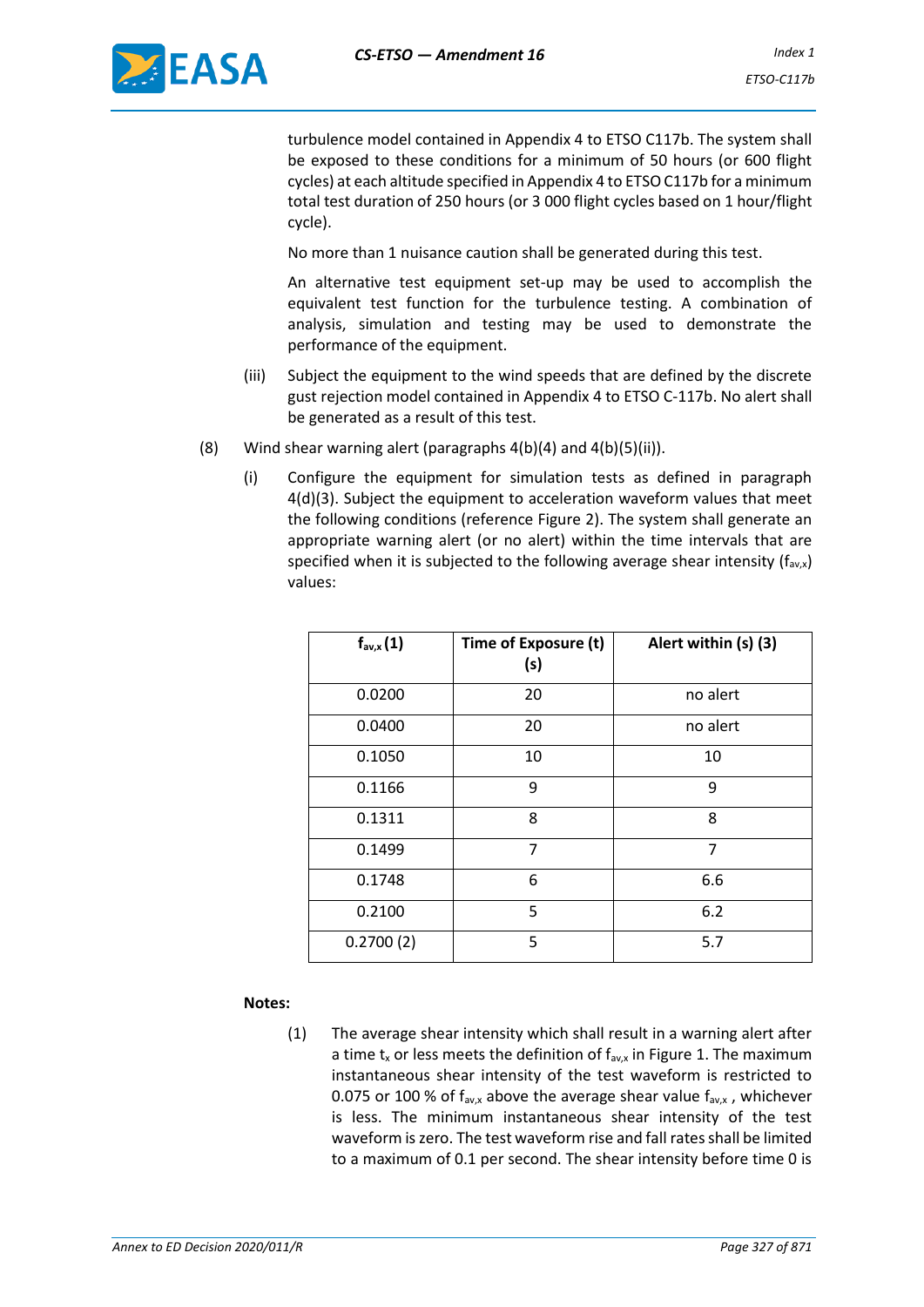

zero for a sufficiently long time to allow the system to settle to stable conditions.

- (2) In order to achieve the test condition with the shear intensity  $f_{avx}$ equal to or greater than 0.270, it is necessary to have an initial rise of a sufficient rate to achieve a shear intensity f value that will allow the subsequent rise and fall rates that are limited to 0.1 per second to achieve the required  $f_{\text{av},x}$  value.
- (3) Account for any latency due to the alert calculation and alert annunciation display functionality when measuring the alert time.

The test conditions specified above shall be repeated 5 times for each axis (horizontal and vertical). A total of 90 runs are required for verification of the detection (9 conditions  $\times$  5 for each axis) for both performance increasing and performance decreasing wind shears. A different waveform for  $f_{av,x}$  will be utilised for each of the 5 runs. An appropriate alert (or no alert) shall be generated for each test condition.

Verify that the system displays or provides an appropriate output for display of a red warning annunciation labelled 'wind shear' that is dedicated for this purpose. Verify that the visual warning display (or output) remains until the threshold wind shear condition no longer exists, or a minimum of 3 seconds, whichever is greater. Verify that an aural alert is provided that annunciates 'wind shear' for 3 aural cycles.

(ii) Subject the equipment to the wind speeds that are defined by the Dryden turbulence model contained in Appendix 4 to ETSO C117b. The system shall be exposed to these conditions for a minimum of 50 hours (or 600 flight cycles) at each altitude specified in Appendix 4 to ETSO C117b for a minimum total test duration of 250 hours (or 3 000 flight cycles based on 1 hour/flight cycle). No more than 1 nuisance warning shall be generated during this test.

An alternative test equipment set-up may be used to accomplish the equivalent test function for the turbulence testing. A combination of analysis, simulation, and testing may be used to demonstrate the performance of the equipment specified in this paragraph 4(d)(8)(ii).

(iii) Subject the equipment to the wind speeds that are defined by the discrete gust rejection model contained in Appendix 4 to ETSO-C117b. No alerts shall be generated as a result of this test.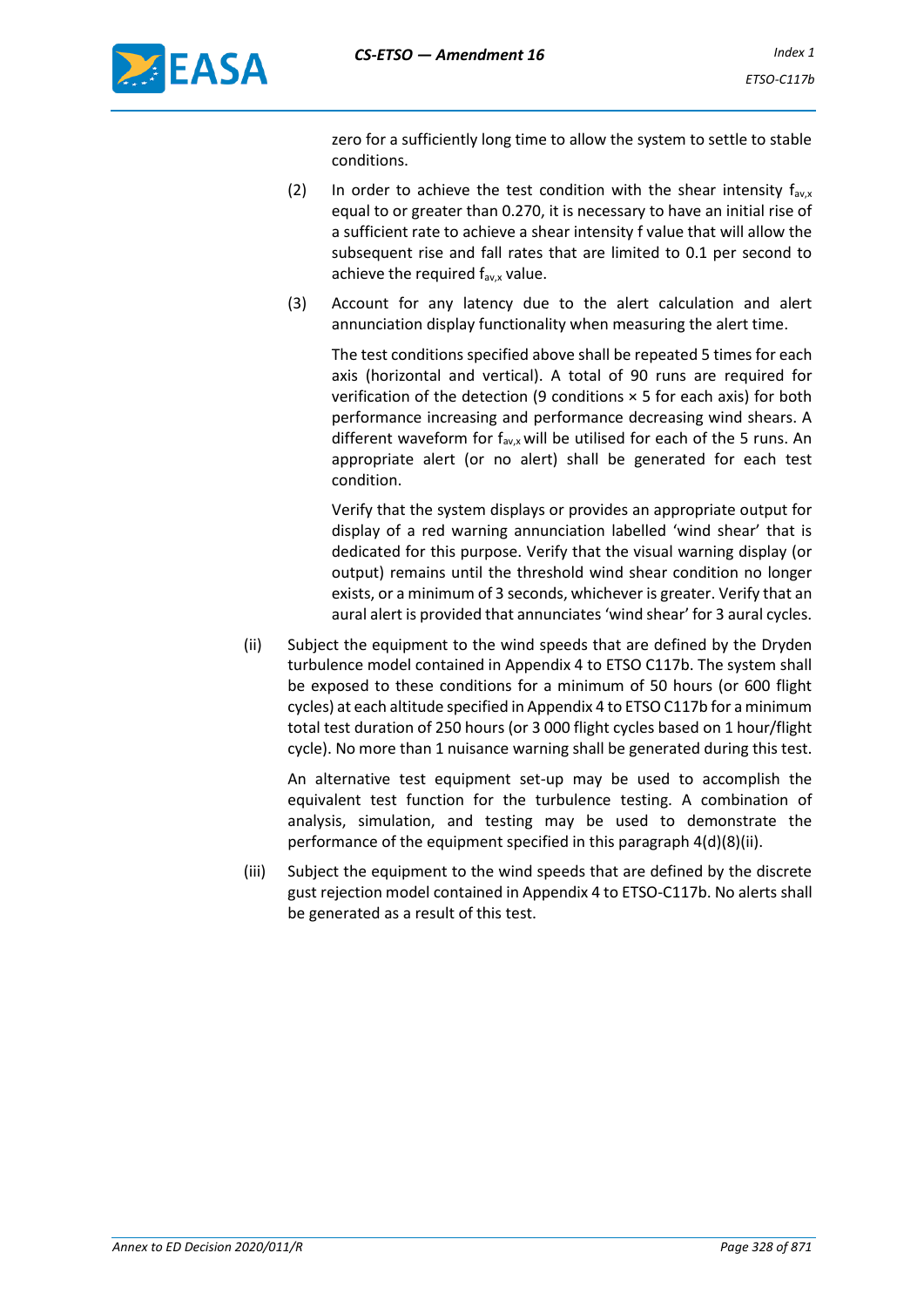

#### **FIGURE 2 — WIND SHEAR ALERT TEST**



- (9) Operating altitude range (paragraph 4.b(8)). Configure the equipment for the simulation tests as defined in paragraph 4(d)(3). Simulate a take-off to an altitude of at least 1 500 feet AGL. Verify the wind shear warning and escape guidance system is operational from at least 50 feet AGL to at least 1 000 feet AGL. Simulate an approach to landing from 1 500 feet AGL to touchdown. Verify the wind shear warning and escape guidance system is operational from at least 1 000 feet AGL to at least 50 feet AGL.
- (10) Wind shear escape guidance (paragraph 4.b(9)). Configure the equipment for simulation tests as defined in paragraph 4(d)(3). Subject the equipment to each of the wind field conditions contained in Appendix 2 to ETSO C117b for each operating mode (take-off, approach, landing, etc.) that is available. Each test condition shall be repeated 5 times. Recovery actions for the fixed pitch method comparison shall be initiated immediately upon entering the shear condition.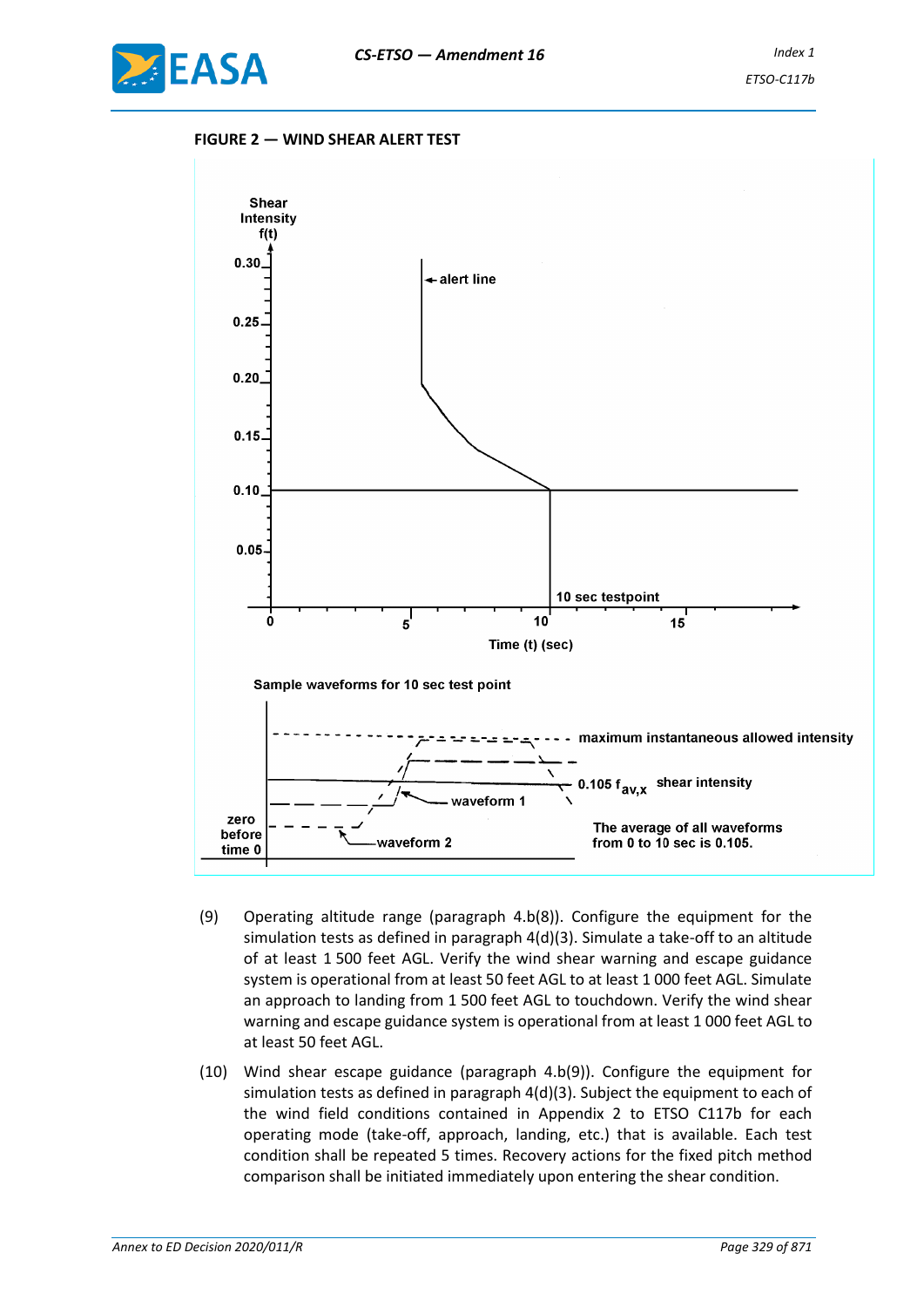#### Notes:

- (1) Evaluate wind shear escape guidance commands using a simulation that incorporates the necessary dynamic modelling of the representative aeroplane (more than 1 representative aeroplane model may be necessary) in which installation of the equipment is intended. Dynamic modelling of the representative aeroplane should include consideration of all the relevant effects, including but not limited to pitch and roll rates, control authority, delays between control inputs and aeroplane responses, display system leads and lags, etc.
- (2) The simulator should provide for a pilot in the loop evaluation of guidance flyability during simulated wind shear encounters. The guidance command gains should be consistent with those incorporated in the flight guidance system. While 'fine-tuning' of the guidance commands to obtain the optimum performance for a specific aeroplane may be accomplished, the use of unique tailoring for a specific aeroplane may not be necessary. Evaluation through means of a suitable engineering simulation may be acceptable to demonstrate the suitability of the guidance commands for a representative aeroplane. However, the equipment manufacturer should demonstrate that the flight guidance commands during a dynamic wind shear encounter can be followed without resulting in pilot-induced oscillations.
- (i) Verify that the flight path guidance commands manage the available energy of the aeroplane to achieve the desired trajectory through the shear encounter. These tests shall be performed with vertical only, horizontal only, and a combination of vertical and horizontal shear conditions. You may reduce the number of times you repeat each of these tests conditions to less than 5. To reduce the number of repetitions to less than 5, you shall have gathered sufficient data to demonstrate that the flight path guidance commands meet these requirements. You should also include aeroplane weight and centre of gravity variations if applicable.
	- a. For the take-off case, verify that the flight guidance commands produce a trajectory that provides a resultant flight path that is at least as good (when considered over the entire spectrum of test cases) as that obtained by establishing a 15° pitch attitude (at an approximate rate of 1.5° per second) until the onset of a stall warning, and then reducing the pitch attitude to remain at the onset of a stall warning until the shear condition is exited. Evidence of a significant decrement (considered over the entire spectrum of test cases) below the flight path that is provided by the fixed pitch method that results from the use of the guidance commands provided by the system shall be adequately substantiated.
	- b. For the approach/landing case, verify that the flight guidance commands produce a trajectory that provides a resultant flight path that is at least as good (when considered over the entire spectrum of test cases) as that obtained by establishing the maximum available thrust and a 15° pitch attitude (at an approximate rate of 1.5° per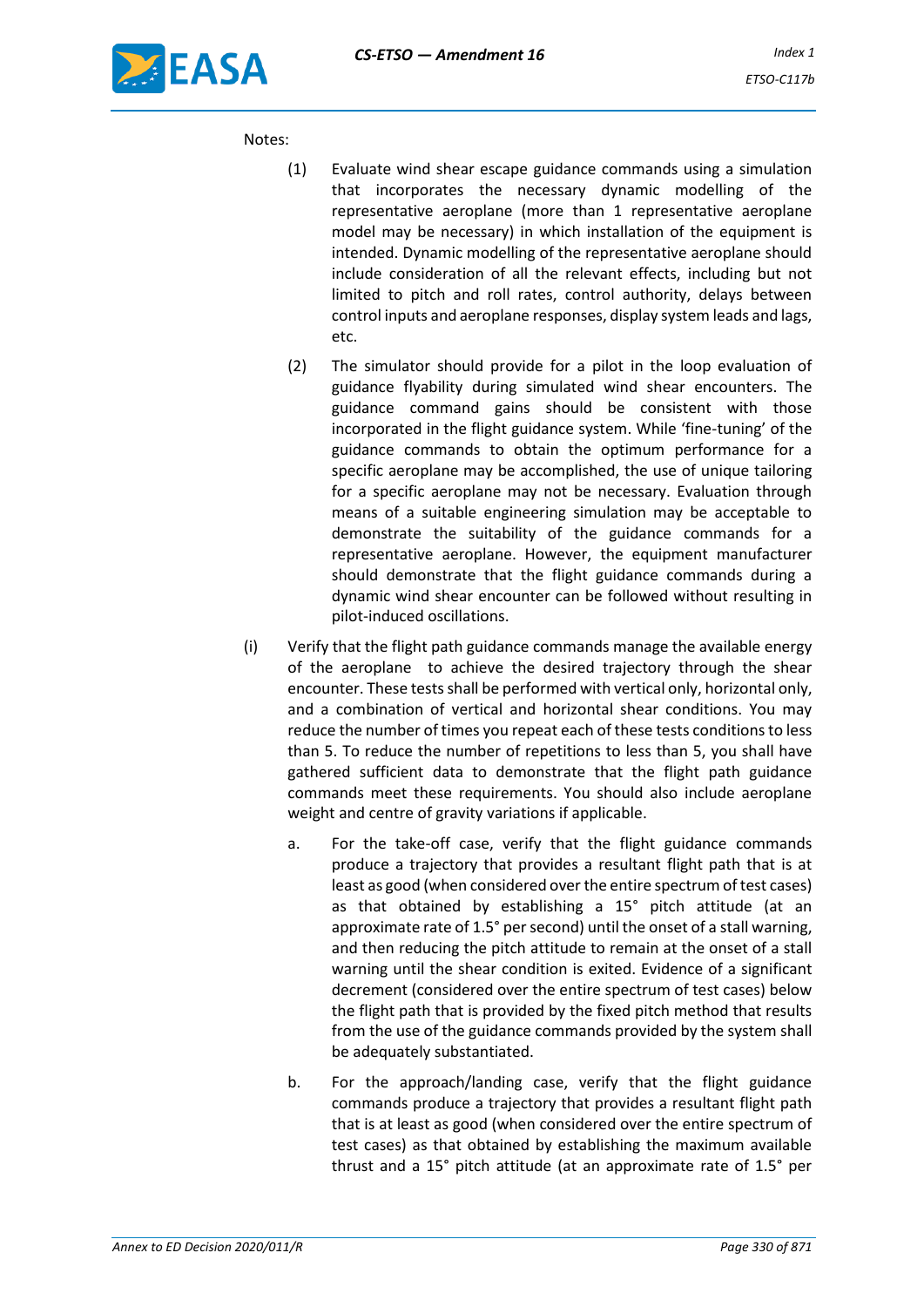

second) until the onset of stall warning, and then reducing the pitch attitude to remain at the onset of stall warning until the shear condition is exited. Evidence of a significant decrement (considered over the entire spectrum of test cases) below the flight path that is provided by the fixed pitch method that results from the use of the guidance commands that are provided by the system shall be adequately substantiated.

c. For shear conditions that exceed the available performance capability of the aeroplane, verify that the flight guidance commands result in a ground impact in the absence of the ability to produce additional lift, an absence of excessive kinetic energy, and without putting the aeroplane into a stalled condition.

Note: There is no requirement to perform the tests described in paragraphs 4(d)(10)(ii) through (vii) with horizontal only, vertical only, and a combination of vertical and horizontal shear conditions. You may perform the tests described in paragraphs 4(d)(10)(ii) through (vii) with only the combination vertical and horizontal shear conditions.

- (ii) Verify that the flight guidance command outputs are capable of display on the associated flight displays. The interface specifications shall be verified and determined to be appropriate for the systems that are identified in the equipment installation instructions.
- (iii) Verify that the pitch attitude commands do not result in an angle of attack that exceeds the onset of a stall warning or a maximum pitch command of 27°, whichever is less.
- (iv) For systems that incorporate manual activation of recovery flight guidance commands, verify that the system is activated only by the TOGA switches (or equivalent means). For systems that provide automatic activation of recovery guidance, verify that the system is activated concurrently with the wind shear warning alert.
- (v) Verify that the wind shear recovery guidance commands and any automatic recovery mode can be deselected by a means other than the TOGA switches.
- (vi) For systems that incorporate automatic reversion of flight guidance commands from wind shear escape guidance to another flight guidance mode, verify that the transition between the flight guidance modes provides smooth guidance information.

Verify that flight guidance commands are not removed from the flight guidance display until either they are manually deselected or until the aeroplane, following the exit of the warning conditions, has maintained a positive rate of climb and speed above 1.3 Vs1 for at least 30 seconds.

[Amdt ETSO/16]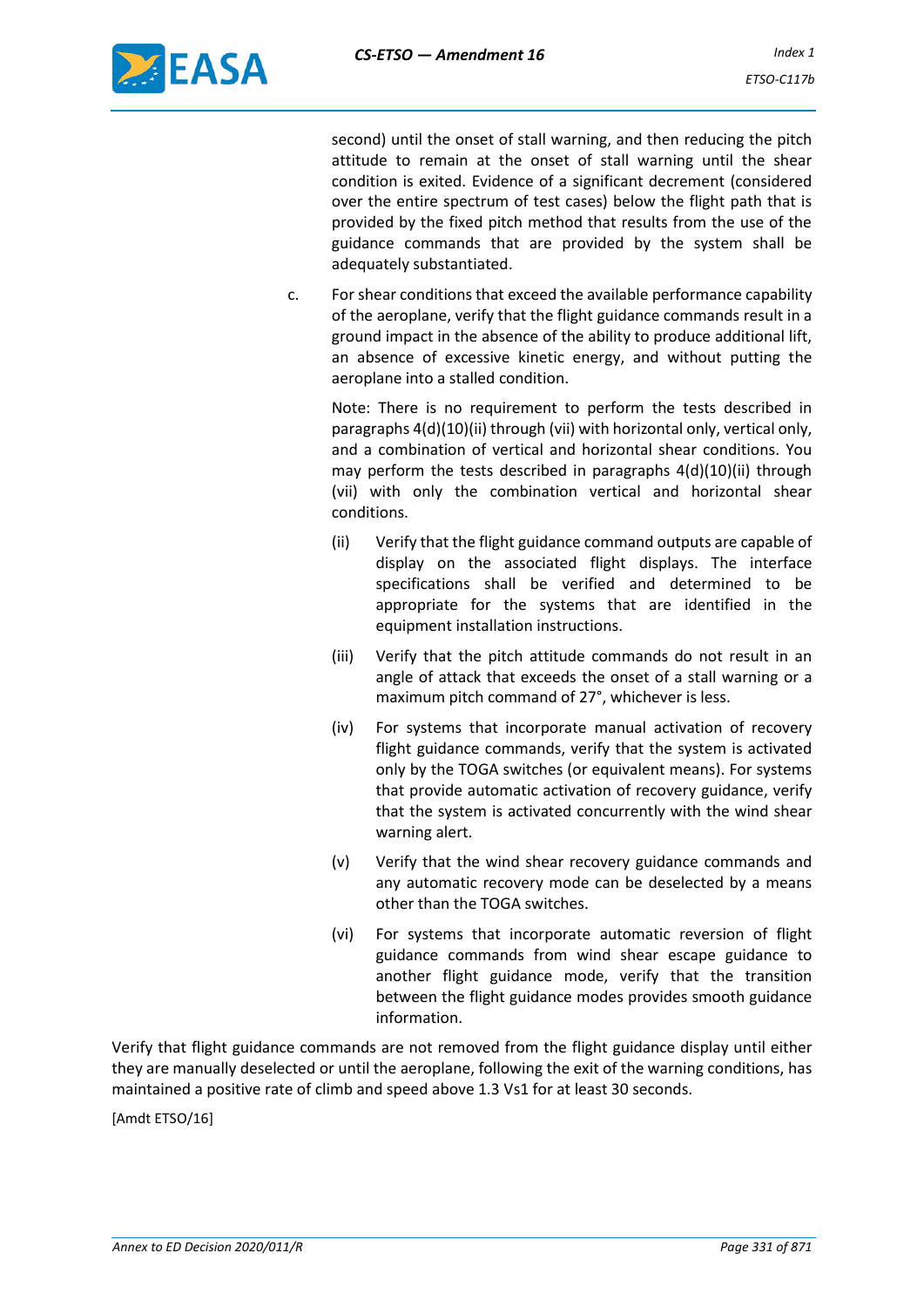

# **Appendix 2 to ETSO-C117b – Wind Field Models and Data**

*ED Decision 2020/011/R*

This Appendix contains data that defines the wind field models to be used in conducting the tests specified in paragraph 4(d)(10) of this ETSO. This material was developed by the National Aeronautics And Space Administration (NASA), reference NASA Technical Memorandum 100632 [ref. 1].

The downburst model parameters below provide the variables to be used to obtain the representative test conditions: (1) and (2)

| <b>Radius of Downdraft (ft)</b> | <b>Maximum Outflow (ft/s)</b> | <b>Altitude of Max.</b><br><b>Outflow</b> (ft) | <b>Distance from Starting</b><br><b>Point (3) (ft)</b> |
|---------------------------------|-------------------------------|------------------------------------------------|--------------------------------------------------------|
| 920                             | 37                            | 98                                             | 20000 (-9000)                                          |
| 1180                            | 47.6                          | 98                                             | 15000 (-14000)                                         |
| 2070                            | 58.4                          | 131                                            | 25000 (-4000)                                          |
| 4430                            | 68.9                          | 164                                            | 30000 (1000)                                           |
| 9010                            | 72.2                          | 262                                            | 30000 (1000)                                           |
| 3450                            | 88.2                          | 197                                            | 25000 (-4000)                                          |
| 3180                            | 53.1                          | 262                                            | 30000 (1000)                                           |
| 1640                            | 46                            | 164                                            | 25000 (-4000)                                          |
| 5250                            | 81.3                          | 197                                            | 30000 (1000)                                           |
| 1250                            | 67.6                          | 100                                            | 25000 (-4000)                                          |

- (1) From analytic microburst model documented in NASA TM-100632. These parameters are based on data from Proctor's Terminal Area Simulation System (TASS) model.
- (2) For the takeoff case, the downburst centre is positioned at the point the aeroplane lifts off the runway for all test cases.
- (3) For the approach/landing case, the downburst centre is positioned as stated. The test is begun with the aeroplane at an initial altitude of 1 500 feet on a 3° glideslope (touchdown point approximately 29 000 feet away). The distance from the starting point indicates where the centre of the downburst shaft is located relative to the starting point. The number in parentheses next to it indicates the relative distance of the microburst centre from the touchdown point (not the end of the runway). A negative number indicates that the microburst centre is located before the touchdown point, positive indicates it is past the touchdown point.

### **SUMMARY**

A simple downburst model has been developed for use in batch and real-time piloted simulation studies of guidance strategies for terminal area transport aeroplane operations in wind shear conditions. The model represents an axisymmetric stagnation point flow, based on velocity profiles from the Terminal Area Simulation System (TASS) model developed by Proctor [ref. 3,4] and satisfies the mass continuity equation in cylindrical coordinates. Altitude dependence, including boundary layer effects near the ground, closely matches real-world measurements, as do the increase, peak, and decay of outflow and downflow with increasing distance from the downburst centre. Equations for horizontal and vertical winds were derived, and found to be infinitely differentiable, with no singular points existent in the flow field. In addition, a simple relationship exists among the ratio of maximum horizontal to vertical velocities, the downdraft radius, depth of outflow, and altitude of maximum outflow. In use, a microburst can be modelled by specifying four characteristic parameters. Velocity components in the x, y, and z directions, and the corresponding nine partial derivatives are obtained easily from the velocity equations.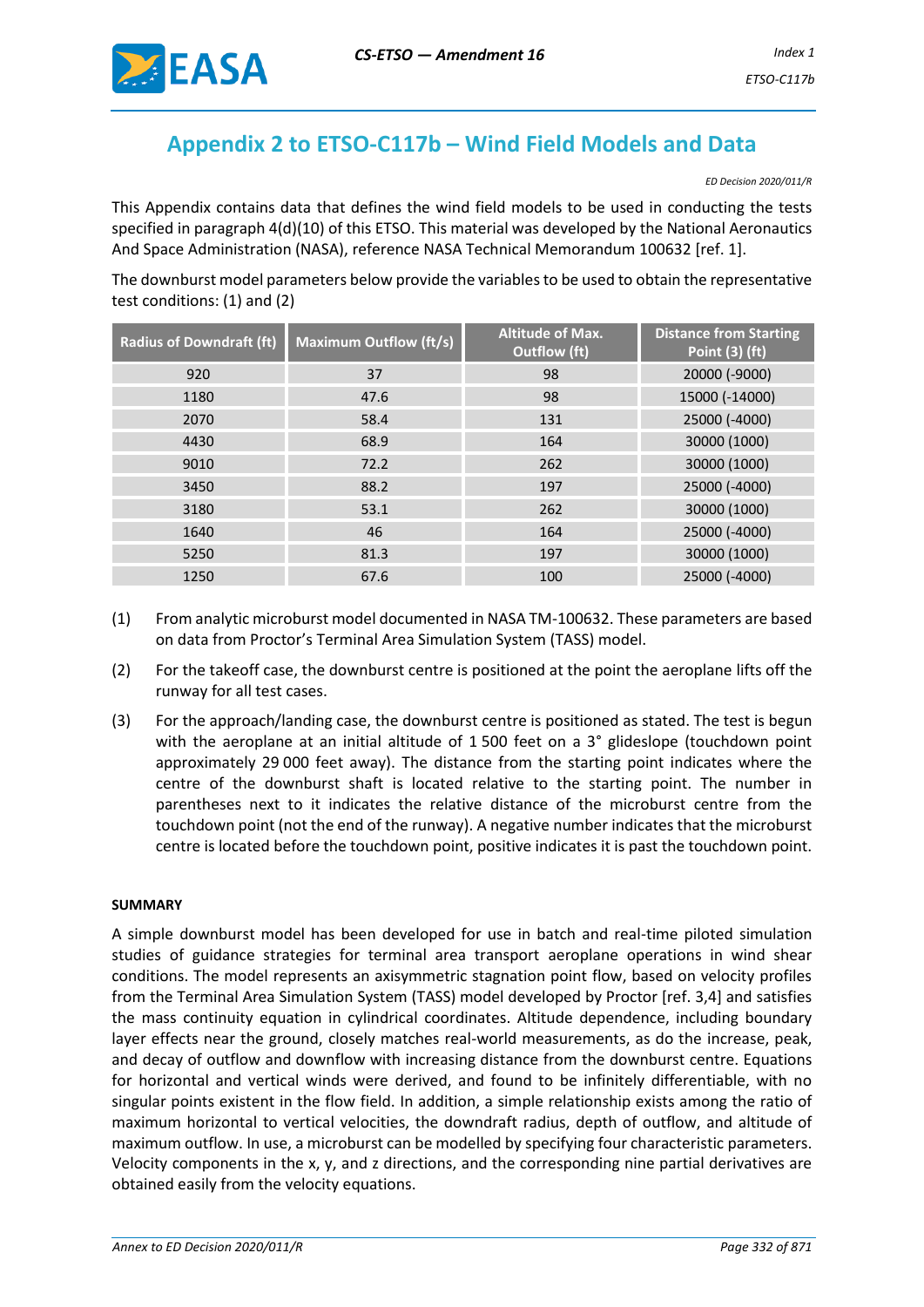

#### **INTRODUCTION**

Terminal area operation of transport aircraft in a wind shear environment has been recognised as a serious problem. Studies of aeroplanes trajectories through downbursts show that specific guidance strategies are needed for aeroplanes to survive inadvertent downburst encounters. In order for guidance strategies to perform in simulations as in actual encounters, a realistic set of conditions must be present during development of the strategies. Thus, aeroplane and wind models that closely simulate real-world conditions are essential in obtaining useful information from the studies.

Wind models for use on personal computers, or for simulators with limited memory space availability, have been difficult to obtain because variability of downburst characteristics makes analytical models unrealistic, and large memory requirements make the use of numerical models impossible on any except very large capacity computers.

Bray [ref. 2] developed a method for analytic modelling of wind shear conditions in flight simulators, and applied his method in modelling a multiple downburst scenario from Joint Airport Weather Studies (JAWS) data. However, the altitude dependence of his model is not consistent with observed data and, although flexibility in sizing the downbursts is built into the model, it does not maintain the physical relationships which are seen in real-world data among the sizing parameters. In particular, boundary layer effects should cause the radial velocity to decay vertically to zero at the ground, as does the vertical velocity.

In a study conducted at NASA Langley Research Center, three different guidance strategies for a Boeing 737-100 aeroplane encountering a microburst on take-off were developed [ref. 3-4]. These strategies were first developed using a personal computer, and then implemented in a pilot-in-theloop simulation using a very simple wind model in both efforts. The wind velocities used are depicted in Figure 1. This model consisted of a constant outflow outside of the downburst radius and a constant slope headwind to tailwind shear across the diameter of the downburst.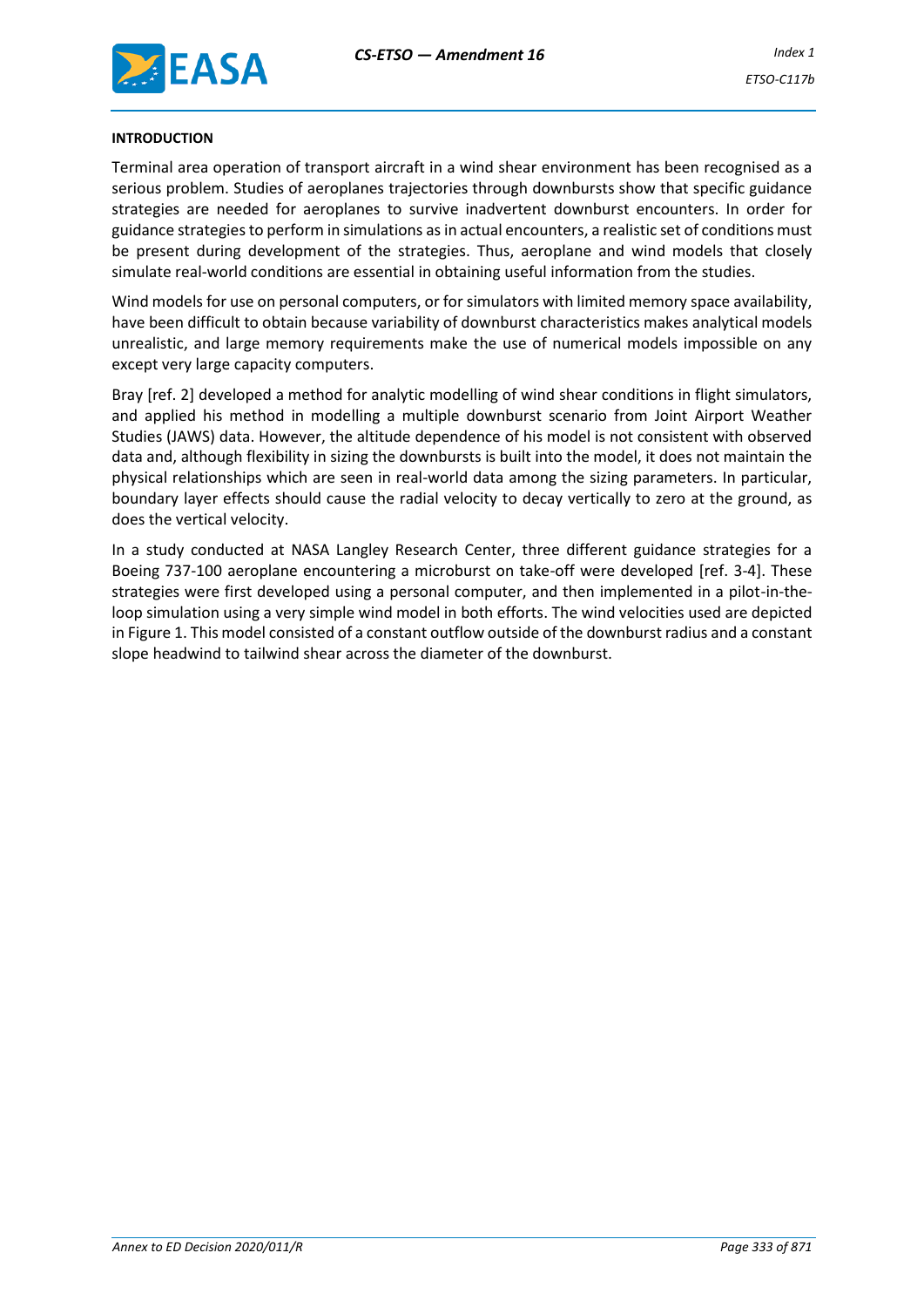



### **Figure 1 — Wind Model Used in Guidance Studies**

It was recognised that a more realistic wind model could significantly alter the outcome of the trajectory. For the subsequent part of this study, which involves altering the aeroplane model to simulate approach to landing and escape manoeuvres and additional take-off cases, a more realistic wind model was preferred. The simple analytical model outlined in this report was developed for this purpose.

#### **SYMBOLS**

| JAWS   | Joint Airport Weather Studies                           |
|--------|---------------------------------------------------------|
| NIMROD | Northern Illinois Meteorological Research on Downbursts |
| R      | radius of downburst shaft (ft)                          |
| r.     | radial coordinate (distance from downburst centre) (ft) |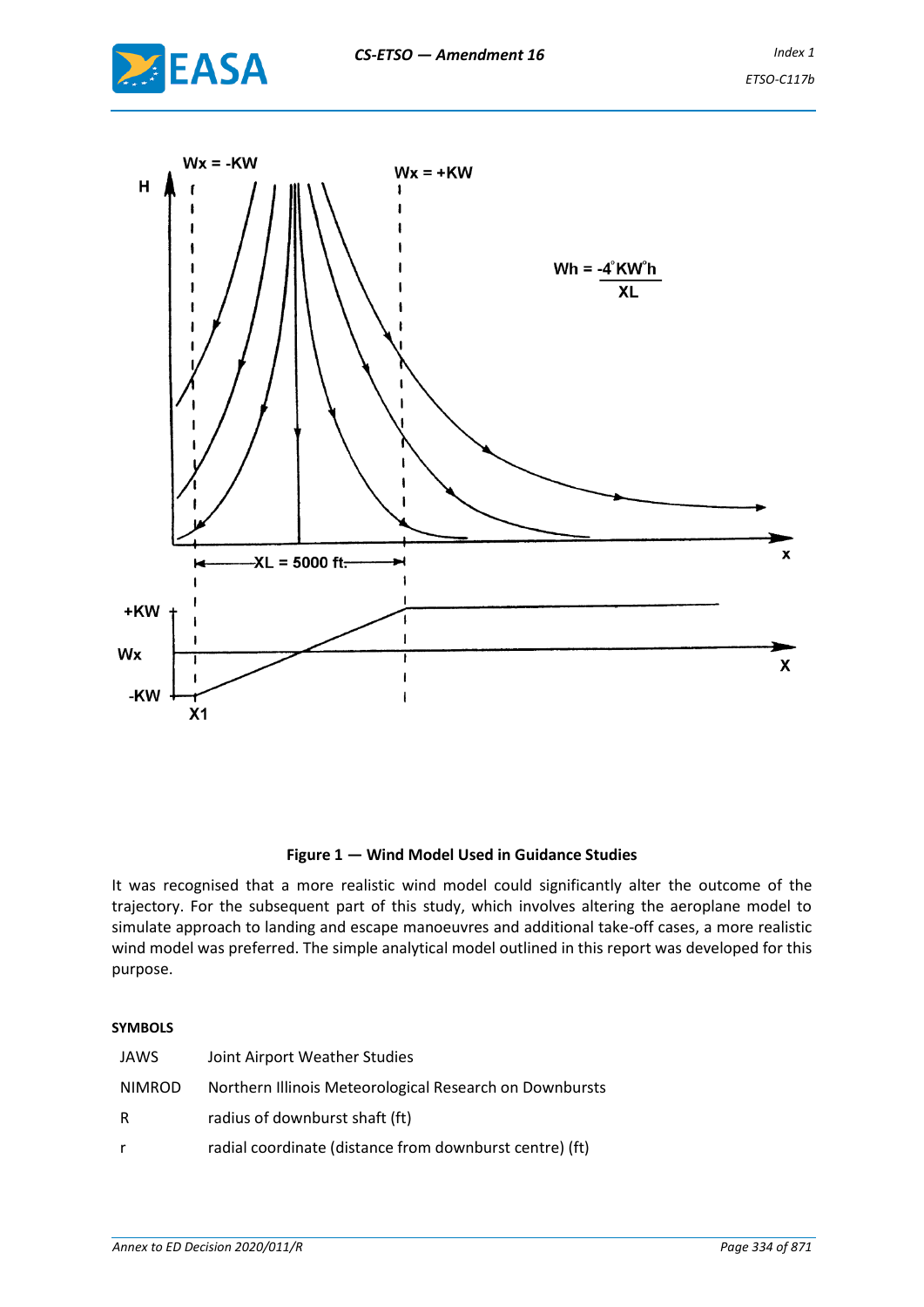

| <b>TASS</b>      | <b>Terminal Area Simulation System</b>                           |
|------------------|------------------------------------------------------------------|
| u                | velocity in r-direction (or x-direction) (knots)                 |
| v                | velocity in y-direction (knots)                                  |
| w                | velocity in z-direction (knots)                                  |
| W <sub>max</sub> | magnitude of maximum vertical velocity (knots)                   |
| $U_{\text{max}}$ | magnitude of maximum horizontal velocity (knots)                 |
| x                | horizontal (runway) distance, aeroplane to downburst centre (ft) |
| у                | horizontal (side) distance, aeroplane to downburst centre (ft)   |
| z                | aeroplane altitude above ground level (ft)                       |
| z <sub>h</sub>   | depth of outflow (ft)                                            |
| $z_{m}$          | height of maximum U-velocity (ft)                                |
| $Z_{m2}$         | height of half-maximum U-velocity (ft)                           |
| $z^*$            | characteristic height, out of boundary layer (ft)                |
| e                | characteristic height, in boundary layer (ft)                    |
| λ                | scaling factor (s-1)                                             |

### **DEVELOPMENT OF VELOCITY EQUATIONS**

Beginning with the full set of Euler and mass continuity equations, some simplifying assumptions about the downburst flow conditions were made. Effects of viscosity were parameterised explicitly, and the flow was assumed to be invariant with time. The downburst is axisymmetric in cylindrical coordinates, and characterized by a stagnation point at the ground along the axis of the downflow column. The flow is incompressible, with no external forces or moments acting on it.

The resulting mass conservation equation is

$$
\nabla \cdot \mathbf{v} = 0. \tag{1}
$$

Written out in full, equation 2 is

$$
\frac{\partial u}{\partial r} + \frac{\partial w}{\partial z} + \frac{u}{r} = 0.
$$
 (2)

This equation is satisfied by solutions of the form

$$
w = g(r^2)q(z) \tag{3a}
$$

$$
u = \frac{f(r^2)}{r}p(z) \tag{3b}
$$

provided that

$$
f'(r^2) = \frac{\lambda}{2}g(r^2)
$$
 (4a)

$$
q'(z) = \lambda p(z). \tag{4b}
$$

Note that  $f'(r^2) = \frac{\partial f(r^2)}{\partial r^2}$  $\frac{f(t)}{\partial r^2}$ . To solve this system of equations, solutions were assumed for two of the functions and the other two were obtained from equations 4a and 4b.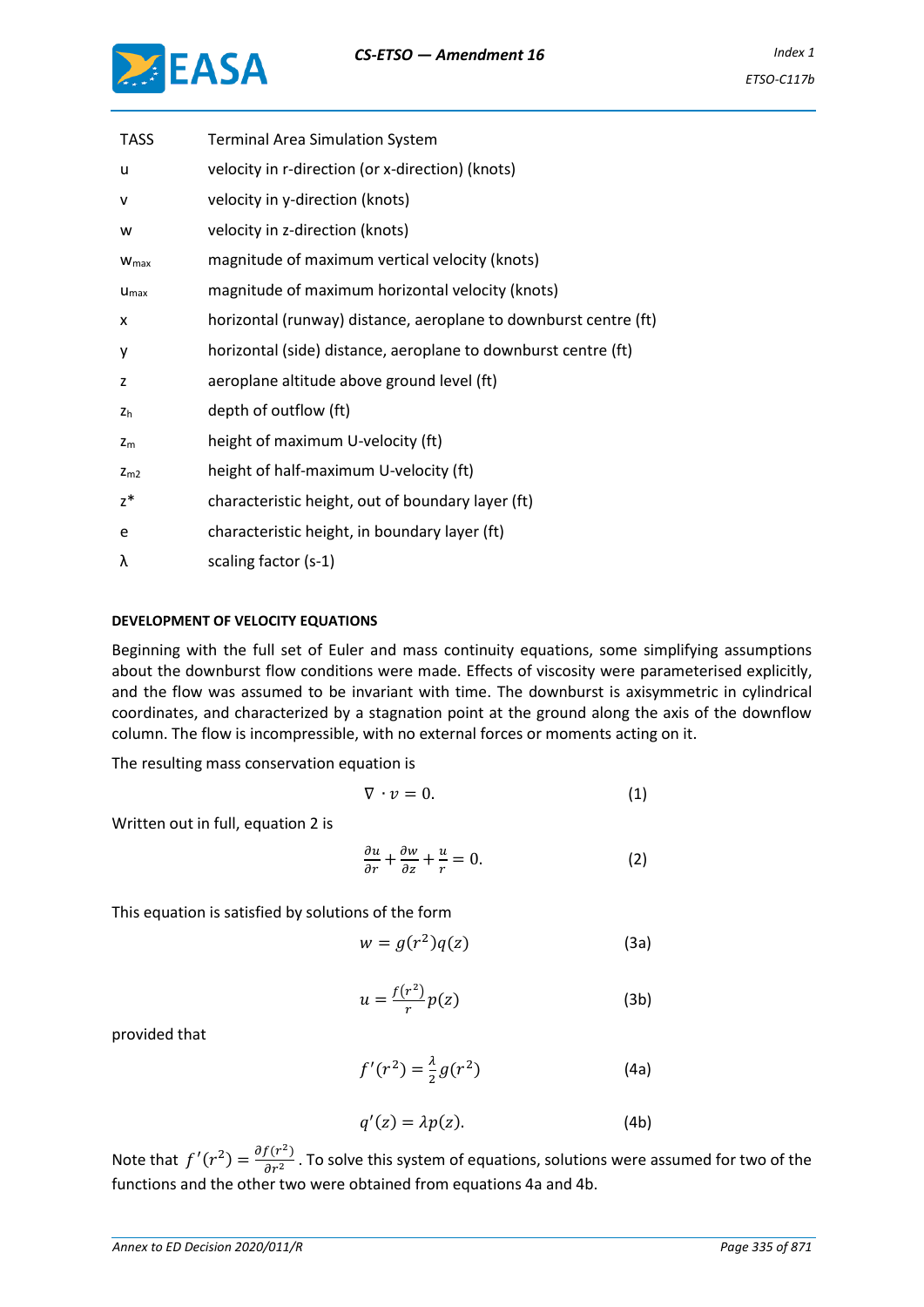

It was desired that the velocity profiles of this analytic model exhibit the altitude and radial dependence shown in the large-scale numerical TASS (Terminal Area Simulation System) weather model [ref. 6-9]. The TASS model is based on data from the Joint Airport Weather Studies (JAWS) [ref. 10], and provides a three- dimensional velocity field, frozen in time, for given locations of an aeroplane within the shear [ref. 11-12].



**Figure 2 — Vertical Profile of Microburst Outflow (Non-dimensional)**

Figure 2 shows dimensionless vertical profiles of horizontal velocity, u, for TASS data, laboratory data obtained by impingement of a jet on a flat plate, and data from NIMROD (Northern Illinois Meteorological Research on Downbursts) [ref. 13-21]. Specific points of interest are the maximum horizontal velocity (located 100-200 metres above the ground), below which is a decay region due to boundary layer effects, zero velocity at the stagnation point on the ground, and an exponential decay with altitude above the maximum velocity altitude. Vertical velocity profiles from TASS data are shown in Figure 3, also exhibiting a decay to zero at the stagnation point.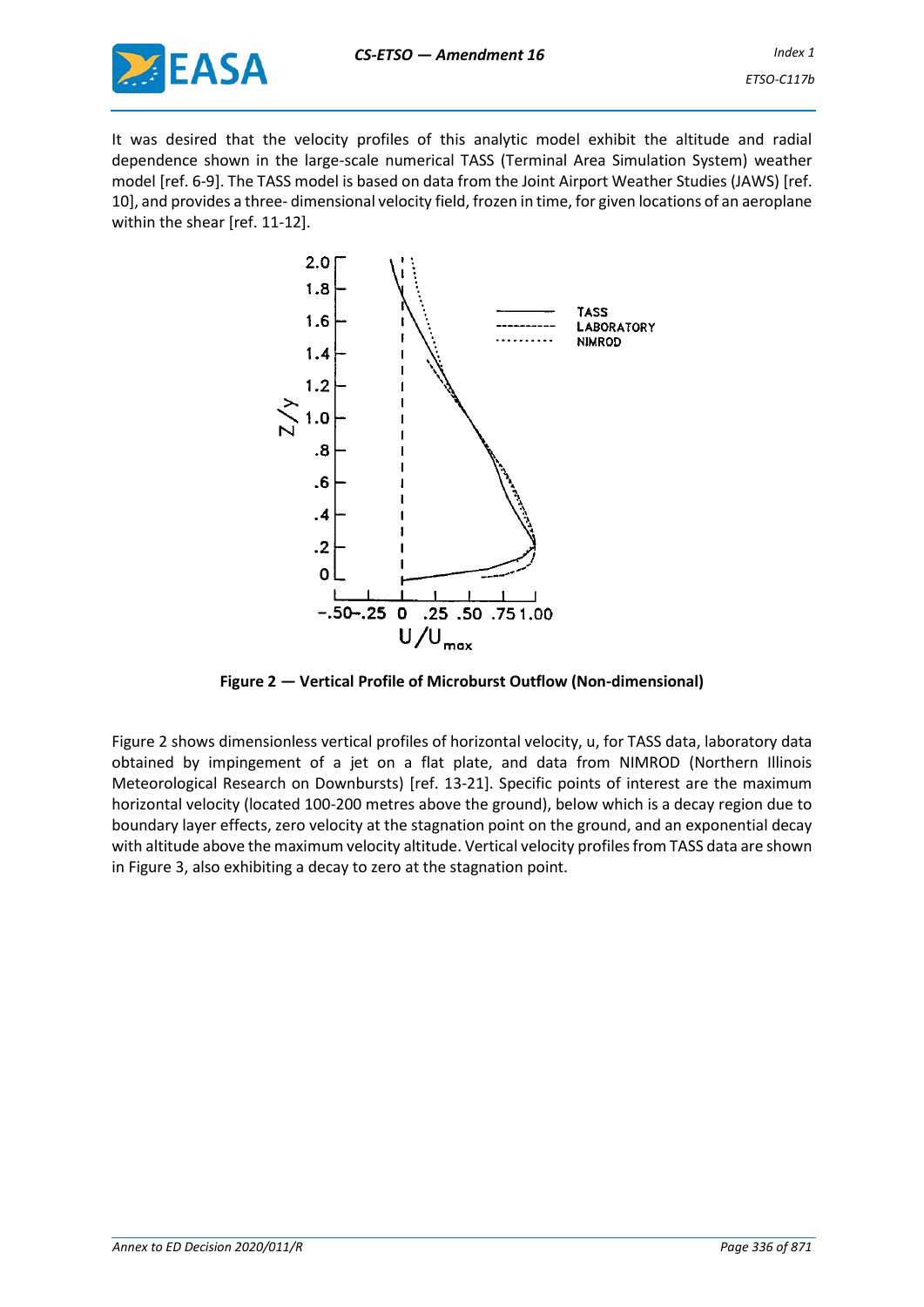

## VERTICAL PROFILES OF VERTICAL VELOCITY FOR 30 JUN 82 CASE: SENSITIVITY TO RADIUS OF PRECIPITATION SHAFT



**Figure 3 — Vertical Profile of Microburst Downflow**

The radially varying characteristics desired for the horizontal wind were two peaks of equal magnitude and opposite direction located at a given radius, with a smooth, nearly linear transition between the two. Beyond the peaks, the velocity should show an exponential decay to zero. The vertical velocity was required to have a peak along the axis of symmetry  $(r = 0)$ , and to decay exponentially as the radius increases.

A pair of shaping functions that gave velocity profiles matching the TASS data as required are given below.

$$
g(r^2) = e^{-(r/R)^2}
$$

$$
p(z) = e^{-z/z^*} - e^{-z/\varepsilon}
$$

The remaining solutions were found by integrating equations 4a and 4b, yielding:

$$
f'(r^{2}) = \frac{\lambda R^{2}}{2} \left[ 1 - e^{-(r/R)^{2}} \right]
$$

$$
q(z) = -\lambda \{ \mathcal{E} (e^{-z/\mathcal{E}} - 1) - z * (e^{-z/z^{*}} - 1) \}
$$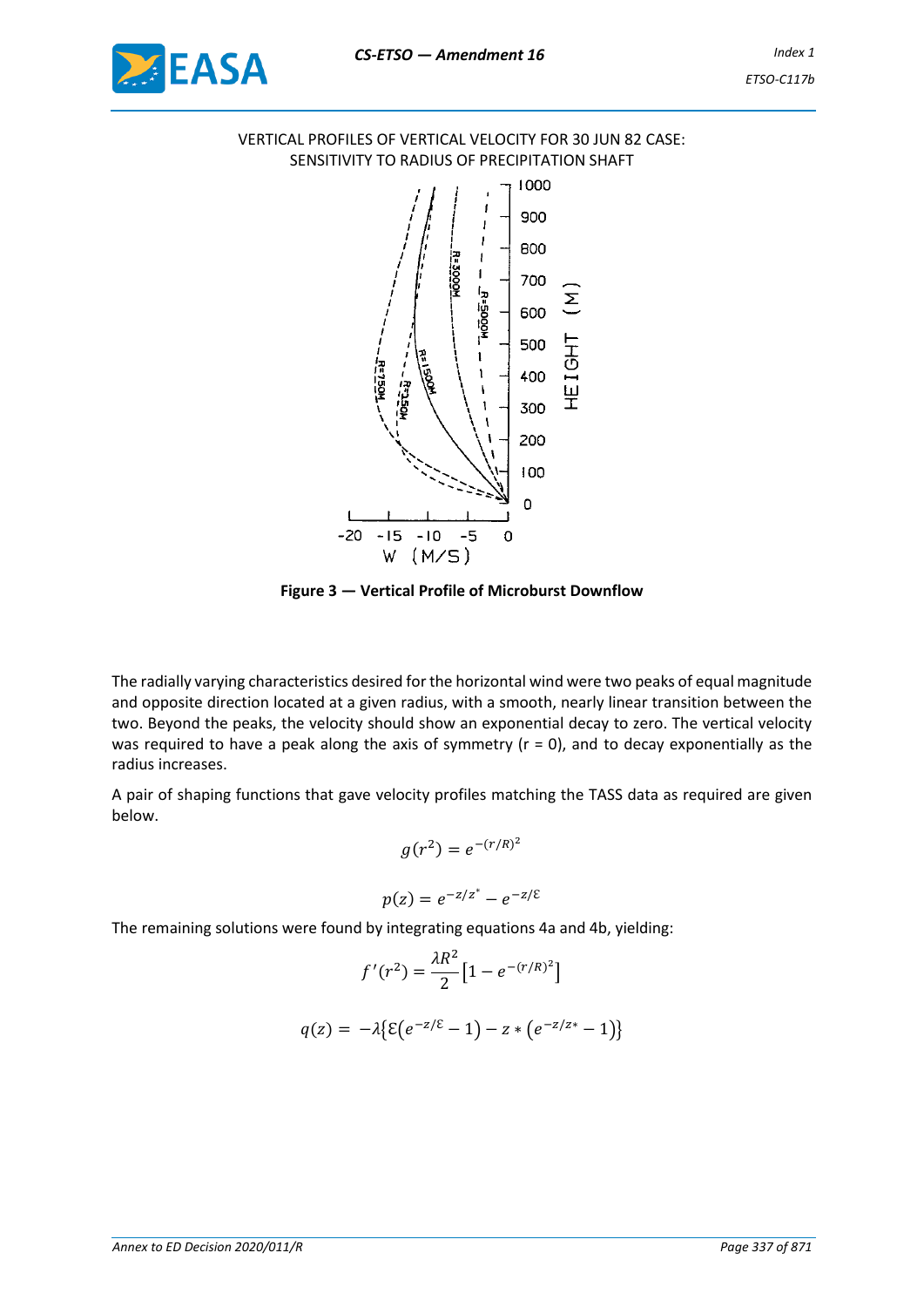

Figures 4 and 5 show plots of these shaping functions.



**Figure 4 — Characteristic Variation of Horizontal Shaping Functions**



**Figure 5 — Characteristic Variation of Vertical Shaping Functions**

Combining the functions as in equation 3, the horizontal and vertical velocities are expressed as

$$
u = \frac{\lambda R^2}{2r} \left[ 1 - e^{-(r/R)^2} \right] \left( e^{-z/z^*} - e^{-z/\epsilon} \right) \tag{5}
$$

$$
w = -\lambda e^{-(r/R)^2} \big[ \varepsilon \big( e^{-z/\varepsilon} - 1 \big) - z * \big( e^{-z/z} - 1 \big) \big] \tag{6}
$$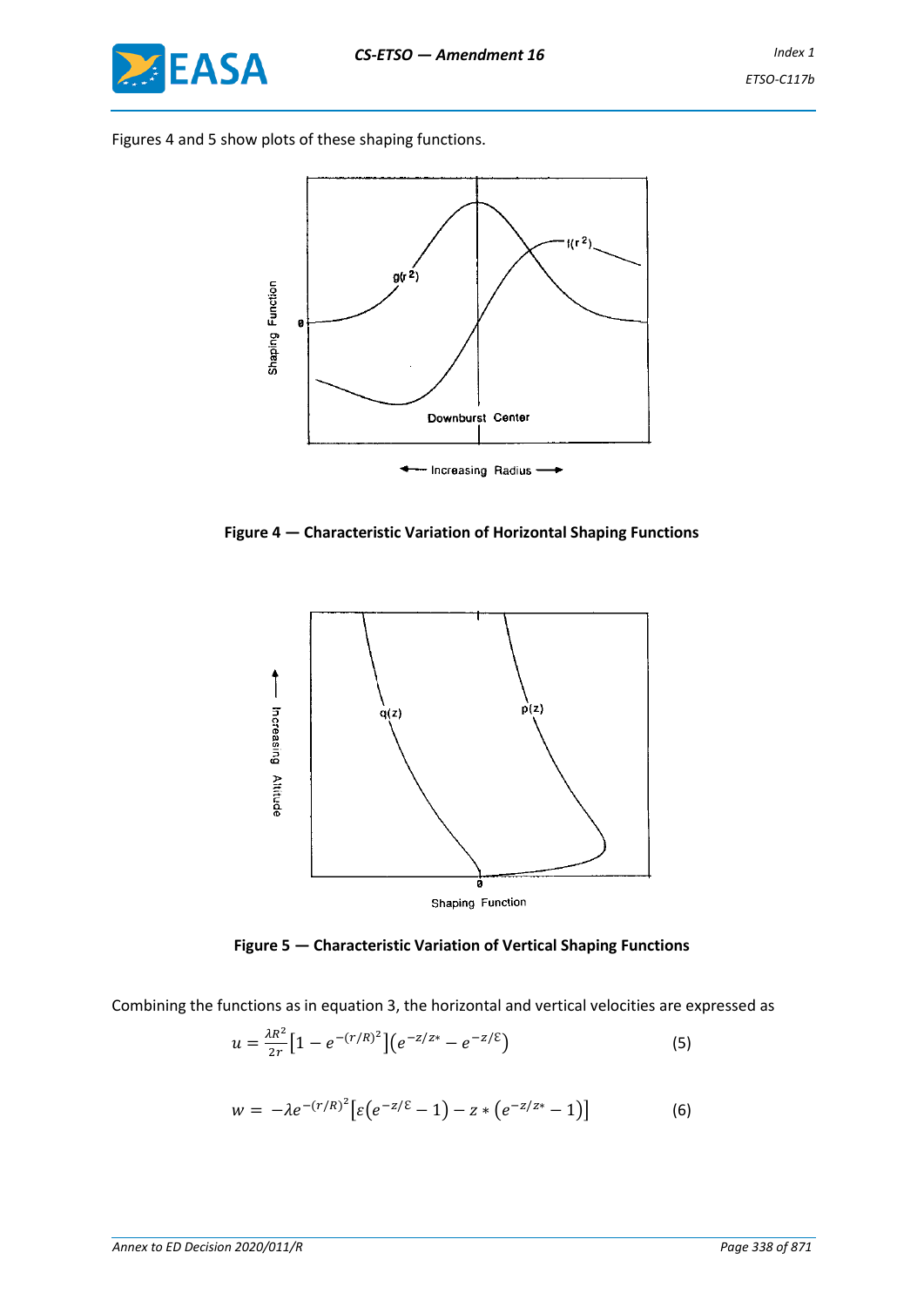

By taking derivatives of equations 5 and 6 with respect to r and z, respectively, and substituting in equation 2, it can be shown that the velocity distributions satisfy continuity.

The parameters z\* and ε were defined as characteristic scale lengths associated with 'out of boundary layer' and 'in boundary layer' behaviour, respectively. Analysis of TASS data indicated that  $z^* = z_{m2}$ , the altitude at which the magnitude of the horizontal velocity is half the maximum value.

It was also noted that the ratio

$$
\frac{z_m}{z*}=0.22
$$

To determine the location of the maximum horizontal velocity, the partial derivatives of u with respect to r and z were set equal to zero. The resulting equation for the r-derivative is

$$
2\left(\frac{r}{R}\right)^2 = e^{-(r/R)^2} - 1
$$

The resulting equation for the z-derivative is

$$
\frac{z_m}{z*} = \frac{1}{(z*/\varepsilon) - 1} \ln(z*/\varepsilon)
$$

Recalling that  $z_m/z^*$  = 0.22, the values 1.1212 and 12.5 were obtained from iteration for the ratios r/R and z\*/ε, respectively.

Using these values, the maximum horizontal velocity can be expressed as  $u_{max} = 0.2357 \lambda R$ . The maximum vertical wind is located at  $r = 0$  and  $z = z_h$ , by definition, and is given by

$$
Wmax = \lambda z * (e^{-(z_h/z*)} - 0.92)
$$

A ratio of maximum outflow and downflow velocities can be formed

$$
\frac{u_m}{w_m} = \frac{0.2357R}{z * (e^{-(z_h/z*)} - 0.92)}
$$

The Scaling factor, λ, was determined by using either of equations 5 or 6 for horizontal or vertical velocity, and setting it equal to the maximum velocity,  $u_{max}$  or w<sub>max</sub>, respectively. Solving for λ results in:

$$
\lambda = \frac{w_m}{z * (e^{-(z_h/z*)} - 0.92)} = \frac{u_m}{0.2357R}
$$

The velocity equations were easily converted to rectangular coordinates, as shown in the Appendix. Partial derivatives with respect to x, y, and z were obtained by differentiating the velocity equations, and are also listed in this Appendix.

### **DISCUSSION AND RESULTS**

Vertical and horizontal velocity profiles for u and w are shown in Figures 6 and 7.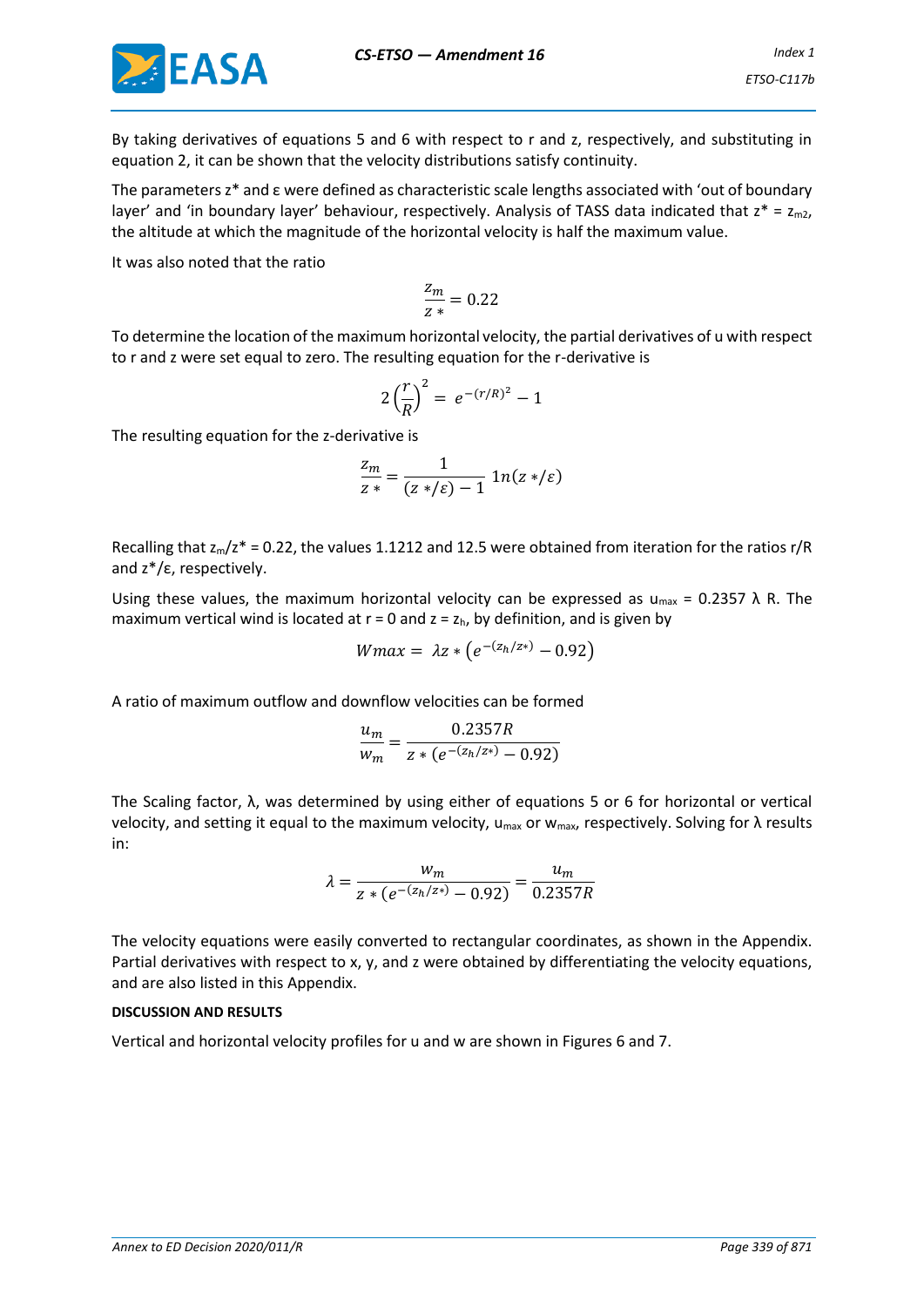



**Figure 6 — Vertical Velocity Profiles for the Analytical Model**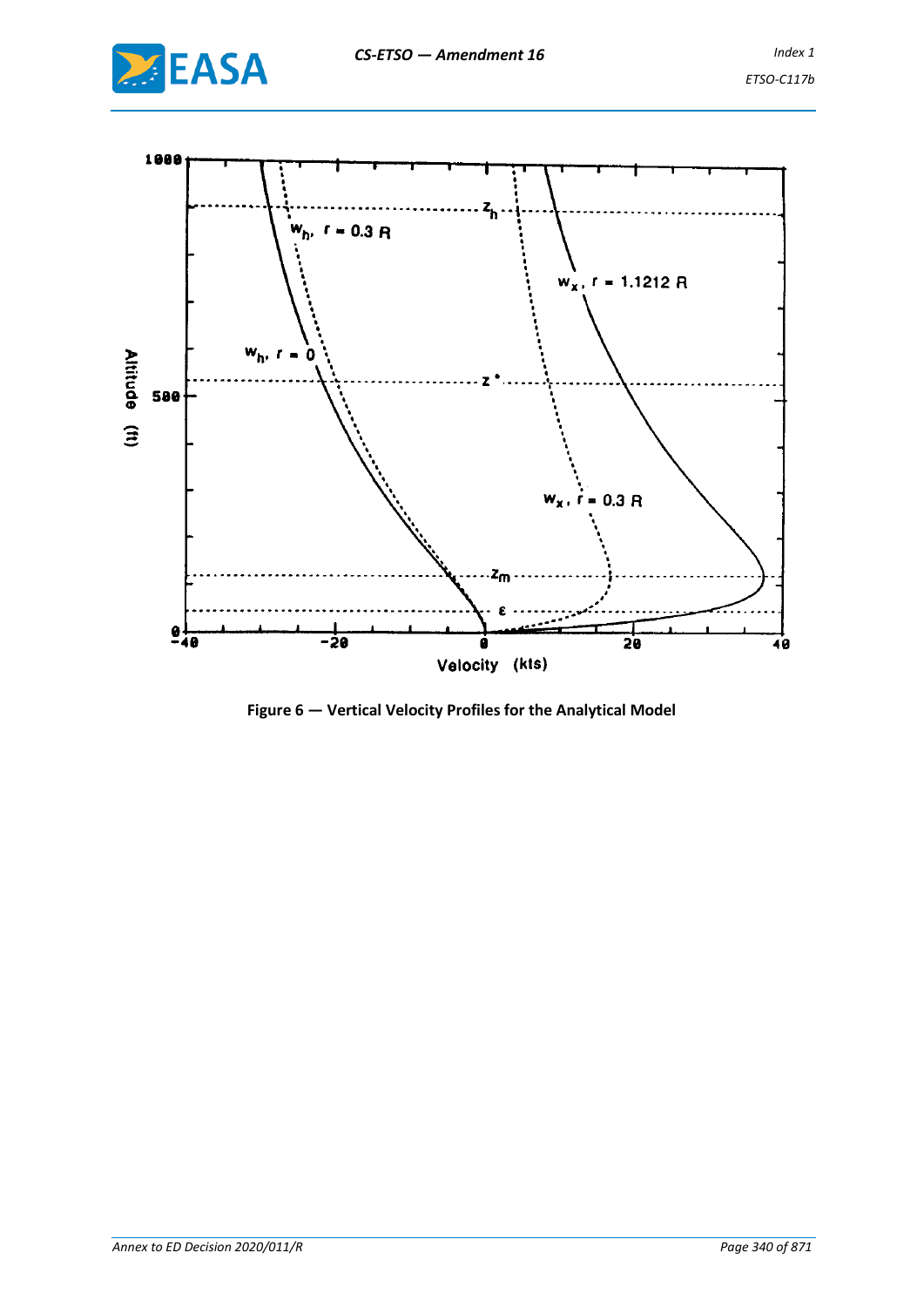



**Figure 7 — Radial Velocity Profiles for the Analytical Model**

Four profiles are shown for each component. The horizontal wind profiles in figure 6 were taken at the radios of peak outflow ( $r = 1.1212$  R) and at about one-fourth that radius ( $r = 0.3$  R), where the maximum outflow is approximately half the value at the peak outflow radius. The vertical wind profiles were taken at the radius of peak downflow ( $r = 0$ ) and at  $r = 0.3$  R. Horizontal wind and vertical wind profiles in figure 7 were taken at altitudes of h =  $z_m$  (maximum outflow), h =  $z^*$  (half-maximum outflow), and  $h = z_h$  (depth of outflow).

This analytical model is compared with TASS, laboratory, and NIMROD data in figure 8. The figure shows that, when non-dimensionalised by the altitude of half-maximum outflow (z\*) and by the maximum outflow ( $u = u_{\text{max}}$ ), the analytical model agrees closely with the other data.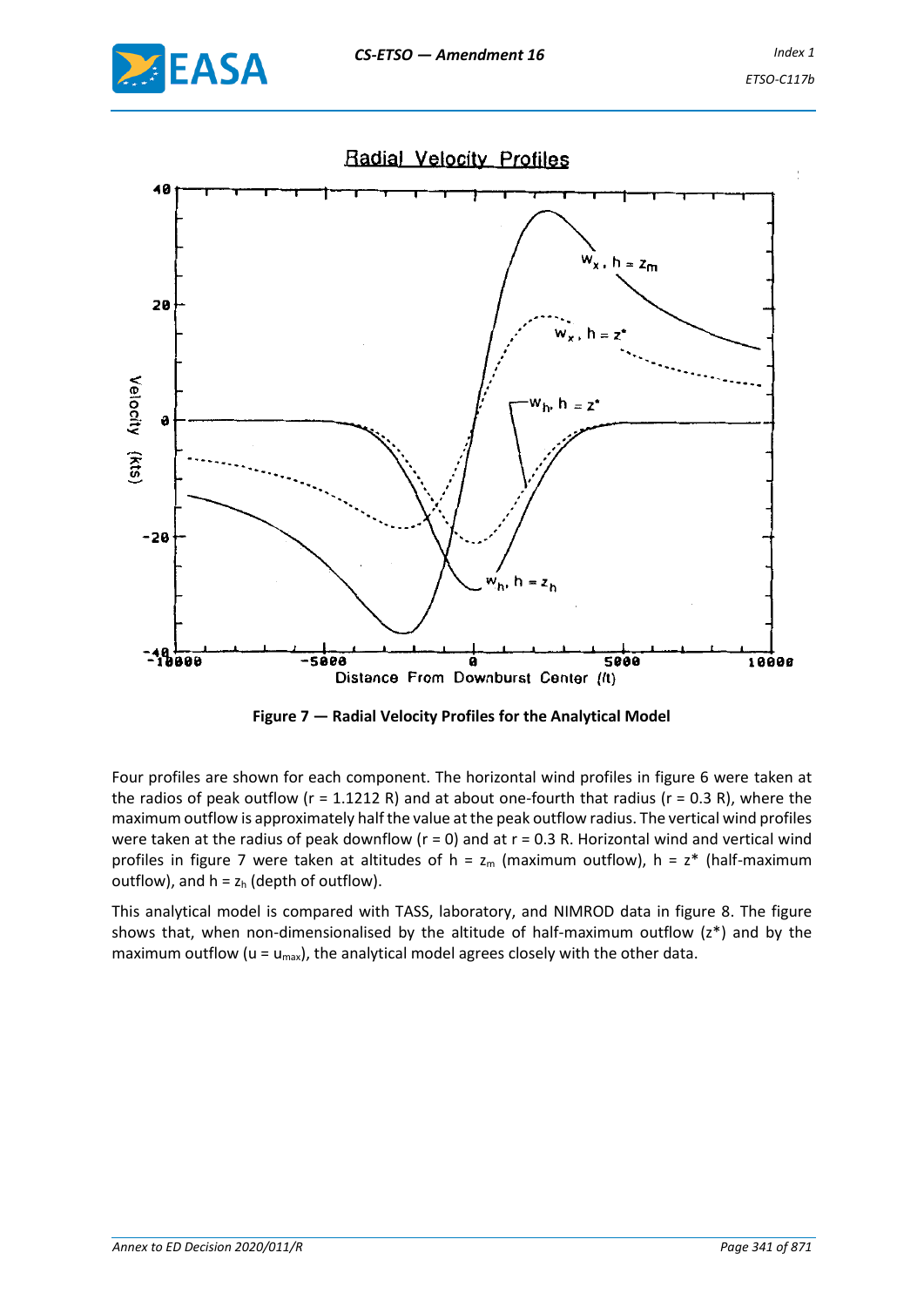



**Figure 8 — Comparison of Wind Model Vertical Profiles**

Different shears can be modelled by specifying four parameters, and the location of the downburst centre relative to the aeroplane flying through it. The four parameters are: 1) a characteristic horizontal dimension; 2) the maximum wind velocity; 3) the altitude of maximum outflow; and 4) the depth of outflow. The characteristic horizontal dimension specified is the radius of the downdraft column, noting that this is about 89 % of the radius of the peak outflow. The maximum wind velocity can be either horizontal or vertical.

### **CONCLUDING REMARKS**

The analytic microburst model developed for use in real-time and batch simulation studies was shown to agree well with real-world measurements for the cases studied. The functions chosen for the model showed boundary-layer effects near the ground, as well as the peak and decay of outflow at increasing altitudes, and increasing downflow with altitude. The exponential increase and decay of the downflow and outflow (in the radial direction) are also characterised by the model. Equations for horizontal and vertical winds are simple and continuously differentiable, and partial derivatives in rectangular or cylindrical coordinates can be easily obtained by direct differentiation of the velocity equations. The governing equation for this system is the mass conservation law, and the analytic velocity functions developed here satisfied this condition. The model is sustained by a strong physical basis and yields high fidelity results, within the limitations of maintaining simplicity in the model, and variability of the microburst phenomenon. Parameterization of some of the characteristic dimensions allows flexibility in selecting the size and intensity of the microburst.

### **REFERENCES**

- 1 Oseguera, M. and Bowles R. L.: A Simple, Analytic 3-Dimensional Downburst Model Based on Boundary Layer Stagnation Flow, Rosa, July 1988.
- 2 Bray, R. S.: Application of Data to Piloted Simulations. Wind Shear/Turbulence Inputs To Flight Simulation and Systems Certification, NASA CP-2474, 1987, pp. 97-115.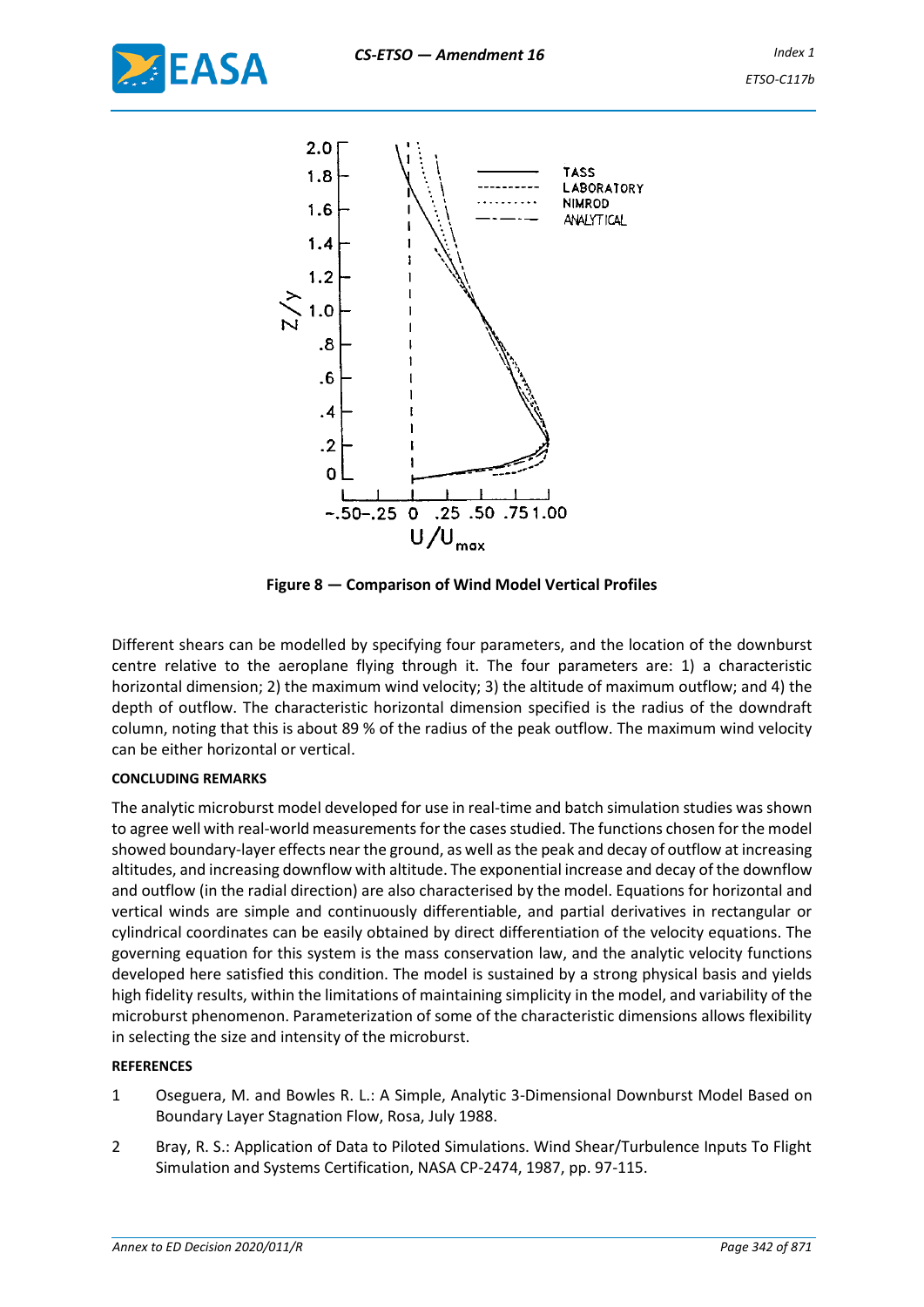

- 3 Hinton, D. A.: Aircraft Trajectory Guidance During Wind Shear Encounters. Master's Thesis, George Washington University, January 1988.
- 4 Hinton, D.A.: Flight management strategies for escape from microburst encounters, NASA TR 4057, 29, pp. 1988.
- 5 Hinton, D.A.: Relative merits of reactive and forward-look detection for wind shear encounters during landing approach for various microburst escape strategies, NASA TM-4158, DOT/FAA/DS-89/35, 1990.
- 6 Proctor, F.H.: The Terminal Area Simulation System, Volume I: Theoretical Formulation, NASA Contractor Report 4046, April 1987.
- 7 Proctor, F. H.: Numerical simulations of an isolated microburst. Part I: Dynamics and structure, J. Atmos. Sci., 45, pp. 3137-3160, 1988.
- 8 Proctor, F.H.: The Terminal Area Simulation System, Volume II: Verification Cases. NASA Contractor Report 4047, April 1987.
- 9 Proctor, F. H., 1989: Numerical simulations of an isolated microburst. Part II: Sensitivity experiments, J. Atmos. Sci., 46, pp. 2143-2165.
- 10 Frost, W.: Modeling and Implementation of Wind Shear Data. Wind Shear/ Turbulence Inputs to Flight Simulation and Systems Verification, NASA CP-2474, 1987, pp. 49-66.
- 11 Proctor, F. H.: NASA Wind Shear Model -- Summary of Model Analysis. Airborne Wind Shear Detection and Warning Systems, NASA CP-10006, 1988, pp. 29-66.
- 12 Proctor, F. H., and Bowles, R. L.: Three-dimensional simulation of the Denver 11 July 1988 microburst-producing storm, Meteorol. and Atmos. Phys., 49, 1992, pp. 107-124.
- 13 Fujita, T. T.: Tornadoes and Downbursts in the Context of Generalized Planetary Scales. Journal of Atmospheric Sciences, vol. 38, no. 8, August 1981, pp. 1511-1534.
- 14 Oseguera, R. M.; Bowles, R. L.; and Robinson, P. A., 1992: Airborne In Situ Computation of the Wind Shear Hazard Index, AIAA Paper 92-0291, 1992.
- 15 Lewis M. S., Robinson P. A., Hinton D. A., Bowles R. L.: The relationship of an integral wind shear hazard to aircraft performance limitations, NASA TM-109080, 1994.
- 16 Arbuckle, P. D., Lewis M. S., Hinton D. A.: Airborne systems technology application to the windshear threat, 20th Congress of the International Council of the Aeronautical Sciences, ICAS Paper No. 96-5.7.1, pp. 1640-1650, 1996.
- 17 Airborne Windshear Detection and Warning Systems. First Combined Manufacturers' and Technologists' Conference, NASA CP-10006, DOT/FAA/PS-88/7, 1988.
- 18 Airborne Windshear Detection and Warning Systems, Second Combined Manufacturers' and Technologists' Conference, NASA CP-10050, 1990.
- 19 Airborne Windshear Detection and Warning Systems, Third Combined Manufacturers' and Technologists' Conference, NASA CP-10060, DOT/FAA/RD-91/2-1, 1991.
- 20 Airborne Windshear Detection and Warning Systems, Fourth Combined Manufacturers' and Technologists' Conference, NASA CP-10105, DOT/FAA/RD-92/19-1, 1992.
- 21 Airborne Windshear Detection and Warning Systems, Fifth and Final Combined Manufacturers' and Technologists' Conference, NASA CP-10139, DOT/FAA/RD-94/14-1, 1994.

[Amdt ETSO/16]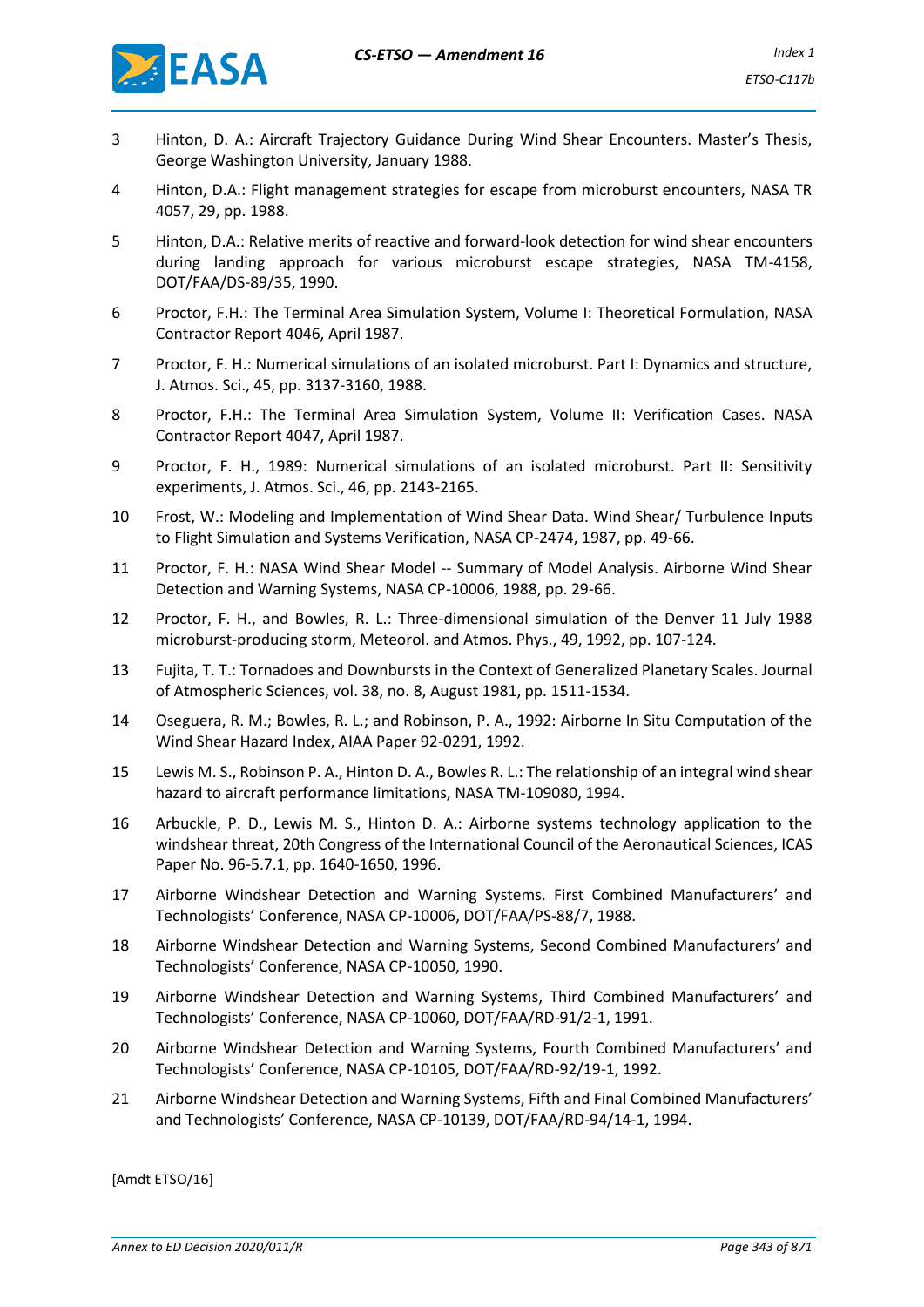

# **Appendix 3 to ETSO-C117b – Wind Field Model Coordinate System Transformation**

*ED Decision 2020/011/R*

This Appendix describes the conversion of the velocity equations in Appendix 2 to rectangular coordinates.

Define intermediate variables to simplify written equations:

$$
e_r = e^{-(r/R)^2}
$$
  
\n $e_e = e^{-(h/\varepsilon)}$   
\n $e_e = e^{-(h/z)}$   
\n $e_c = z^*(1 - e_z) - \varepsilon(1 - e_e)$   
\n $e_z = e^{-(h/z*)}$ 

Horizontal and Vertical Velocities

$$
W_X = \frac{\lambda R^2}{2r^2} (1 - e_r) e_d x_{ad}
$$

$$
W_y = \frac{\lambda R^2}{2r^2} (1 - e_r) e_d y_{ad}
$$

$$
W_h = -\lambda e_r e_c
$$

Partial Derivatives

$$
\frac{\partial w_x}{\partial x} = \frac{\lambda R^2 e_d}{2r^2} \left[ e_r \left( \frac{2x_{ad}^2}{R^2} + \frac{2x_{ad}^2}{r^2} - 1 \right) - \frac{2x_{ad}^2}{r^2} + 1 \right]
$$

$$
\frac{\partial w_x}{\partial y} = \frac{\lambda R^2 x_{ad} y_{ad} e_d}{r^2} \left[ e_r \left( \frac{1}{R^2} + \frac{1}{r^2} \right) - \frac{1}{r^2} \right]
$$

$$
\frac{\partial w_x}{\partial h} = \frac{\lambda R^2 x_{ad}}{2r^2} (1 - e_r) \left[ \frac{e_e}{\varepsilon} - \frac{e_z}{z^*} \right]
$$

$$
\frac{\partial w_y}{\partial x} = \frac{\lambda R^2 x_{ad} y_{ad} e_d}{r^2} \left[ e_r \left( \frac{1}{R^2} + \frac{1}{r^2} \right) - \frac{1}{r^2} \right]
$$

$$
\frac{\partial w_y}{\partial y} = \frac{\lambda R^2 e_d}{2r^2} \left[ e_r \left( \frac{2y_{ad}^2}{R^2} + \frac{2y_{ad}^2}{r^2} - 1 \right) - \frac{2y_{ad}^2}{r^2} + 1 \right]
$$

$$
\frac{\partial w_y}{\partial h} = \frac{\lambda R^2 y_{ad}}{2r^2} (1 - e_r) \left[ \frac{e_e}{\varepsilon} - \frac{e_z}{z^*} \right]
$$

$$
\frac{\partial w_h}{\partial x} = \frac{2\lambda x_{ad} e_r e_c}{R^2}
$$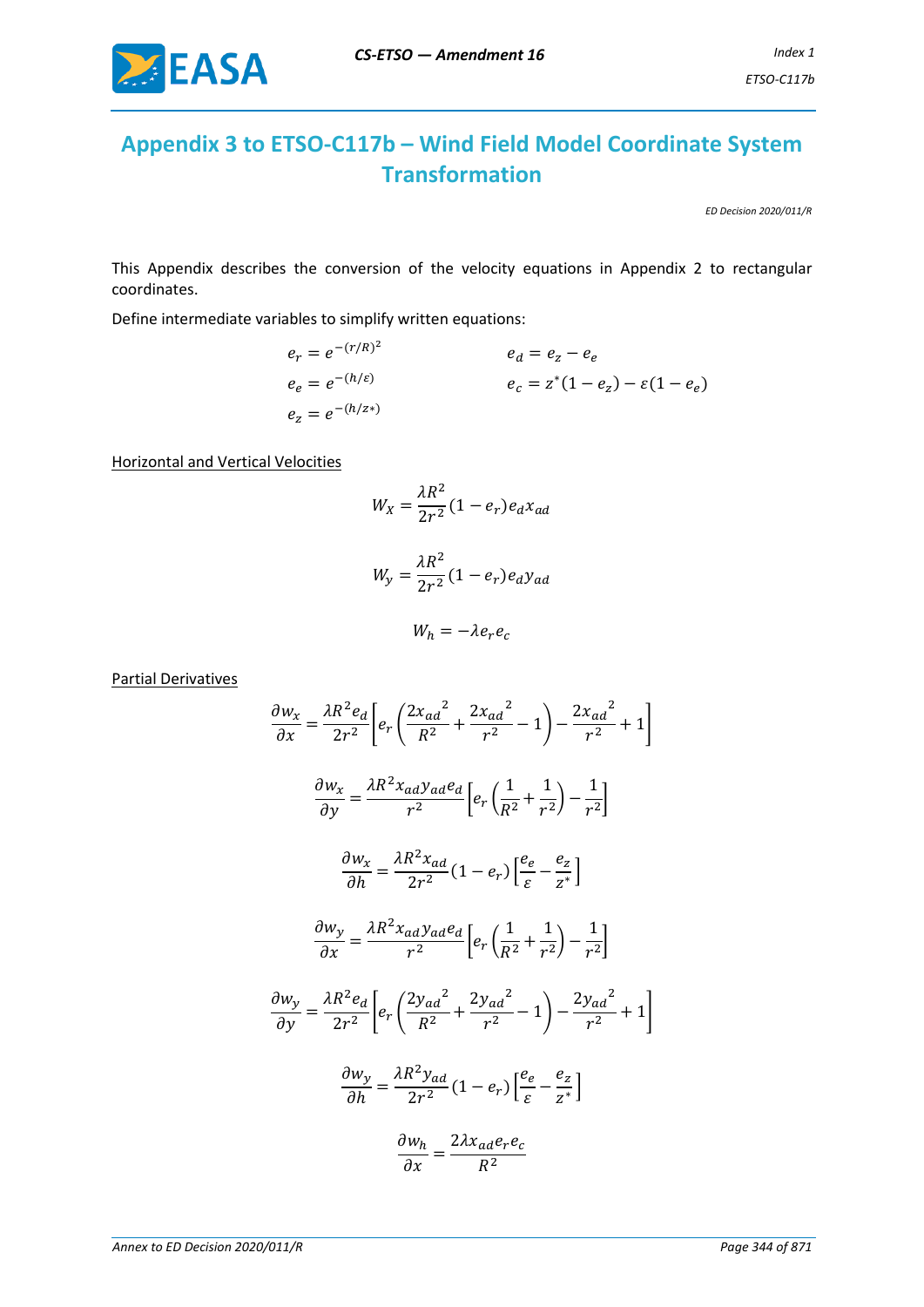

$$
\frac{\partial w_h}{\partial y} = \frac{2\lambda y_{ad} e_r e_c}{R^2}
$$

$$
\frac{\partial w_h}{\partial h} = -\lambda e_r e_d
$$

Other Relationships

From TASS  $\frac{Z_m}{Z^*} = 0.22$ ∗  $\frac{2}{\varepsilon}$  = 12.5

Maximums 
$$
W_{x_{max}} = 0.2357 \lambda R
$$
  
\n $W_{y_{max}} = W_{x_{max}}$   
\n $W_{h_{max}} = \lambda z^*(e^{-(z_h/z*)} - 0.92)$ 

(λ is determined from the above relationships)

$$
\frac{W_{x_{max}}}{W_{h_{max}}} = \frac{0.2357R}{z^*(e^{-(z_h/z*)} - 0.92)}
$$

### Variable List

- $z^*$  = altitude where  $w_x$  is half the value of  $w_x$  max (ft)
- $\epsilon$  = characteristic height of boundary layer effects (ft)
- $z<sub>h</sub>$  = depth of outflow (ft)
- $z_m$  = altitude of maximum outflow (ft)
- $\lambda$  = scaling parameter (s<sup>-1</sup>)
- $r =$  radial distance from aeroplane to downburst (ft)
- $h =$  altitude of aeroplane (ft)
- $R =$  radius of downdraft (ft)

 $x_{ad}$ ,  $y_{ad} = x$ , y coordinates, aeroplane to microburst (ft)

 $W_x$  max,  $W_y$  max,  $W_h$  max maximum winds, x, y, and h directions

[Amdt ETSO/16]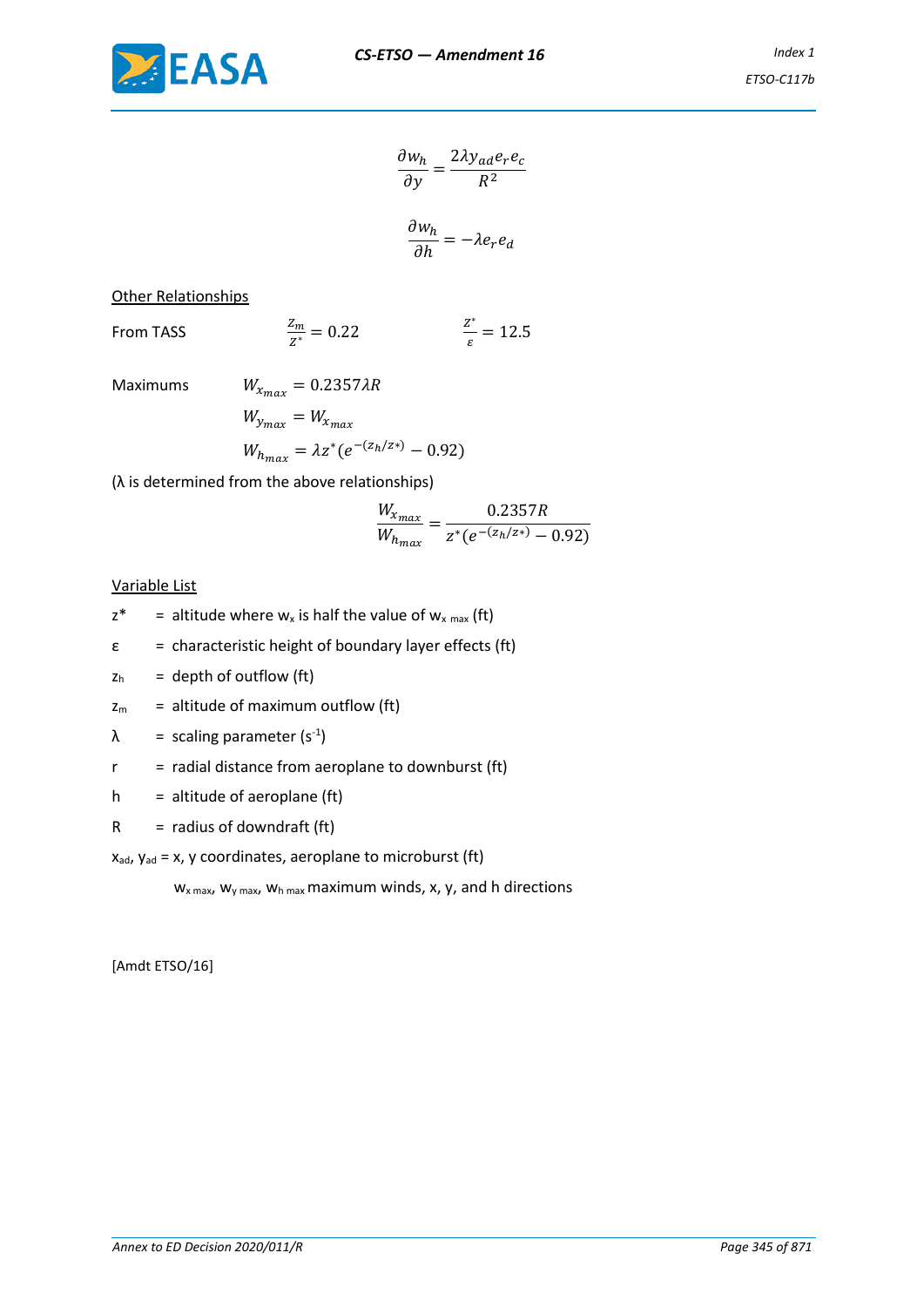

# **Appendix 4 to ETSO-C117b – Dryden Turbulence and Discrete Gust Model**

*ED Decision 2020/011/R* 

This Appendix contains data that defines the Dryden turbulence and discrete gust model to be used in conducting the tests specified in paragraphs 4(d)(7)(ii), 4(d)(7)(iii), 4(d)(8)(ii), and 4(d)(8)(iii) of Appendix 1 to this ETSO.

Dryden Turbulence Model

$$
Fu(S) = SIGMAu * SQRT (TAUu/PI) * 1/(1 + TAUu * S)
$$
  
\n
$$
Fv(S) = SIGMAv * SQRT \left(\frac{TAUv}{PI2}\right) * \frac{(1 + SQRT3 * TAUv * S)}{(1 + TAUv * S) * (1 + TAUv * S)}
$$
  
\n
$$
Fw(S) = SIGMAw * SQRT \left(\frac{TAUw}{PI2}\right) \frac{(1 + SQRT3 * TAUw * S)}{(1 + TAUw * S) * (1 + TAUw * S)}
$$

where:

SIGMAu, SIGMAv, SIGMAw are the RMS intensities;

TAUu = Lu/VA;

TAUv = Lv/VA;

TAUw = Lw/VA;

Lu, Lv, Lw are the turbulence scale lengths; VA is the aircraft's true airspeed (ft/sec);

PI = 3.1415926535;

PI2 = 6.2831853070 (2 times PI);

SQRT3 = 1.732050808 (square root of 3); and

S is the Laplace transform variable.

The following table lists SIGMAu, SIGMAv, SIGMAw, Lu, Lv, and Lw versus altitude. Extrapolation will not be used, and simulator altitudes outside the bounds of the turbulence list will use the data at the boundary.

| <b>Altitude</b> | <b>RMS Intensities (ft/sec)</b> |      | <b>Scale Lengths (feet)</b> |      |      |             |
|-----------------|---------------------------------|------|-----------------------------|------|------|-------------|
| $ $ (feet)      | Long                            | Lat  | <b>Vert</b>                 | Long | Lat  | <b>Vert</b> |
| 100             | 5.6                             | 5.6  | 3.5                         | 260  | 260  | 100         |
| 300             | 5.15                            | 5.15 | 3.85                        | 540  | 540  | 300         |
| 700             | 5.0                             | 5.0  | 4.3                         | 950  | 950  | 700         |
| 900             | 5.0                             | 5.0  | 4.45                        | 1123 | 1123 | 900         |
| 1500            | 4.85                            | 4.85 | 4.7                         | 1579 | 1579 | 1500        |

The applicant shall demonstrate that the variance of their turbulence implementation is adequate.

Discrete Gust Rejection

Discrete gusts (in the horizontal axis) with ranges of amplitude and frequency (A and OMEGA) of the form [A(1 − cos OMEGAt)] shall be used.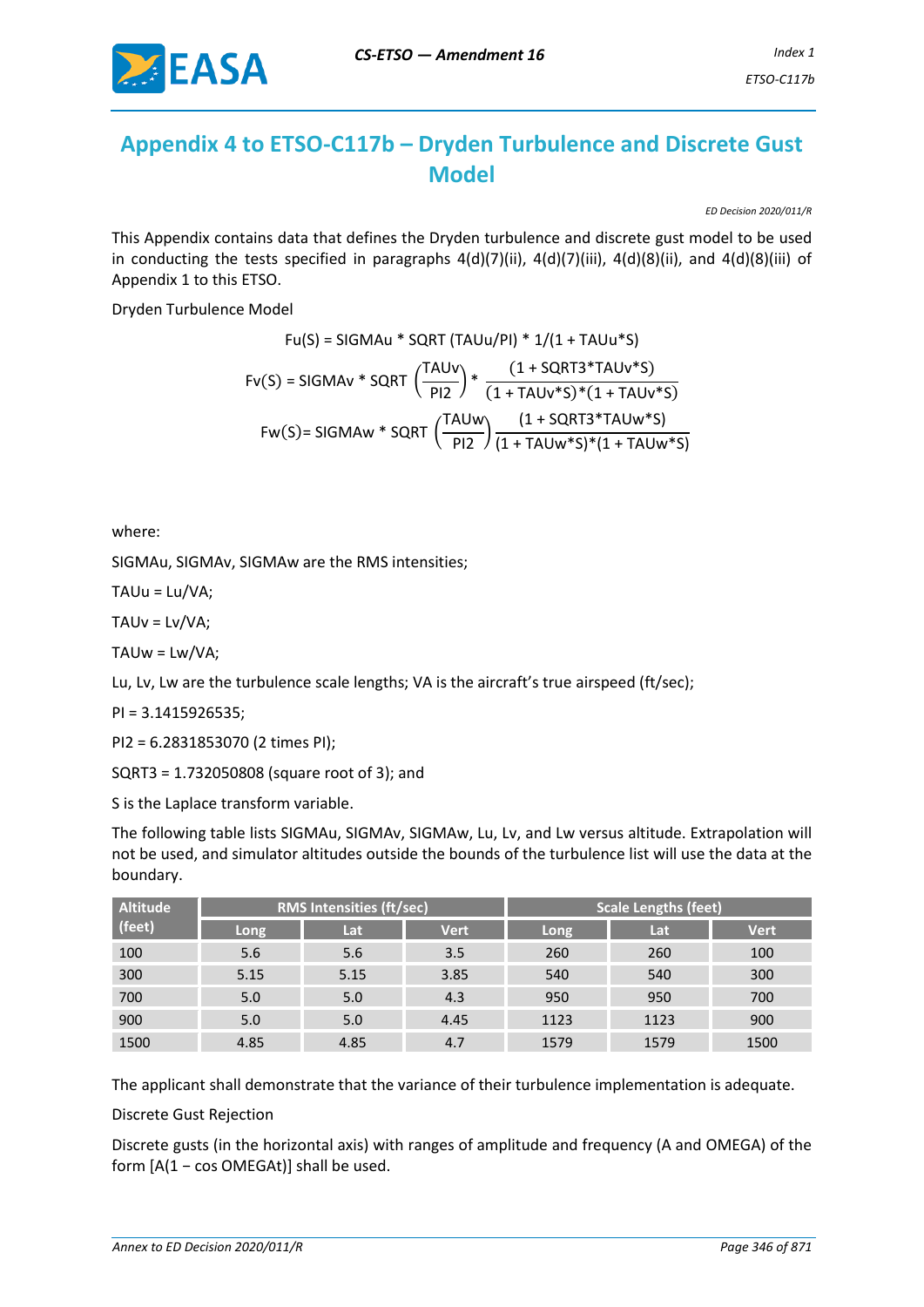

The following table lists the values of A and OMEGA to be used (this simulates an approximate 15 knot gust condition):

| A   | <b>OMEGA</b> (rad/sec) | <b>Approx. Gust Duration (sec)</b> |
|-----|------------------------|------------------------------------|
| 7.5 | 2.10                   | з                                  |
| 7.5 | 1.26                   |                                    |
| 7.5 | 0.78                   | 8                                  |
| 7.5 | 0.63                   | 10                                 |
| 7.5 | 0.52                   | 12                                 |
| 7.5 | 0.42                   | 15                                 |
| 7.5 | 0.31                   |                                    |

[Amdt ETSO/16]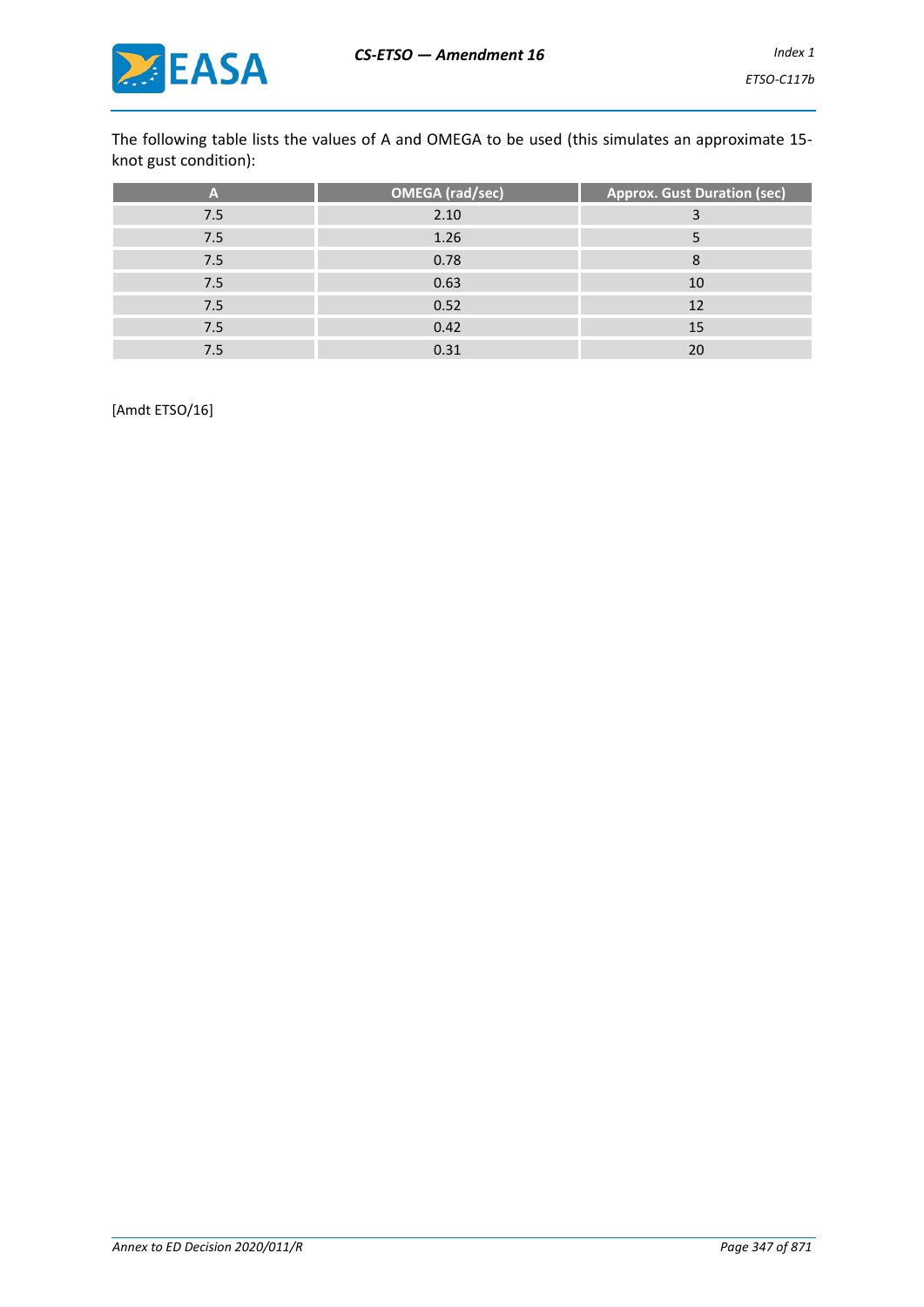# **Appendix 5 to ETSO-C117b – Shear Intensity**

*ED Decision 2020/011/R*

$$
f(t) = \frac{\dot{W}_x}{g} - \frac{W_h}{V}
$$

where

•

 $W_x$  = Horizontal component of the wind rate of change expressed in g units (1.91 kt/s = 0.1 g) (positive for increasing headwind).

 $W_h$  = Vertical component of the wind vector w (ft/s) (positive for downdraft).

 $V = True$  airspeed (ft/s).

 $g =$  Gravitational acceleration (ft/sec<sup>2</sup>).

[Amdt ETSO/16]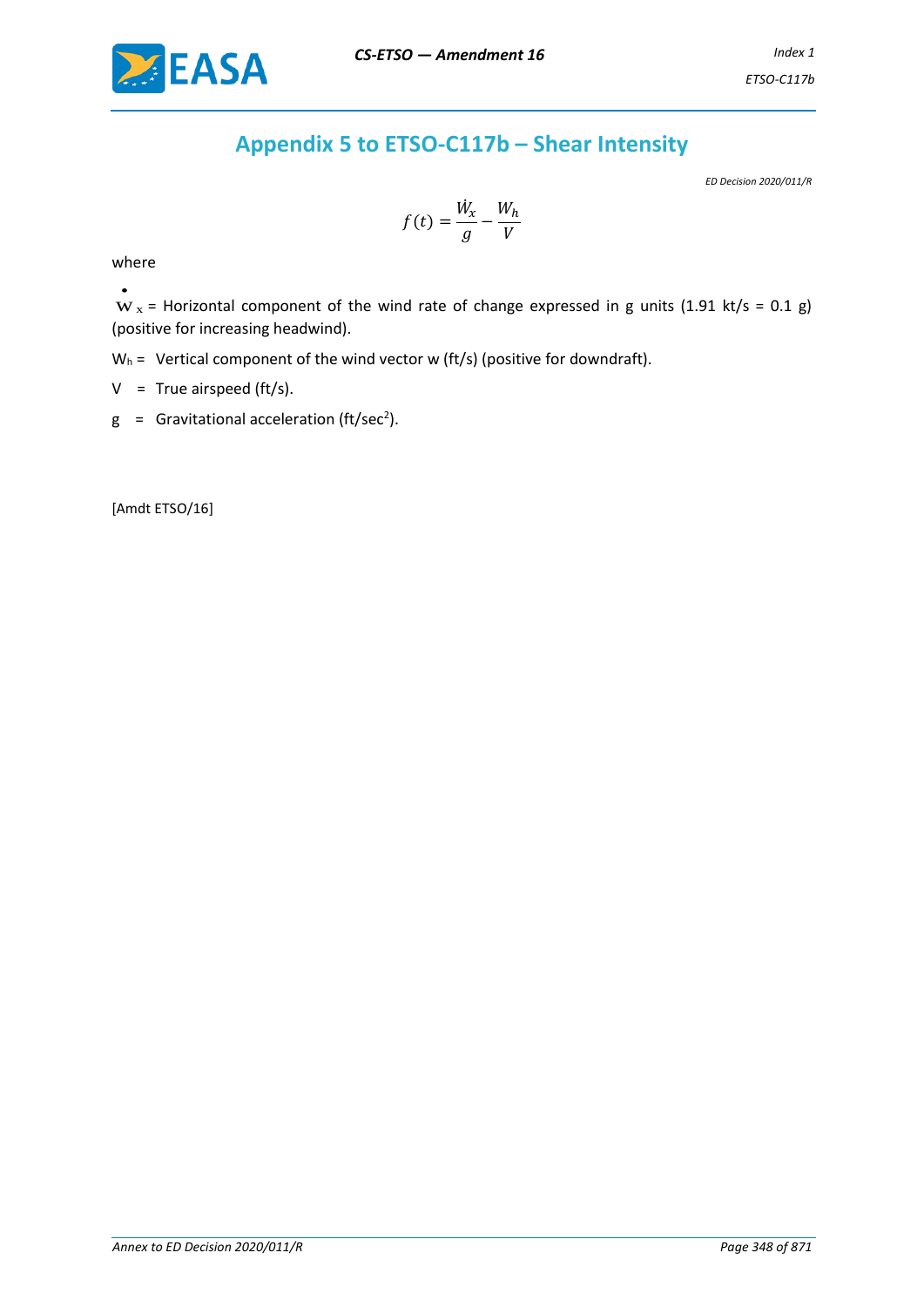

# **Appendix 6 to ETSO-C117b – Wind Shear Simulation Model**

#### *ED Decision 2020/011/R*

The following computer listing (written in QuickBasic) provides a simplified aircraft simulation model for evaluating the effectiveness of various guidance schemes. This simulation runs on a personal computer, and the results obtained using it have been found to be comparable to those obtained on a full six-degrees-of-freedom simulator. This model was developed by J. Rene Barrios of the Honeywell Company.

The Wind Shear Simulation Model (WSSM) is a point mass three-degrees-of-freedom mathematical model which simulates the motion of an aeroplane in a vertical plane. The equations of motion, which are described in the wind axes, include the wind components of velocity and acceleration so that the aeroplane dynamics during a wind shear encounter are accurately modelled. This model has been used by several investigators to study the behaviour of an aeroplane during wind shear encounters.

Note: The Wind Shear Simulation Model provided at the end of this Appendix is an example written in Microsoft QuickBasic. Other programming languages such as Microsoft FORTRAN, C, or assembly language are also acceptable.

The Equations of Motion

The motion of a constant mass point in the vertical plane may be described by four equations of state and a control variable. For an aeroplane, it is convenient to use an orthogonal reference frame which is attached to the frame of the aeroplane, and its x-direction points in the direction of motion. Such a reference frame is the relative wind reference frame.

The following equations model the states of the aeroplane in the wind axes:

| (1) |
|-----|
| (2) |
| (3) |
| (4) |
|     |

where:

| Vdt   | Rate of change of true airspeed in knots/second |
|-------|-------------------------------------------------|
| G     | Gravitational constant in knots/second          |
| т     | Total engine thrust in Ib                       |
| csalf | cos (alpha)                                     |
| alpha | Angle of attack in radians                      |
| D     | Total drag in Ib.                               |
| W     | Gross weight in Ib                              |
| sngam | sin (gamma)                                     |
| gamma | Flight path angle in radians                    |
| Wxdt  | Inertial wind shear x-component in knots/second |
| Gdt   | Rate of change of gamma in rad/second           |
| snalf | sin (alpha)                                     |
| L     | Total lift in Ib                                |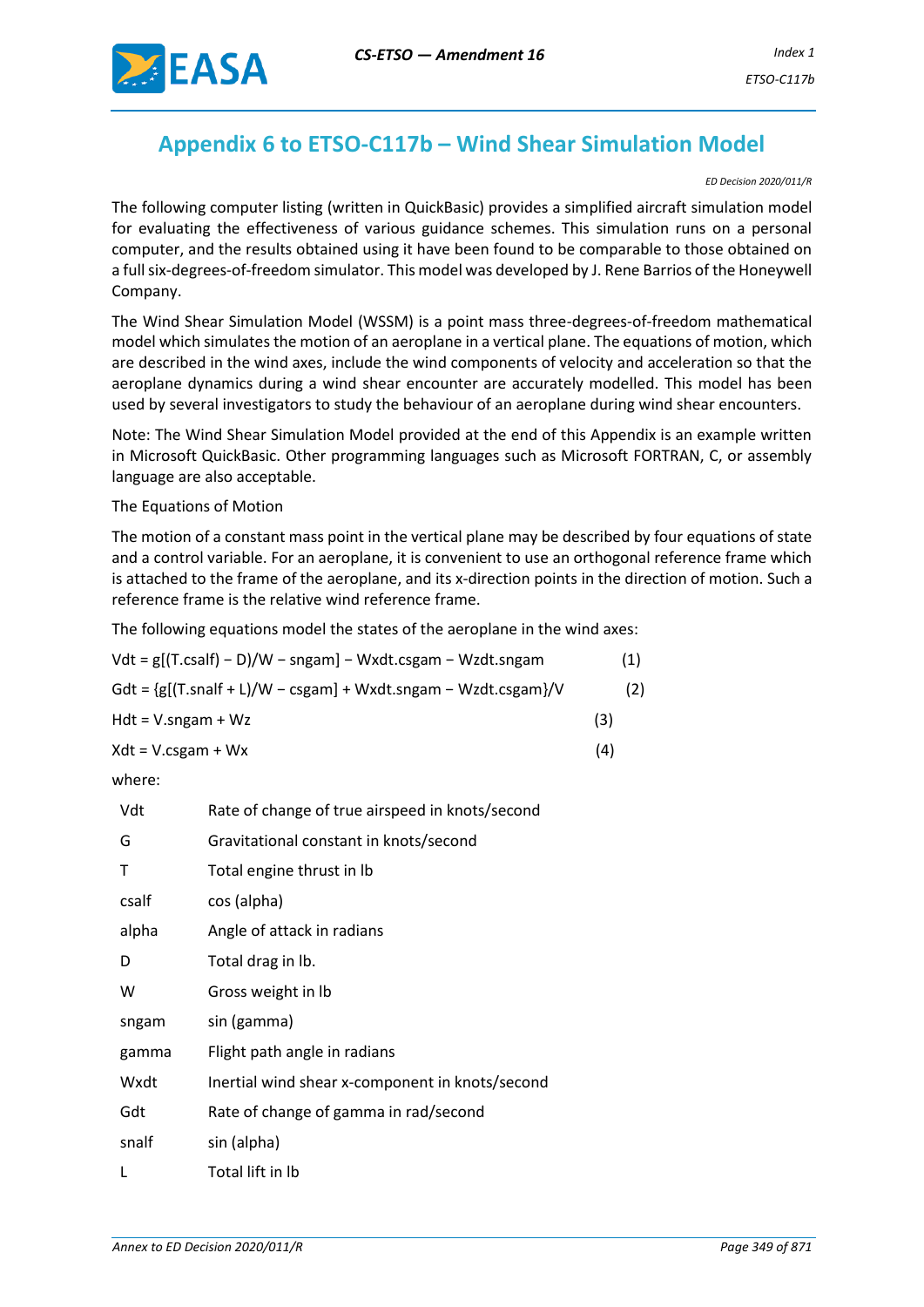

| V   | True airspeed in knots             |
|-----|------------------------------------|
| Hdt | Altitude rate in knots             |
| Wz  | Inertial wind z-component in knots |
| Xdt | Ground speed in knots              |

In the above equations, the positive directions are upwards and forwards. This implies that tailwinds and updrafts are positive, while headwinds and downdrafts are negative. All the states can be determined from a given alpha; therefore, alpha is the control variable.

Since the model is that of a point mass, it is necessary to introduce the concept of alpha\_command and actual alpha to account for the effect of the horizontal tail/elevator. This is done by introducing a lag between the alpha command and the actual alpha. Therefore, any command that is given to the elevator or stabiliser can be interpreted as an alpha\_command, which will cause a change in the angle of attack.

From equations 1, 2, 3 and 4, it can be seen that any change in alpha will produce a change in the longitudinal and normal accelerations, which in turn will change the states of the aeroplane.

## The Path Control Function

The different segments of the trajectory flown by the WSSM are described by a series of alpha commands, which are generated by the procedure explained below.

- 1. The aeroplane is trimmed for the initial conditions specified by the user. The initial conditions are usually specified as the altitude, gross weight, flaps, speed, flight path angle, and wind characteristics. The trimming operation consists in finding the angle of attack that satisfies the equations of state and will result in an unaccelerated motion.
- 2. After the initial trim, alpha command must be specified for each segment of the trajectory, which usually consists of a climb or descent segment at constant speed or constant path angle, and guidance through wind disturbances. The wind disturbance is provided by wind models that can be selected at initialisation time.
- 3. In order to specify an alpha\_command, the user must supply a subroutine where a quadratic function is defined in such a way that when minimised with respect to alpha, and constrained by the equations of state, the minimising alpha will produce the desired path in an optimal manner. For example, if we want to fly initially at a constant path angle, say 8 degrees, then the quadratic function may be defined by the expression:

$$
- \text{cst} = \left(\text{gamma} + \text{Gdt} * \text{dt} - \frac{8}{57.3}\right)^2 \tag{5}
$$

where:

cst Function to be minimised w.r.t alpha

dt Time increment used in simulation in sec.

Gdt\*dt A predictive term which anticipates the change in gamma

Other expressions follow:

 $cst = (V + Vdt * dt - V_cmd)^2$ Constant speed cst = (alpha + gamma + Gdt \* dt – pitch cmd)<sup>2</sup> **Constant Pitch** 

The minimisation of the function cst is performed by a subroutine at each time frame and is totally transparent to the user, who has to supply only the objective function cst.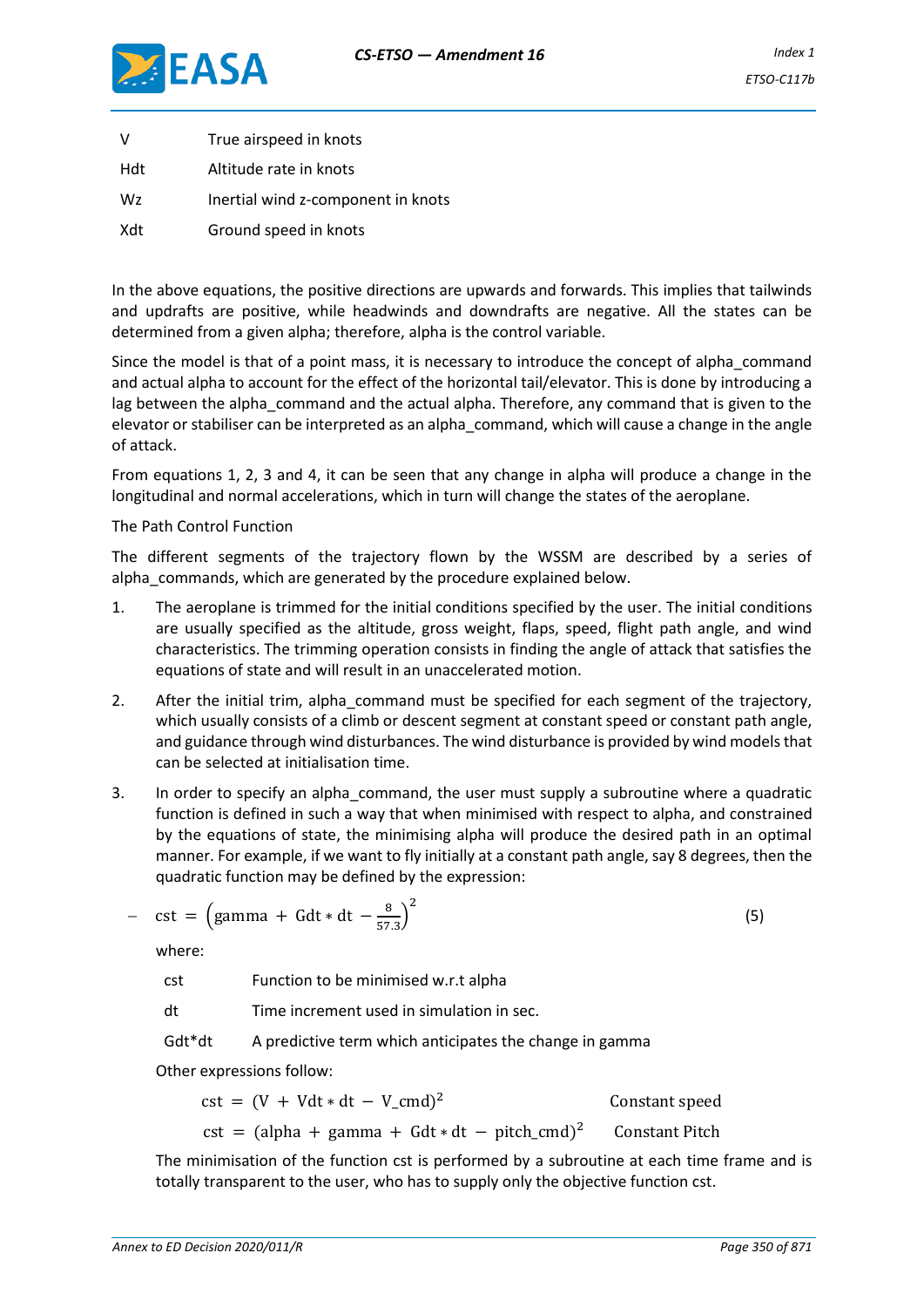

4. Each expression defining a different value of the objective function cst is called a 'LAW'. The user selects the guidance law to be used during the wind shear encounter at the time the menu is displayed. This method allows the user to compare different guidance laws under the exact same conditions.

The Wind Models

The WSSM has two types of wind models: the Dallas-Ft Worth accident wind field, simulated by a quad vortex model, and the constant shear model, which is user defined via the initial conditions menu.

#### Plotting Capabilities

The WSSM can plot up to 3 runs with 10 parameters per run. The length of each run should be kept under 60 seconds. This feature allows the user to compare different trajectories by overlaying the results.

The Programme

The WSSM is written in Microsoft QuickBasic, which is a highly structured language with a very friendly full-page editor. QuickBasic is very convenient for development, since it allows the user to stop execution, change the programme and continue executing. It also interfaces with Microsoft FORTRAN, C, or assembly language.

The procedure suggested for this application is that the WSSM be compiled without subroutines DETECT and GUIDE. DETECT and GUIDE can be separately compiled and put in a library called WNDSHR.QLB. These external subroutines may be written in Microsoft FORTRAN, C, or assembly language.

Listing of Programme

```
'************ AIRCRAFT FLIGHT PROFILE SIMULATION **********
'DECLARE SUB PLOT ( )
DECLARE SUB TAKEOFF ( )
DECLARE SUB EULER ( )
DECLARE SUB MCRBRST ( )
DECLARE SUB WINDS ( )
DECLARE SUB OPT ( )
DECLARE SUB MIN (DM, M2, C1, C2, C3, M)
DECLARE SUB BEGIN ( )
DECLARE SUB VSHAKER ( )
DECLARE SUB COST ( )
DECLARE SUB LIMIT ( )
DECLARE SUB RATES ( )
DECLARE SUB THRUST ( )
DECLARE SUB ATMOS ( )
DECLARE SUB PRINTS ( )
DECLARE SUB DRAGS ( )
COMMON SHARED FLPS%, GEAR%, GEAR$, CL, CD, LIFT, DRAG, ALPHA
COMMON SHARED SEC, ALT, DST, HDOT, ALF, GAM, GAMREF, GREF, G
COMMON SHARED WSALERT%, WXO, WL, WX, WXDT, WZ, WZDT, DFW
```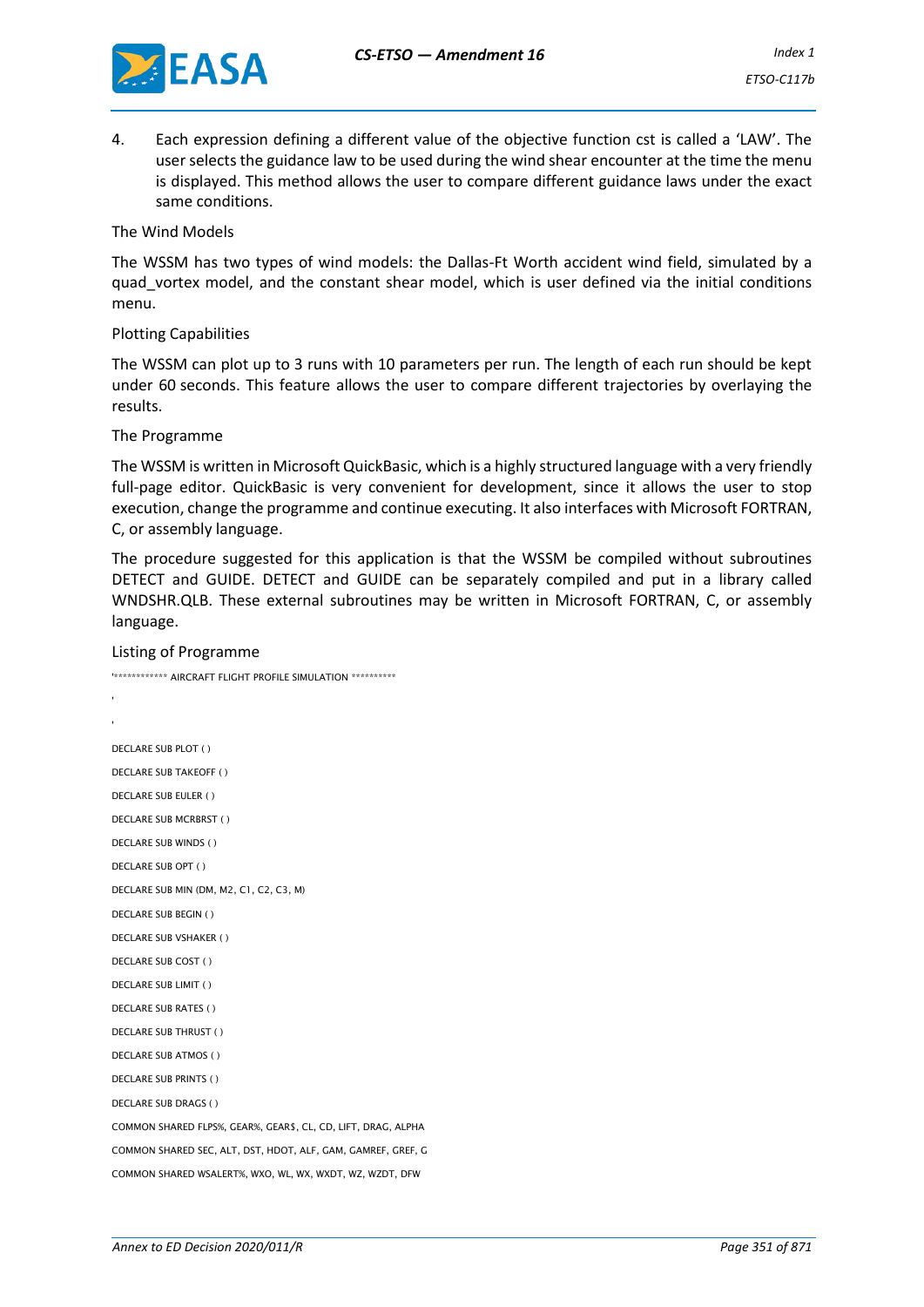



COMMON SHARED WV, LC%, GM, GREFF, NOSAVE, GMO COMMON SHARED DELTA, ISA, T0, SPDSND, VT, VC, MACH, A0, TAT, TAMF COMMON SHARED THRST, EPR, TFCT, APPFLG% COMMON SHARED SNGM, CSGM, CSAL, SNAL, VDOT, WG, GDOT, XDOT COMMON SHARED AWX, AWZ, AU, AZ, VG, GRND, KF1, GMIN, KF2 COMMON SHARED ACMD, OLDALF, DT, HP, LP, ALFLIM COMMON SHARED LAW%, GMR, ASS, CST, VTO, GCMD COMMON SHARED OUTFILE\$, DM, ALT1, PL\$, TTT, WXDTO, TDX, TSH, WZO, TDZ, TSV COMMON SHARED GM1, VTP, THETA COMMON SHARED ALFRTE, PLMFLG% '\*\*\*\*\*\*\*\*\*\*\*\*\*\*\*\*\*\*\*\*\*\*\*\*\*\*\*\*\*\*\*\*\*\*\*\*\*\*\*\*\*\*\* ' MAIN PROGRAM \* '\*\*\*\*\*\*\*\*\*\*\*\*\*\*\*\*\*\*\*\*\*\*\*\*\*\*\*\*\*\*\*\*\*\*\*\*\*\*\*\*\*\*\* START: '< ----------------<< RE-RUNS START HERE CLOSE : CLEAR COLOR 15, 1: CLS : VIEW PRINT LOCATE 8, 23: PRINT "WINDSHEAR SIMULATION" LOCATE 10, 23: PRINT "FOR " LOCATE 12, 23: PRINT "BOEING 737/200 " LOCATE 23, 23: PRINT "TYPE " + CHR\$(&H22) + "I" + CHR\$(&H22) + " FOR INFORMATION" DO WHILE  $a$ \$ =  $\overline{a}$ "  $a$ = INKEY$$ LOOP IF  $a$ \$ = "I" OR  $a$ \$ = "i" THEN  $a$ \$ = "": CLS '---------------------- INFORMATION PAGE--------------LOCATE 2, 2: PRINT "BOEING 737/200 INFORMATON" LOCATE 3, 2: PRINT "JT8D-17 ENGINES" LOCATE 5, 2: PRINT "-------------------------------------------------------------------------" LOCATE 7, 2: PRINT "ALLOWABLE WEIGHT RANGES..................: 75,000 TO 120,000 POUNDS" LOCATE 9, 2: PRINT "ALLOWABLE TAKEOFF FLAP SETTINGS.........: 1, 2, 5, 15, 20, 25 DEGREES" LOCATE 11, 2: PRINT "ALLOWABLE LANDING FLAP SETTINGS.........: 30, 40 DEGREES" LOCATE 13, 2: PRINT "TAKEOFF EPR AT SEA LEVEL, STD. DAY...: 2.1 " LOCATE 15, 2: PRINT "REFERENCE WING AREA.......................: 980 SQUARE FEET" LOCATE 17, 2: PRINT "REFERENCE TAKEOFF SPEED..................: V2 + 10" LOCATE 19, 2: PRINT "REFERENCE LANDING SPEED..................: 1.3 Vs" LOCATE 23, 2: PRINT "Press Any Key to Continue..." DO: LOOP WHILE INKEY\$ = "" END IF  $ANSS = "2"$ CLS WHILE  $(ANSS = "2")$ LOCATE 10, 30: PRINT "Fly ..... 1" LOCATE 12, 30: PRINT "Plot ..... 2" LOCATE 14, 30: PRINT "Exit ..... 3"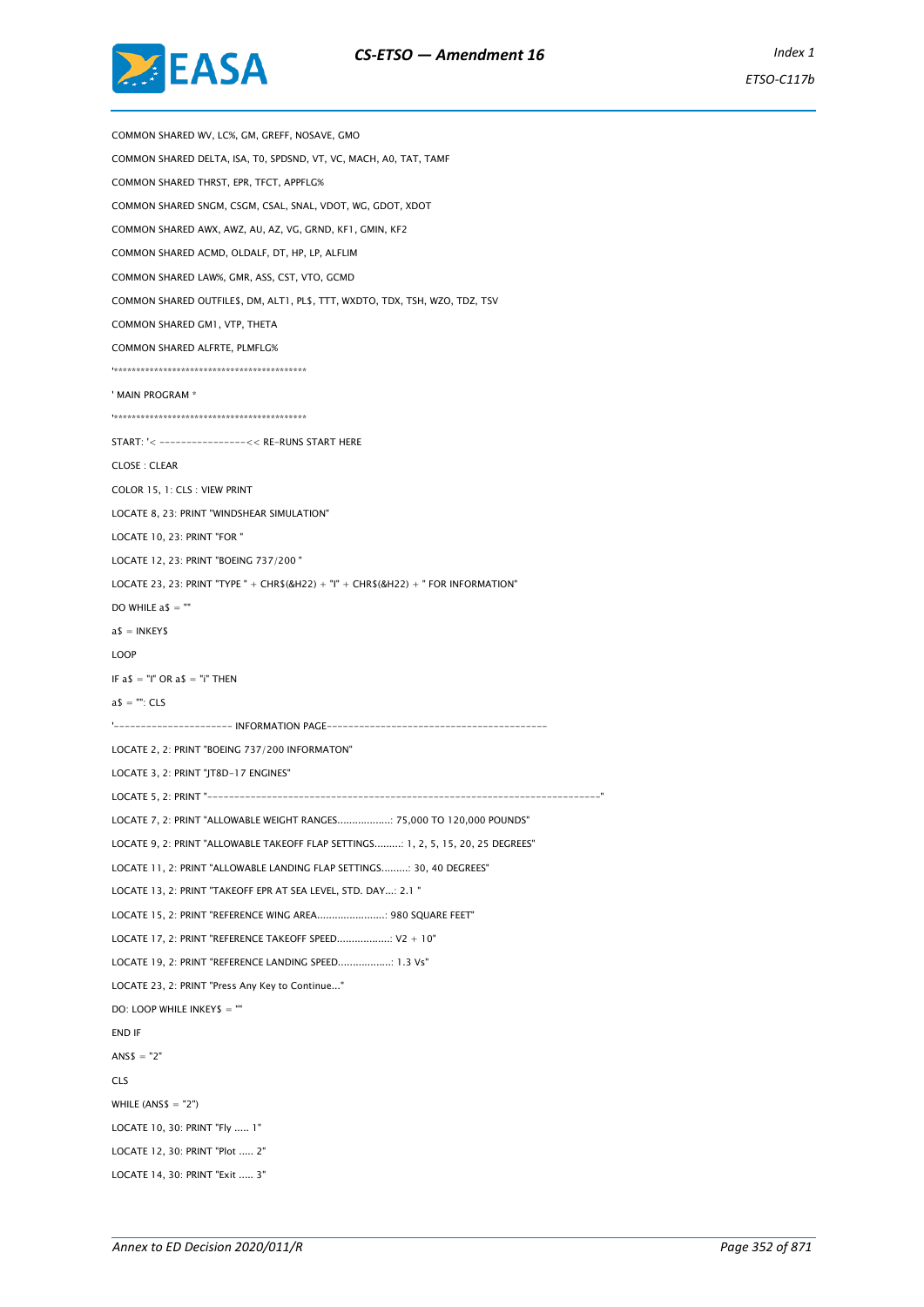

LOCATE 18, 30: INPUT "Selection ....."; ANS\$ IF ANS\$ = "2" THEN CALL PLOT COLOR 15, 1  $C\bar{S}$ END IF **WEND** IF ANS\$ = "3" THEN END CALL BEGIN 'GET DATA/INITIALIZE VARIABLES CALL THRUST 'INITALIZE THRUST CALL TAKEOFF 'INITALIZE TAKEOFF CALL COST 'SUBROUTINE COST CALL PRINTS 'SUBROUTINE PRINT FOR ICL% = 1 TO TTT ' TTT IS THE RUN TIME IN SECONDS CALL THRUST ' SUBROUTINE EPR/THRUST CALL WINDS ' SUBROUTINE WINDS ' CALL DETECT ' SUBROUTINE WINDSHEAR DETECTION ' SUPPLIED BY USER ' MUST RESIDE IN LIBRARY WNDSHR.QLB CALL OPT ' SUBROUTINE OPTIMIZE CALL LIMIT ' SUBROUTINE ALPHA RATE CALL EULER ' SUBROUTINE INTEGRATE CALL ATMOS ' SUBROUTINE ATMOSPHERE CALL PRINTS ' SUBROUTINE PRINT IF ALT < 0 THEN EXIT FOR NEXT ICL% PRINT "RUN IS COMPLETE" PRINT "TYPE " + CHR\$(&H22) + "D" + CHR\$(&H22) + " FOR RUN DATA"  $a$ \$ = "" DO WHILE a\$ = "" ' Wait for key to be pressed  $a$ \$ = INKEY\$ LOOP VIEW PRINT: COLOR 15, 4: CLS IF  $a$ \$ = "D" OR  $a$ \$ = "d" THEN  $a$ \$ = "" LOCATE 2, 2: PRINT "DATA FROM CURRENT RUN" LOCATE 4, 2: PRINT "--------------------LOCATE 6, 2: PRINT "GROSS WEIGHT: "; WG; " POUNDS" LOCATE 7, 2: PRINT "ISA DEVIATION: "; ISA; " DEG C" LOCATE 8, 2: PRINT "FLAP POSITION: "; FLPS%; " DEGREES" LOCATE 9, 2: PRINT "GEAR POSITION: "; GEAR\$ LOCATE 11, 2: PRINT "CONTROL LAW: "; LAW% LOCATE 12, 2: PRINT "GAMMA REFERENCE: "; GAMREF LOCATE 13, 2: PRINT "PITCH LIMITING: "; PL\$ IF PL\$ = "YES" THEN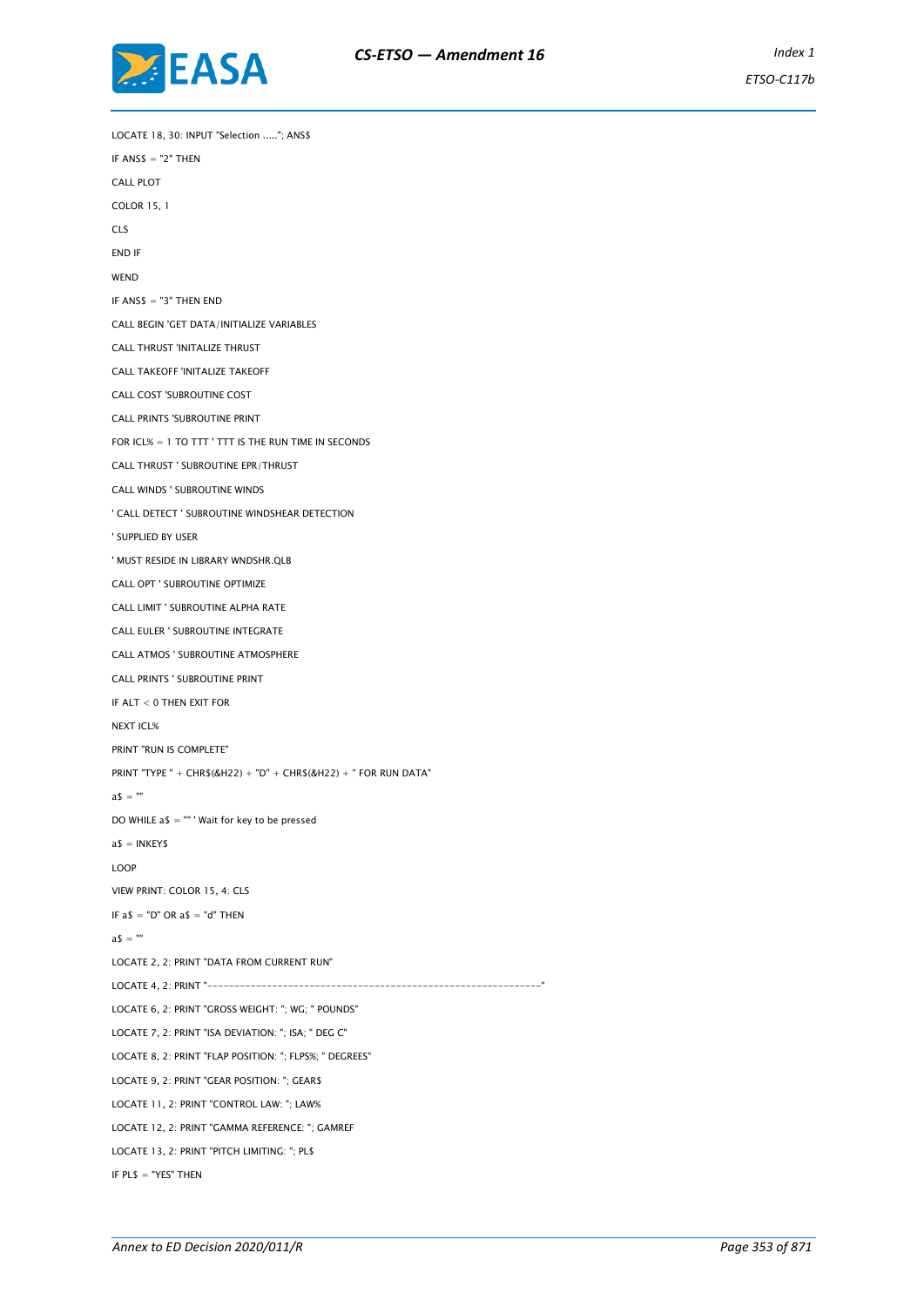

LOCATE 14, 2: PRINT "MAXIMUM PITCH: "; HP \* 57.3; " DEGREES" LOCATE 15, 2: PRINT "MINIMUM PITCH: "; LP \* 57.3; " DEGREES" END IF LOCATE 16, 2: PRINT "TIME OF RUN: "; TTT \* DT; " SECONDS" IF DFW  $= 1$  THFN LOCATE 17, 2: PRINT "DALLAS/FW Wind Model" ELSE LOCATE 17, 2: PRINT "HORIZ. WIND MAGNITUDE "; WXO; " KNOTS" LOCATE 18, 2: PRINT "HORIZ. SHEAR MAGNITUDE: "; WXDTO; " KNOTS/SECOND" LOCATE 19, 2: PRINT "HORIZ. SHEAR DURATION: "; TDX; " SECONDS" LOCATE 20, 2: PRINT "VERT. WIND MAGNITUDE: "; WZO \* 1.689; " FT/SECOND" LOCATE 21, 2: PRINT "VERT. WIND DURATION: "; TDZ; " SECONDS" LOCATE 22, 2: PRINT "--------------------------------------------------------------" END IF IF LEN(OUTFILE\$) = 0 THEN OUTFILE\$ = "NONE" LOCATE 23, 2: PRINT "OUTPUT FILE: "; OUTFILE\$ LOCATE 24, 2: PRINT "Press Any Key to Continue...." DO: LOOP WHILE INKEY\$ = "" 'Wait for key to be pressed END IF GOTO START END SUB ATMOS STATIC '\*\*\*\*\*\*\*\*\*\*\*\*\*\*\*\*\*\*\*\*\*\*\*\*\*\*\*\*\*\*\*\*\*\*\*\*\*\*\*\*\*\*\*\*\*\*\*\*\*\*\*\*\*\* ' SUBROUTINE ATMOSPHERE \* '\*\*\*\*\*\*\*\*\*\*\*\*\*\*\*\*\*\*\*\*\*\*\*\*\*\*\*\*\*\*\*\*\*\*\*\*\*\*\*\*\*\*\*\*\*\*\*\*\*\*\*\*\*\* STATIC THETA  $L% = ALT > 36089!$  $FISA = 1.8 * ISA$ IF ALT > 36089 THEN  $TMP = .7519 * T0$ DELTA = .2234 \* EXP((36089! - ALT) / 20806) ELSE  $TMP = T0 - .0035662 * ALT$  $DELTA = (TMP / T0) \wedge 5.256$ END IF  $TAMB = TMP + FISA$  'TAMBient in deg. R  $TAMF = TAMB - 459.7$  '" " F THETA  $=$  TAMB  $/$  T0 SQRTH = SQR(THETA) SPDSND = A0 \* SQRTH IF VT  $> 0$  THEN MACH = VT / SPDSND  $VC = AO * SQR(5 * (((1 + MACH * MACH / 5) \land 3.5 - 1) * DELTA + 1) \land .28571 - 5)$  $TAX = (TMP + FISA) * (1 + .2 * MACH * MACH) 'Deg. R$ TAT =  $5 * (TAX - 459.7 - 32) / 9$  'Deg. C IF INKEY\$ < > "" THEN PRINT : INPUT "Press ENTER to continue...."; XXX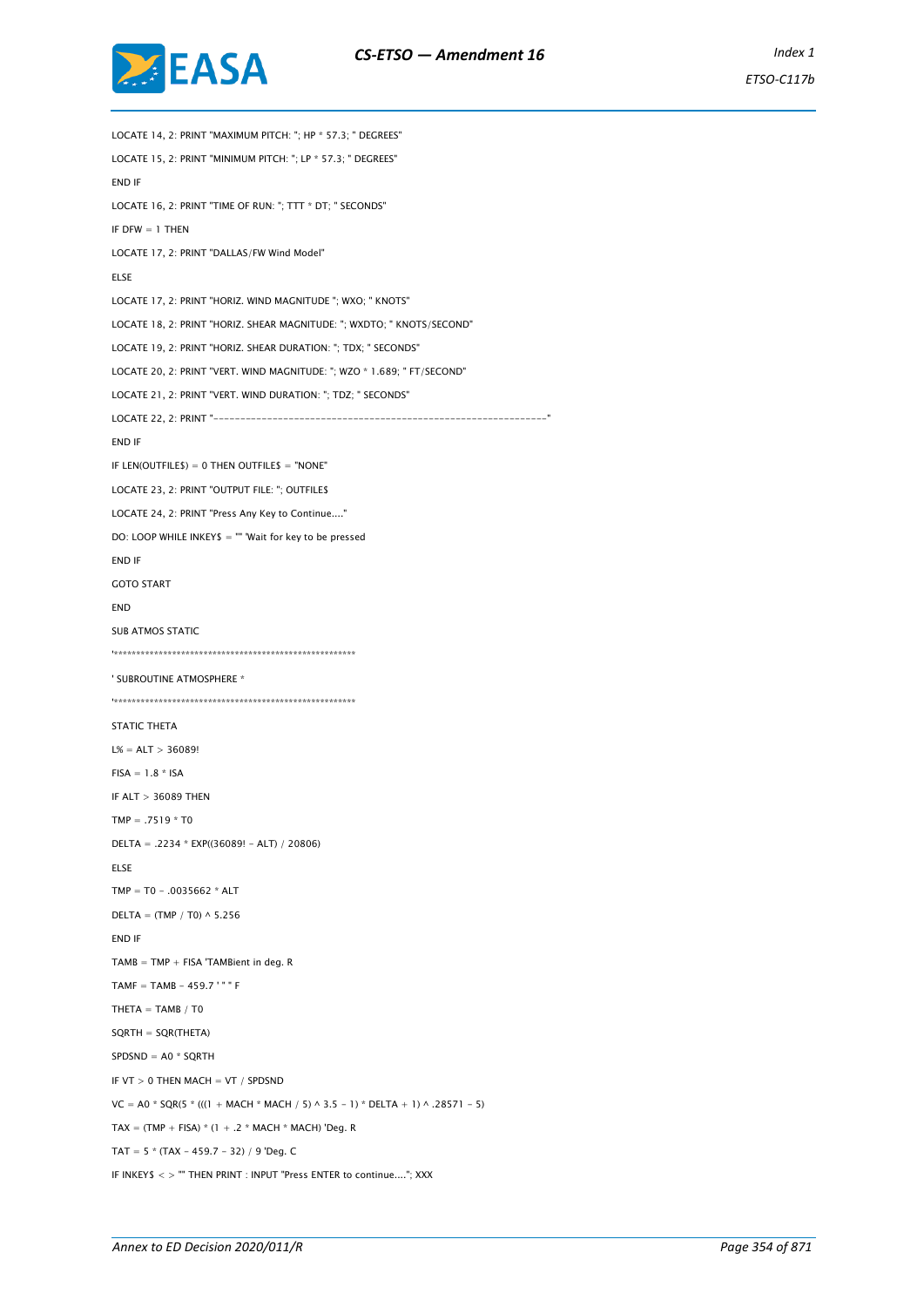

END SUB SUB BEGIN STATIC CLS : VIEW PRINT '<--------------------------------- DATA\_INPUT ------------------------------> PRINT INPUT "OUTPUT FILE (DEFAULT IS NO FILE) "; OUTFILE\$ IF OUTFILE\$ = " " THEN  $NOSAVE = 1$ ELSE  $NOSAVE = 0$ END IF ' CONSTANTS USED IN CALCULATIONS:  $A0 = 661.478599#$  'Speed of sound at sea level in knots G = 19.07583 'Gravitational constant in knots/sec T0 = 518.67 'Standard temperature at SL in deg Rankine DT = .25 'Simulation time step in seconds ' ---------------------------------- INITIALIZATION OF VARIABLES--------------------------  $GMIN = 0$  $V$ DOT = 0  $ALTI = 0$ INPUT "TAKEOFF OR APPROACH (T/A) (Default is T)....."; ANS\$ IF  $ANS$ = "a" OR ANS$ = "A" THEN$ INPUT "ENTER ALTITUDE IN FEET (Default is 1000' . "; ALT1 IF ALT1 = 0 THEN ALT1 =  $1000$ APPFLG% = 1  $TFCT = 1$ END IF ALT  $=$  ALT1 ' ----------------------- CONFIGURTATION CONSTANTS------------------------------------------ ASS = 16.5 'Stick Shaker alpha in degrees  $ASS = ASS / 57.3$  '" " " "radians ' ------------------------------------------- GROSS WEIGHT ENTRY------------------------------------------ PRINT : INPUT "ENTER GROSS WEIGHT IN POUNDS (Default is 110000) "; WG IF WG = 0 THEN WG = 110000! ' DEFAULT SETTING  $FL% = 0$ WHILE (NOT FL%) INPUT "ENTER FLAPS SETTING (Default is 0)............."; FLPS% SELECT CASE FLPS% CASE 0, 1, 2, 5, 15, 20, 25, 30, 40  $FL% = -1$ CASE ELSE  $FL% = 0$ PRINT "Invalid flaps setting" PRINT "Only 0, 1, 2, 5, 15, 20, 25, 30, & 40 are supported" PRINT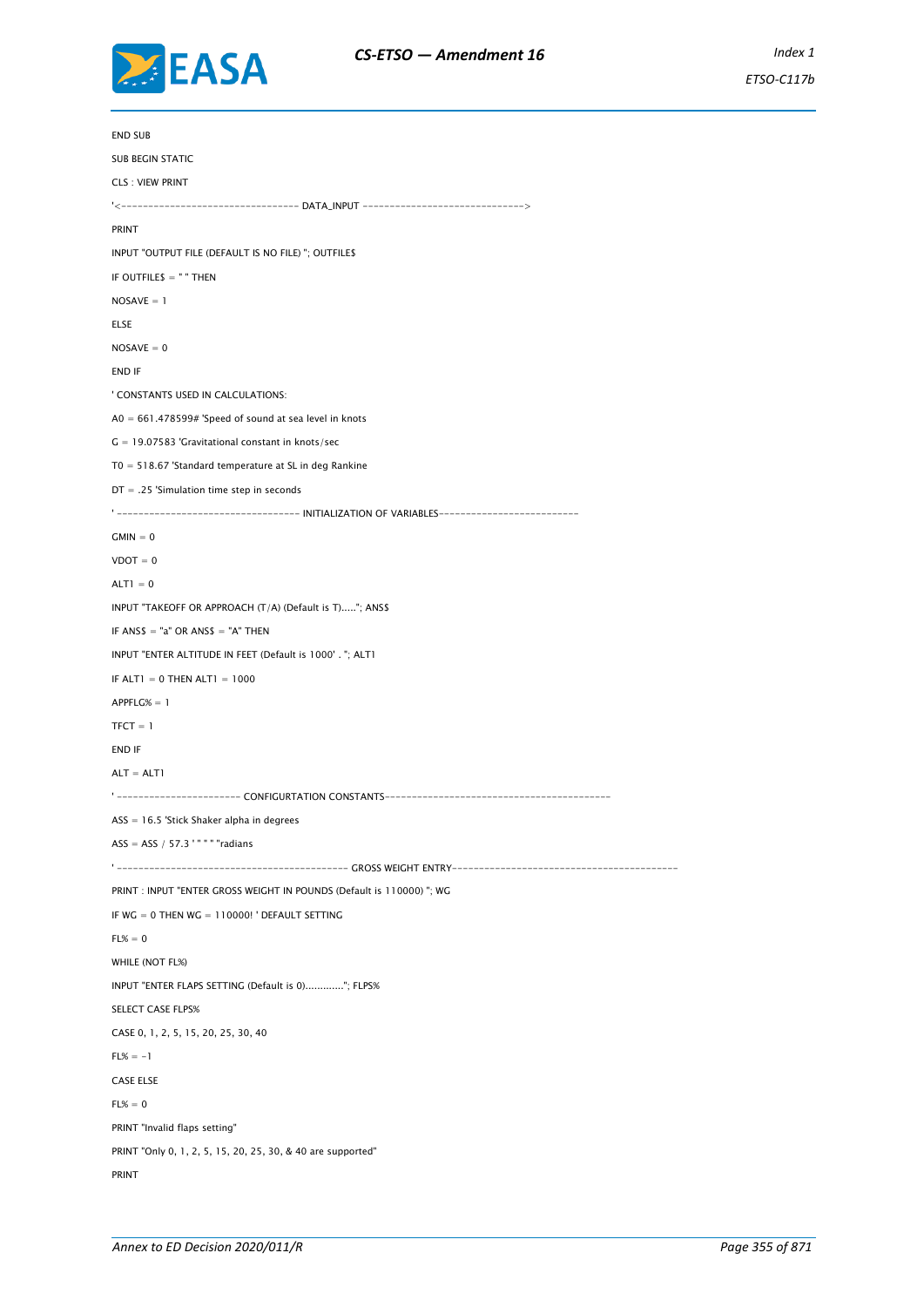

*ETSO-C117b*

END SELECT **WEND** IF FLPS% < 15 THEN GEAR% = 1 IF FLPS% = 15 THEN INPUT "GEAR UP OR DOWN (1/0) (Default is Down)....."; GEAR% IF  $GFAR% = 1$  THEN  $GEAR$ = "UP"$ ELSE GEAR\$ = " DOWN" END IF INPUT "ENTER ISA DEV. IN DEGREES C (Default is 0)......"; ISA PRINT CALL VSHAKER ' COMPUTE V2+10 FOR FLAPS<33 OR 1.3Vs FOR FLAPS>32 PRINT " CONTROL LAW SELECTION:" PRINT PRINT " Speed =  $1.1*$  V\_stall =  $1"$ PRINT " Alpha = Stick Shaker Alpha =  $2"$ PRINT " Horizontal Acceleration =  $0 = 3$ " PRINT " 15\_Degree Pitch = 4" PRINT " Theoretical HONEYWELL/SPERRY = 5" PRINT " User Defined = 6" PRINT INPUT " SELECT CONTROL LAW ....................... "; LAW% IF LAW $% = 0$  THEN LAW $% = 5$ PRINT : PRINT ' ----------------------------------- GAMMA REFERENCE INPUT--------------------------------- IF LAW $% > 4$  THEN INPUT "ENTER GAMMA REFERENCE IN DEGREES (Default is 0)........."; GMR PRINT  $GAMREF = GMR$  $GMR = GMR / 57.3$ :  $GMIN = GMR$ END IF ' --------------------------------------- PITCH LIMITING SELECTION--------------------------------------------- INPUT "PITCH LIMITING DESIRED (y/n) (Default is NO)..............."; PL\$ IF PL\$ = "Y" OR PL\$ = "y" THEN  $PL$ = "YES"$ INPUT " MAXIMUM PITCH ALLOWED IN DEGREES "; HP INPUT " MINIMUM PITCH ALLOWED IN DEGREES "; LP  $HP = HP / 57.3$ :  $LP = LP / 57.3$ :  $PL% = 1$ ELSE  $HP = 100$  $LP = -100$  $PL% = 0$  $PL$ = "NO"$ END IF CLS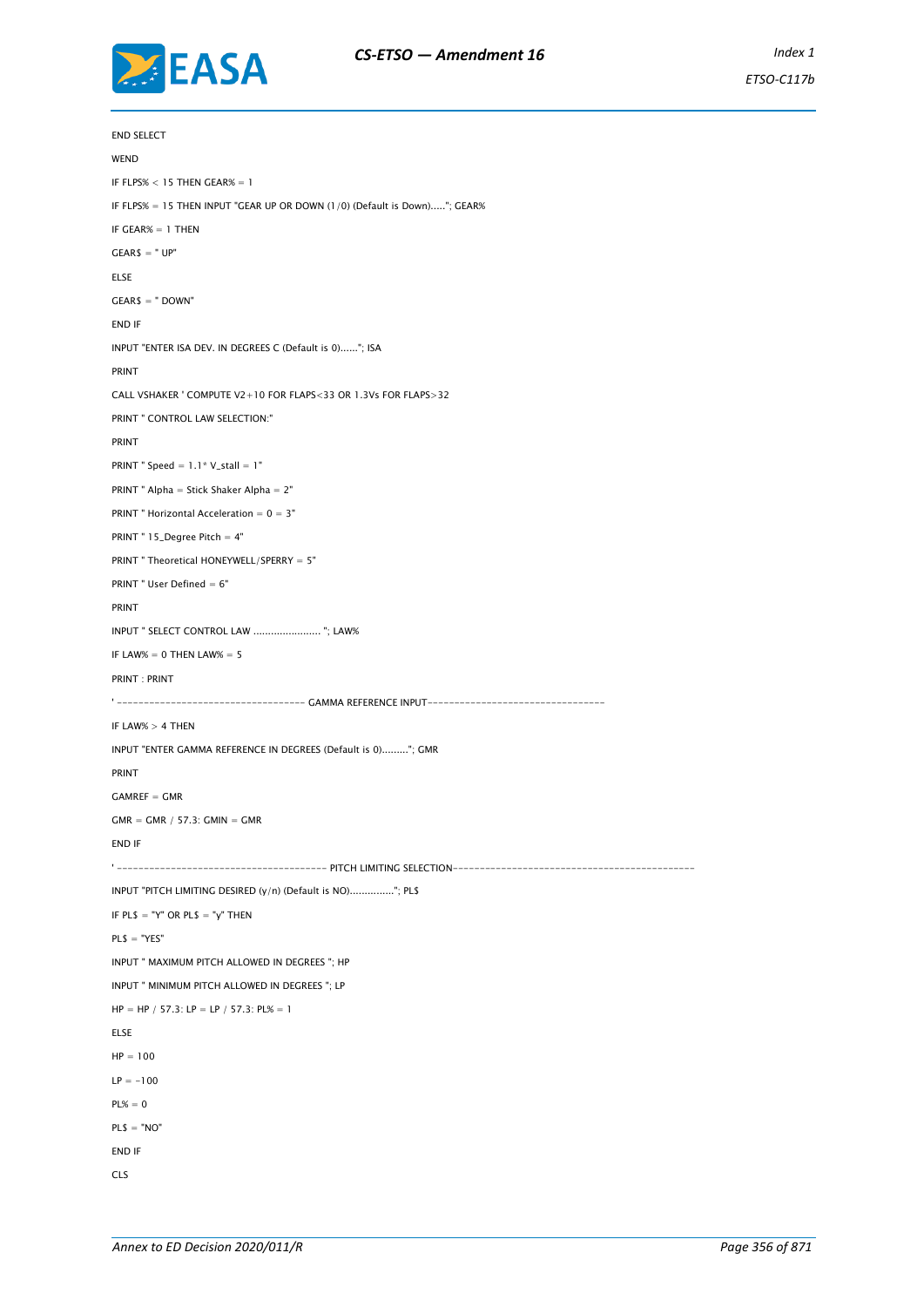

' ----------------------------------------------- TIME FOR RUN---------------------------------------------------------------- PRINT INPUT "ENTER TIME OF RUN IN SECONDS (Default is 45).............."; TTT  $TTT = TTT / DT$ IF TTT = 0 THEN TTT = 45 / DT ' DEFAULT SETTING ' ------------------------------------- WINDSHEAR SET UP---------------------------------------------------- INPUT "DALLAS/FW Wind Model (y/n)...(Default is constant Shear)....."; ANS\$ IF ANS\$ = "Y" OR ANS\$ = "y" THEN  $DFW = 1$ ELSE  $DFW = 0$ PRINT INPUT "MAGNITUED OF HORZ. WIND IN KNOTS......(Head wind < 0)......"; WXO INPUT "MAGNITUED OF HORZ. SHEAR IN KT/SEC. (Dec. Perf.  $> 0$ )................. INPUT "DURATION OF HORZ. SHEAR IN SEC.............(Default is 0)......"; TDX INPUT "TIME FOR SHEAR TO START IN SEC..............(Default is 0)......"; TSH PRINT INPUT "MAGNITUED OF VERT. WIND IN FT/SEC. (Down Draft < 0)......"; WZO WZO = WZO / 1.689 'Convert to knots INPUT "DURATION OF VERT. WIND IN SEC...........(Default is 0)........"; TDZ INPUT "TIME FOR SHEAR TO START IN SEC...........(Default is 0)......"; TSV PRINT END IF -------------- OTHER SET UPS---- $VT = VTO$  $WX = WXO$ CALL ATMOS ' SUBROUTINE ATMOSPHERE ' ---------------------------------- HEADERS FOR SCREEN DISPLAY---------------------------------------------------- CLS : PRINT PRINT "TIME ALT HDOT VT ALPHA GAMMA PITCH GREF WXDT WZ VDOT ALRT" PRINT "(SEC) (FT) (FPM) (KTS) (DEG) (DEG) (DEG) (DEG) (KT/S) (FPS) (KT/S)" PRINT STRING\$(75, "-"): VIEW PRINT 5 TO 25 '\*\*\*\*\*\*\*\*\*\*\*\*\*\*\*\*\*\*\*\*\*\*\*\*\*\*\*\*\*\*\*\*\*\*\*\*\*\* ' SUBROUTINE INIT\_OUTPUT FILE \* '\*\*\*\*\*\*\*\*\*\*\*\*\*\*\*\*\*\*\*\*\*\*\*\*\*\*\*\*\*\*\*\*\*\*\*\*\*\* IF NOSAVE THEN ' CREATE OUTPUT FILE ELSE OPEN "O", 2, OUTFILE\$ FMT\$ = " ###.## ##### ##### #### #### ## ###.## ###.## ###.##" FMT\$ = FMT\$ + "  $\#$ ##.## ###.# ###.# ##.## " END IF END SUB SUB COST STATIC '\*\*\*\*\*\*\*\*\*\*\*\*\*\*\*\*\*\*\*\*\*\*\*\*\*\*\*\*\*\*\*\*\*\*\*\*\*\*\*\*\*\*\*\*\*\*\*\*\*\*\*\*\*\*\*\*\*\*\*\* ' SUBROUTINE COST \*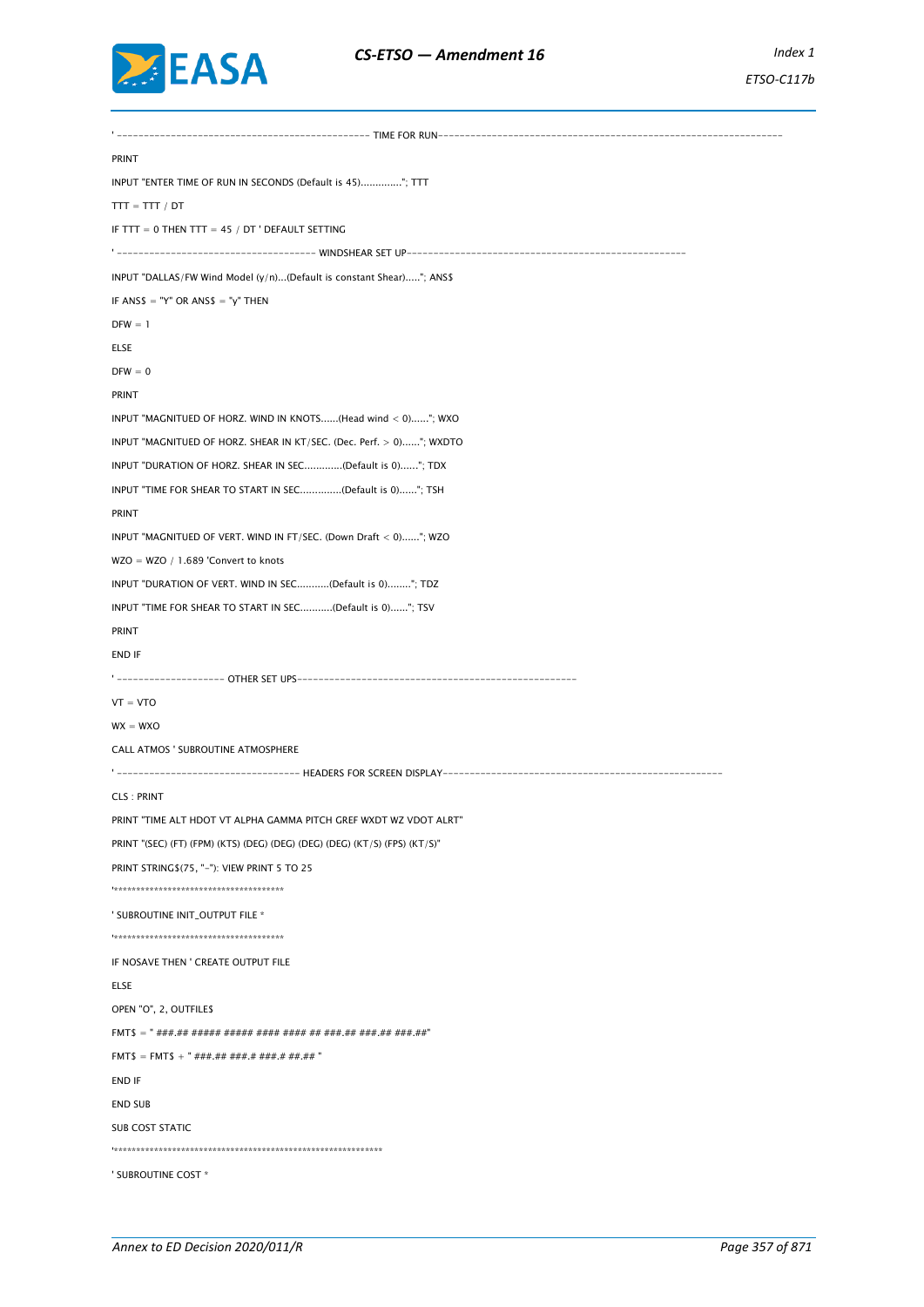

'\*\*\*\*\*\*\*\*\*\*\*\*\*\*\*\*\*\*\*\*\*\*\*\*\*\*\*\*\*\*\*\*\*\*\*\*\*\*\*\*\*\*\*\*\*\*\*\*\*\*\*\*\*\*\*\*\*\*\*\* CALL DRAGS ' SUBROUTINE DRAG & LIFT CALL RATES ' SUBROUTINE RATES IF LC% = 0 THEN 'Constant gamma segment  $FCT = (GM + GDOT * DT - GMO) \wedge 2$ GREFF =  $57.3 *$  GMO ELSE 'All guidance laws SELECT CASE LAW% CASE 1 ' ---------------------------- 1.1\*Vstall-----------------------------------  $\text{CST} = (\text{VT} + \text{VDOT} * \text{DT} - 1.1 * 135) \wedge 2$ CASE 2 ' ---------------------------- Alpha = Ass-----------------------------------  $CST = (ALPHA - ASS) \wedge 2$ CASE 3 ' ---------------------------- Ax = 0-----------------------------------  $CST = (VDOT - VT * GDOT * GM + WXDT) \wedge 2$ CASE 4 ' ---------------------------- 15 Degrees-----------------------------------  $CST = (GM + 3 * GDOT * DT + ALPHA - 15 / 57.3) \wedge 2$ CASE 5 ' ---------------------------- User Defined----------------------------------- PRINT "Not defined" **STOP** CASE 6 '------------------------------- User Supplied---------------------------'User must supply a subroutine called GUIDE 'which must reside in the WNDSHR.QLB Library 'GUIDE can have a list of arguments 'As an example 'ALF =  $57.3*ALPHA$  $'PTH = 57.3 * (ALPHA + GM)$ ' units : ft fpm kt deg g's \* 'CALL GUIDE(ALT, HDOT, VC, ALF, PTH, AU, AZ, CST) END SELECT END IF ' CST is the Cost Function to be minimized END SUB SUB DRAGS STATIC '\*\*\*\*\*\*\*\*\*\*\*\*\*\*\*\*\*\*\*\*\*\*\*\*\*\*\*\*\*\*\*\*\*\*\*\*\*\*\*\*\*\*\*\*\*\*\*\*\*\*\*\*\* ' SUBROUTINE DRAG FOR B737/200 \* '\*\*\*\*\*\*\*\*\*\*\*\*\*\*\*\*\*\*\*\*\*\*\*\*\*\*\*\*\*\*\*\*\*\*\*\*\*\*\*\*\*\*\*\*\*\*\*\*\*\*\*\*\*  $X = 57.3 * ALPHA + 1$  $CF5 = 0$ :  $CF4 = 0$ :  $CF3 = 0$ :  $CF2 = 0$ SELECT CASE FLPS% CASE 0  $CF1 = .091$  $CFO = .0156$ CASE 1  $CF3 = -1.164058E - 04$  $CF2 = 2.48561E-03$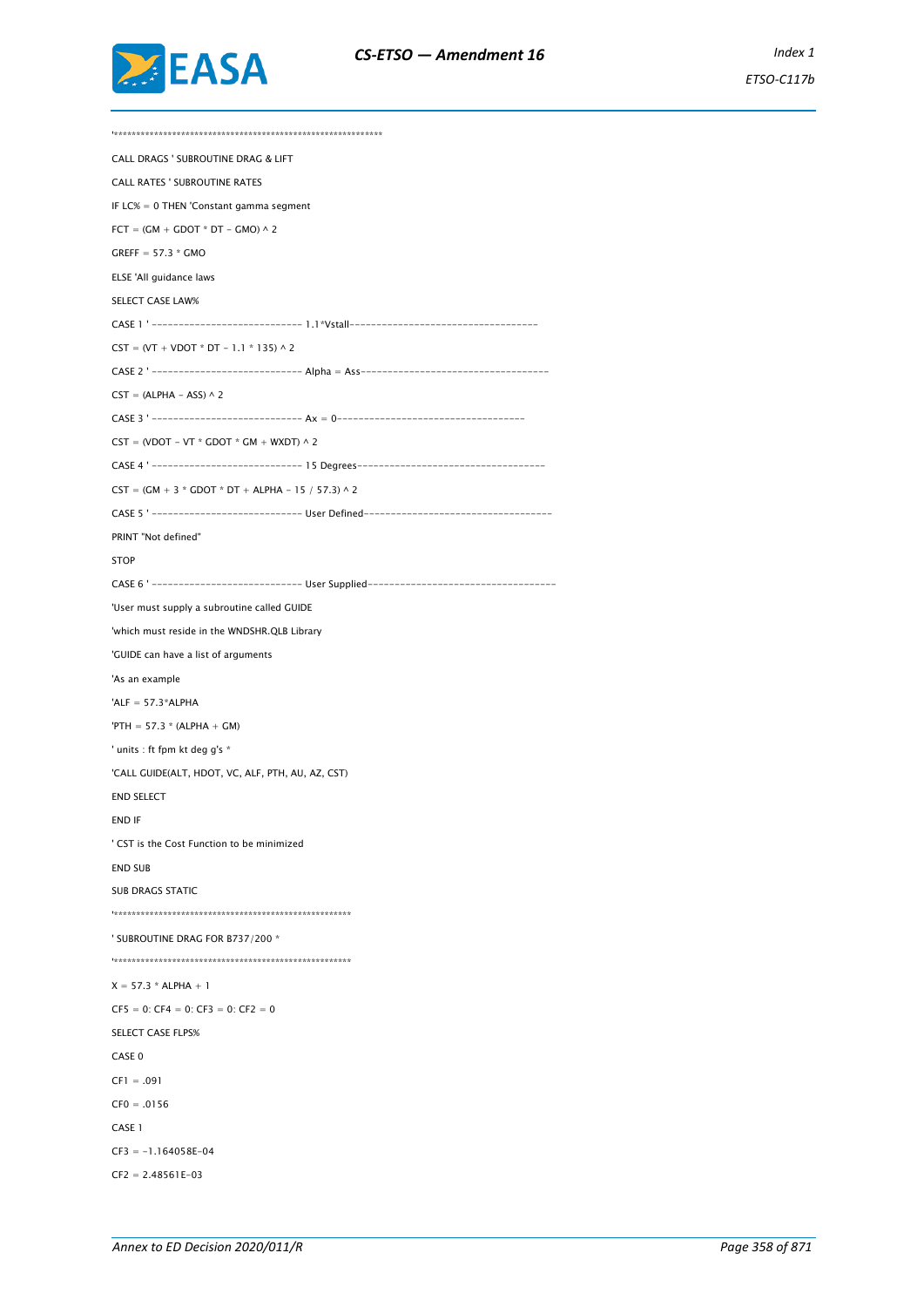

CF1 = .0905781 CF0 = .062114 CASE 2  $CF0 = .101198$ CF1 = .110993  $CF2 = -0015162$ CF3 = 1.8931E-04  $CF4 = -7.1427E-06$  $CF5 = -4.2776E-09$ CASE 5  $CF0 = .192638$ CF1 = .123509  $CF2 = -.0051477$  $CF3 = 6.4968E - 04$  $CF4 = -3.0891E-05$  $CF5 = 4.1291E-07$ CASE 10 CF0 = .249855 CF1 = .114005 CF2 = 7.1207E-04  $CF3 = -9.9541E-05$  $CF4 = 7.0431E-06$  $CF5 = -2.3773E-07$ CASE 15  $CF0 = .40149$ CF1 = .118723  $CF2 = -6.4877E-04$  $CF3 = 6.6281E-05$  $CF4 = -1.6113E-07$  $CF5 = -1.4278E-07$ CASE 25 CF0 = .592655 CF1 = .122433  $CF2 = -.0026365$ CF3 = 3.5963E-04  $CF4 = -1.5579E-05$  $CF5 = 1.0894E-07$ CASE 30 IF  $X < 4$  THEN  $CF1 = .12$  $CF0 = .72$ ELSE CF3 = -1.651192E-04  $CF2 = 4.16461E-03$ 

CF1 = 8.337061E-02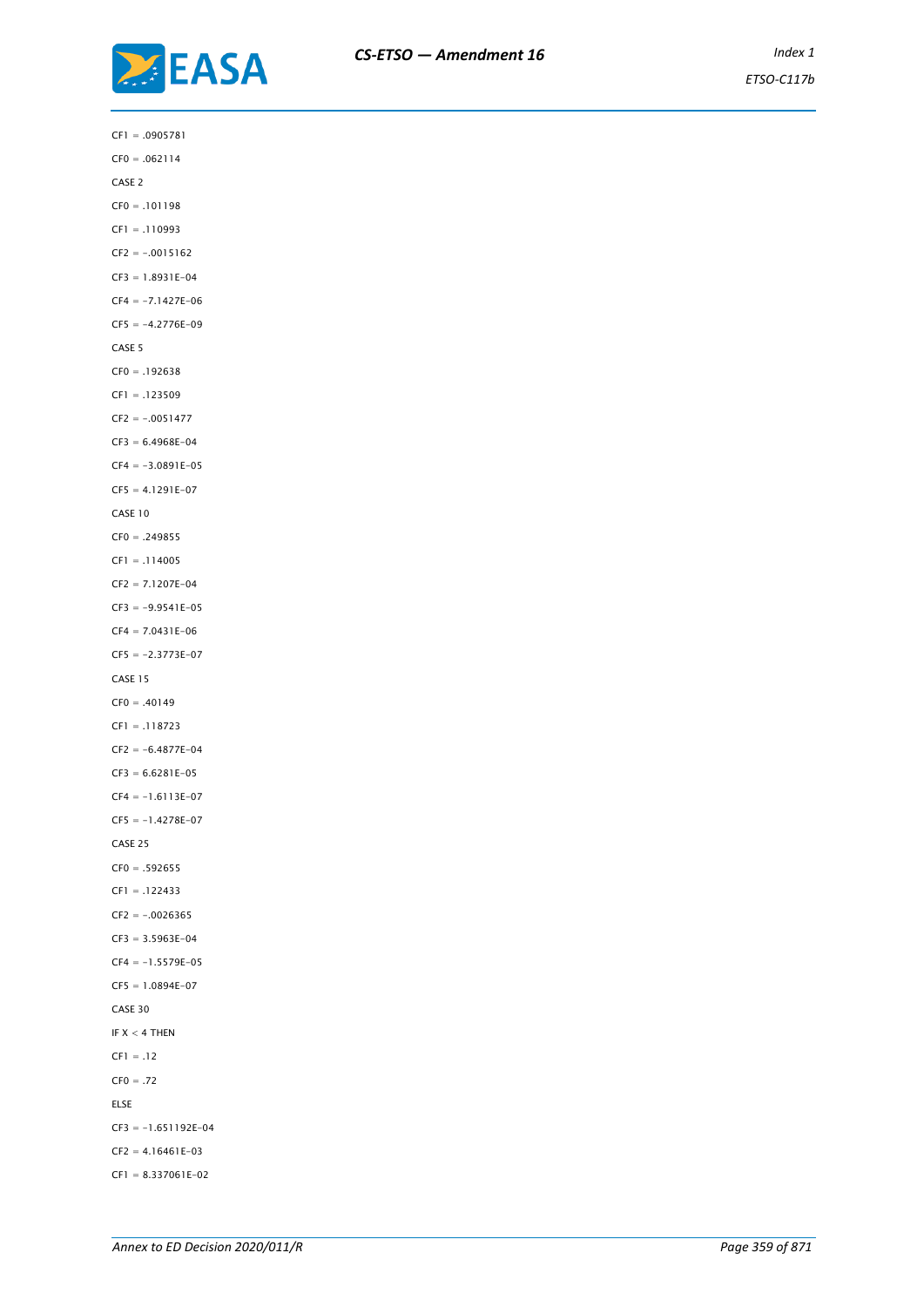

CF0 = .8350316 END IF CASE 40 IF  $X < 4$  THEN  $CF1 = .12$  $CF0 = 1.08$ ELSE  $CF3 = -1.689903E-04$ CF2 = 3.733285E-03 CF1 = 8.483822E-02 CF0 = 1.201596 END IF CASE ELSE PRINT "Flaps "; FLPS%; " not available....." END END SELECT 'For CL computation  $CL = ((((CF5 * X + CF4) * X + CF3) * X + CF2) * X + CF1) * X + CF0$ SELECT CASE FLPS% 'Low Speed Drag Polars CASE 0 D0 = .013285: D1 = .052868: D2 = -.07182: D3 = .071561 CASE 1 D0 = .026143: D1 = .022358: D2 = -.00083: D3 = .016338 CASE 2 D0 = .070346: D1 =  $-0852$ : D2 = 097453: D3 =  $-01207$ CASE 5 D0 =  $.045214$ : D1 =  $-.0178$ : D2 =  $.04373$ : D3 =  $.002101$ CASE 10 D0 =  $-.04266$ : D1 =  $.19643$ : D2 =  $-.1152$ : D3 =  $.03966$ CASE 15 IF GEAR% = 0 THEN D0 = .034954: D1 = .098892: D2 = -.04187: D3 = .020496 ELSE D0 =  $-02822$ : D1 =  $.174631$ : D2 =  $-0874$ : D3 =  $.029566$ END IF CASE 25 D0 = -.10416: D1 = .327506: D2 = -.17059: D3 = .043313 CASE 30 D0 = .124697: D1 =  $-.03348$ : D2 =  $.055295$ : D3 =  $-.00311$ CASE 40 D0 = .124925: D1 = .052537: D2 =.006912: D3 = .0058 CASE ELSE PRINT "Flaps "; FLPS% " not available...." END END SELECT  $CD = ((D3 * CL + D2) * CL + D1) * CL + D0$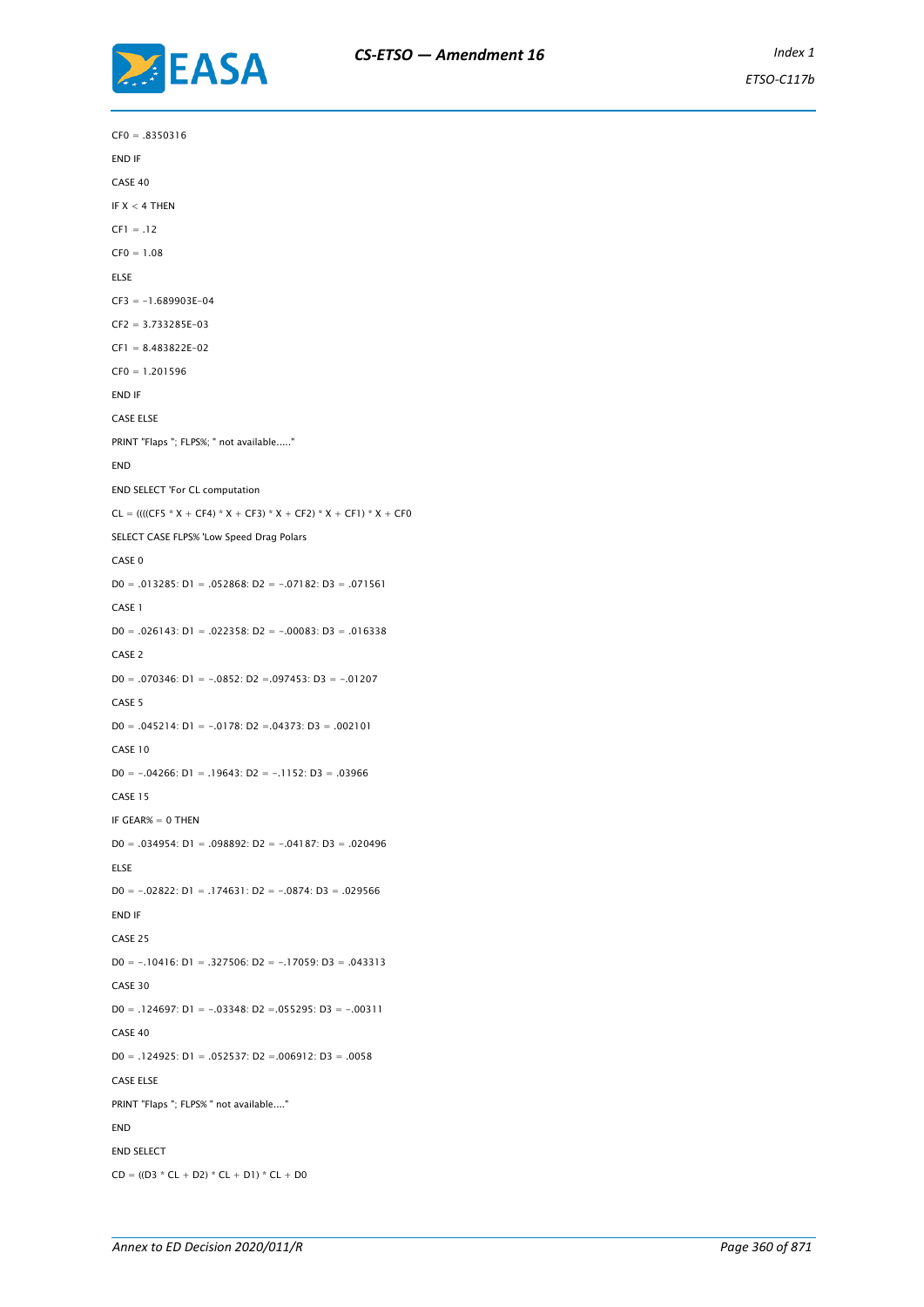

Q = 1451770 \* MACH \* MACH \* DELTA 'B737/200 LIFT =  $O * CL$  $DRAG = Q * CD$ END SUB SUB EULER STATIC '\*\*\*\*\*\*\*\*\*\*\*\*\*\*\*\*\*\*\*\*\*\*\*\*\*\*\*\*\*\*\*\*\*\*\*\*\*\*\*\*\*\*\*\*\*\*\*\*\*\*\*\*\*\*\*\*\*\*\*\*\*\*\*\*\* ' SUBROUTINE EULER'S PREDICTOR/CORRECTOR \* ' (INTEGRATION SUBROUTINE) \* '\*\*\*\*\*\*\*\*\*\*\*\*\*\*\*\*\*\*\*\*\*\*\*\*\*\*\*\*\*\*\*\*\*\*\*\*\*\*\*\*\*\*\*\*\*\*\*\*\*\*\*\*\*\*\*\*\*\*\*\*\*\*\*\*\*  $DTH = DT / 3600$ :  $DTM = DT / 60$ :  $SEC = SEC + DT$ :  $VTP = VT$ CALL RATES ' SUBROUTINE RATES <<PREDICTOR>>  $ALTI = ALT$ :  $HDOT1 = HDOT$ :  $ALT = ALT + HDOT * DTM$  $GM1 = GM: GDOT1 = GDOT: GM = GM + GDOT * DT$  $DST1 - DST: YDOT1 - YDOT: DST - DST + YDOT * DTH$ VT1 = VT: VDOT1 = VDOT: VT = VT + VDOT  $*$  DT CALL RATES ' SUBROUTINE RATES <<CORRECTOR>>  $ALT = ALT1 + (HDOT1 + HDOT) * DTM / 2$  $GM = GM1 + (GDOT1 + GDOT) * DT / 2$  $DST = DST1 + (XDOT1 + XDOT) * DTH / 2$  $VT = VT1 + (VDOT1 + VDOT) * DT / 2$ END SUB SUB LIMIT STATIC '\*\*\*\*\*\*\*\*\*\*\*\*\*\*\*\*\*\*\*\*\*\*\*\*\*\*\*\*\*\*\*\*\*\*\*\*\*\*\*\*\*\*\*\*\*\*\*\*\*\*\*\*\*\*\*\*\*\*\*\*\*\*\*\*\*\*\*\*\*\*\*\*\*\*\*\*\* ' SUBROUTINE ALPHA DOT AND PITCH LIMIT \* '\*\*\*\*\*\*\*\*\*\*\*\*\*\*\*\*\*\*\*\*\*\*\*\*\*\*\*\*\*\*\*\*\*\*\*\*\*\*\*\*\*\*\*\*\*\*\*\*\*\*\*\*\*\*\*\*\*\*\*\*\*\*\*\*\*\*\*\*\*\*\*\*\*\*\*\*\* ALPHA = OLDALF + .25 \* (ACMD - OLDALF) 'Pitch dynamics CALL DRAGS ' SUBROUTINE DRAG (REQ'D FOR RATE SUB CALL) IF PLMFLG% = 0 THEN EXIT SUB  $OLDGM = GM$  $PLIM% = 0$ DO WHILE (PLIM% = 0) CALL RATES ' SUBROUTINE RATES  $X = ALPHA + OLGM + GDOT * DT$ IF  $X > HP$  THEN ALPHA = .9 \* ALPHA IF  $X <$  LP THEN ALPHA = 1.1  $*$  ALPHA IF ALPHA > ALFLIM THEN ALPHA = ALFLIM PLIM% = 1 END IF LOOP END SUB SUB MCRBRST STATIC IF  $MUI = 0$  THEN  $MUI = -37141!$ AV = 5500: H1 = 2500: G3 = 3: J1 = -700: J2 = 800: J3 = 6.5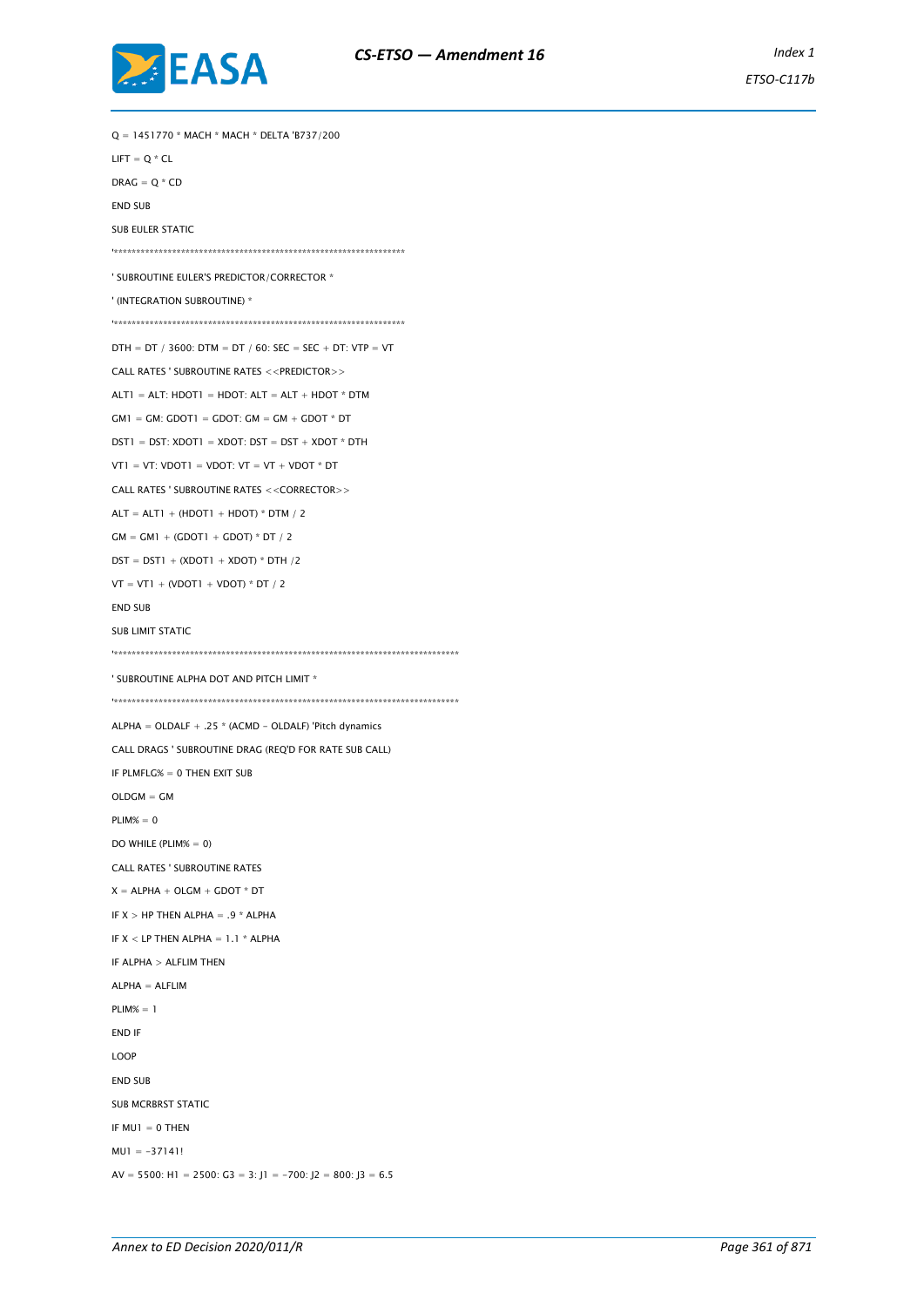

 $MU2 = -20000$  $BV = 12000$ : H2 = 2000: N1 = 200: N2 = 2500: N3 = 4  $WX = 5$ IF ALT > 1000 THEN PRINT PRINT " DFW data not available above 1000'" PRINT " Please start at or below 1000'" END END IF END IF  $X = 6078 * DST: Y = ALT: A1 = AV: A2 = BV$  $NX1 = Y - H1$ : DENX1 =  $(Y - H1)$   $\wedge$  2 +  $(X - A1)$   $\wedge$  2  $NY1 = X + J2 - A1$ : DENY1 =  $(Y + J1 - H1) \wedge 2 + (X + J2 - A1) \wedge 2$  $NX2 = Y - H2$ : DENX2 =  $(Y - H2) \wedge 2 + (X - A2) \wedge 2$  $NY2 = X + N2 - A2$ : DENY2 =  $(Y + N1 - H2) \wedge 2 + (X + N2 - A2) \wedge 2$  $NX3 = Y + H1$ : DENX3 =  $(Y + H1) \wedge 2 + (Y - A1) \wedge 2$  $NY3 = X + J2 - A1$ : DENY3 =  $(Y + J1 + H1) \wedge 2 + (X + J2 - A1) \wedge 2$  $NX4 = Y + H2$ : DENX4 =  $(Y + H2) \wedge 2 + (X - A2) \wedge 2$  $NY4 = X + N2 - A2$ : DENY4 =  $(Y + N1 + H2) \wedge 2 + (X + N2 - A2) \wedge 2$  $XX = MUI * (-NX1 / DENX1 + NX3 / DENX3) + MU2 * (NX2 / DENX2 - NX4 / DENX4)$  $WX = WX + .65 * (XX - WX) + 2 * G3$ IF  $DST = 0$  THEN WXP = WX  $ZZ = MUI * (NY1 / DENY1 - NY3 / DENY3) * J3 + MU2 * (-NY2 / DENY2 + NY4 / DENY4) * N3$  $WZ = WZ + .65 * (ZZ - WZ)$ IF  $DST = 0$  THEN WZP = WZ  $WX5 = WX4$ :  $WX4 = WX3$ :  $WX3 = WX2$ :  $WX2 = WX1$ :  $WX1 = WX$  $WZ5 = WZ4$ :  $WZ4 = WZ3$ :  $WZ3 = WZ2$ :  $WZ2 = WZ1$ :  $WZ1 = WZ$ IF WCNT%  $<$  4 THEN WXDT = (WX - WXP) / DT: WXP = WX IF WCNT%  $<$  4 THEN WZDT = (WZ - WZP) / DT: WZP = WZ IF WCNT% > 3 THEN WXDT = (26 \* WX5 - 27 \* WX4 - 40 \* WX3 - 13 \* WX2 + 54 \* WX1) / (70 \* DT) IF WCNT% > 3 THEN WZDT = (26 \* WZ5 - 27 \* WZ4 - 40 \* WZ3 - 13 \* WZ2 + 54 \* WZ1) / (70 \* DT) IF ABS(WXDT)  $> 15$  THEN WXDT = 15  $*$  SGN(WXDT) IF ABS(WZDT)  $> 15$  THEN WZDT = 15  $*$  SGN(WZDT)  $WCNT% = WCNT% + 1$ END SUB SUB MIN (DM, M2, C1, C2, C3, M) STATIC '\*\*\*\*\*\*\*\*\*\*\*\*\*\*\*\*\*\*\*\*\*\*\*\*\*\*\*\*\*\*\*\*\*\*\*\*\*\*\*\*\*\*\*\*\*\*\*\*\*\*\*\*\*\*\*\*\*\*\*\* 'SUBROUTINE MIN\_CST BY LEAST SQUARES PARABOLA \* '\*\*\*\*\*\*\*\*\*\*\*\*\*\*\*\*\*\*\*\*\*\*\*\*\*\*\*\*\*\*\*\*\*\*\*\*\*\*\*\*\*\*\*\*\*\*\*\*\*\*\*\*\*\*\*\*\*\*\*\*  $ALPHA = M2 + DM'INCREMENT ALPHA$ CALL COST 'SUBROUTINE COST IF  $DM < 0$  THEN  $C4 = CST$ ELSE SWAP C1, C3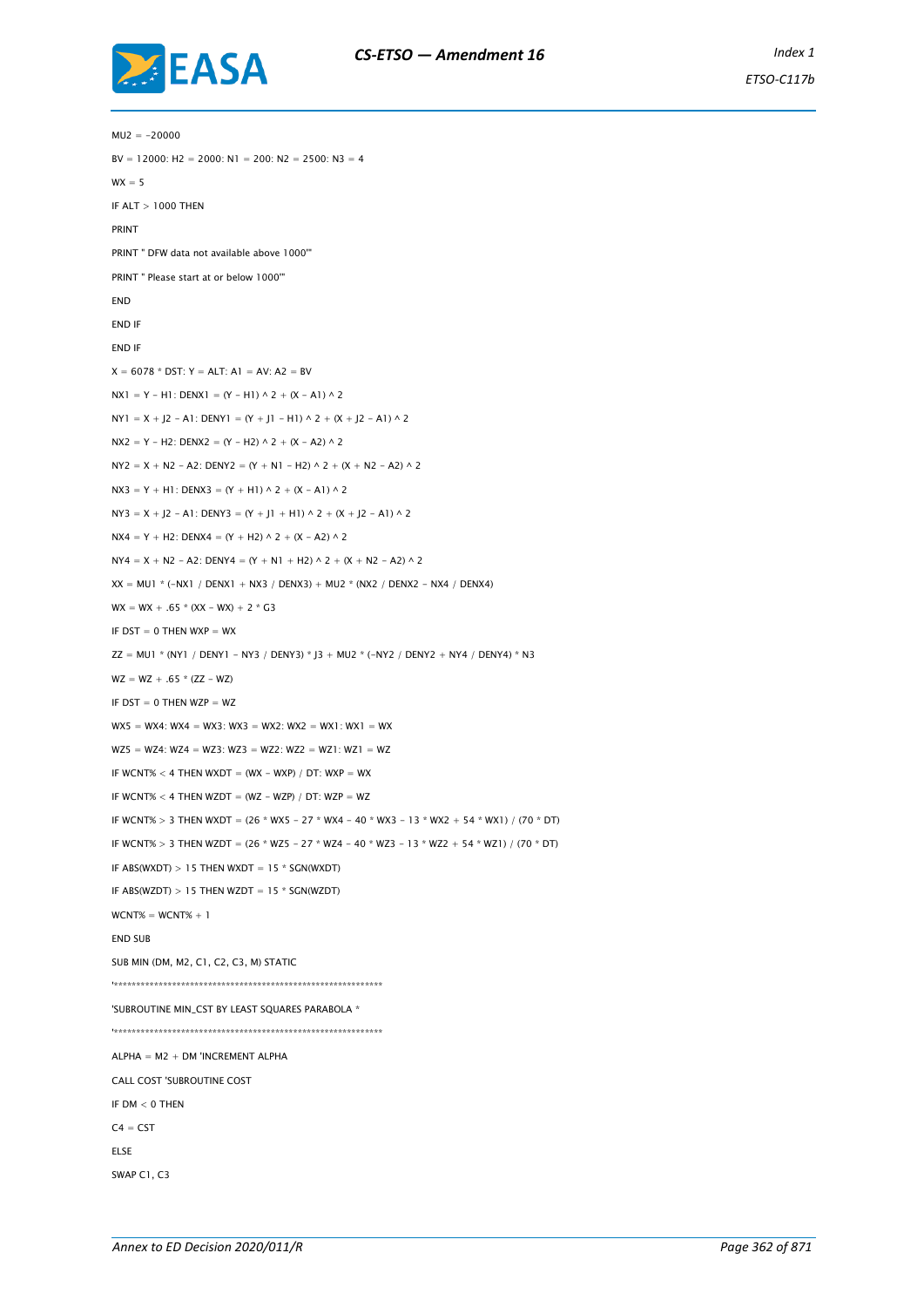

 $CS = CST$ END IF ALPHA = M2 - DM 'DECREMENT ALPHA CALL COST 'SUBROUTINE COST IF  $DM < 0$  THEN  $CS = CST$ ELSE  $C4 = CST$ END IF M = ABS(DM) \* (14 \* C1 + 7 \* C4 - 7 \* C5 - 14 \* C3) / (20 \* C1 - 10 \* C4 - 20 \* C2 - 10 \* C5 + 20 \* C3) END SUB SUB OPT STATIC '\*\*\*\*\*\*\*\*\*\*\*\*\*\*\*\*\*\*\*\*\*\*\*\*\*\*\*\*\*\*\*\*\*\*\*\*\*\*\*\*\*\*\*\*\*\*\*\*\*\*\*\*\*\*\*\*\*\*\*\*\*\*\*\*\*\*\*\*\*\*\*\*\*\*\*\* 'SUBROUTINE OPTALF - DETERMINES THE ALPHA REQD FOR CMD GAMMA \* '\*\*\*\*\*\*\*\*\*\*\*\*\*\*\*\*\*\*\*\*\*\*\*\*\*\*\*\*\*\*\*\*\*\*\*\*\*\*\*\*\*\*\*\*\*\*\*\*\*\*\*\*\*\*\*\*\*\*\*\*\*\*\*\*\*\*\*\*\*\*\*\*\*\*\*\*  $O(DA)$   $F = AI$   $PHA$   $\cdot$   $GM1 = CM$ CALL ATMOS ' SUBROUTINE ATMOSPHERE CALL RATES ' SUBROUTINE RATES DM = 1 / 57.3 ' SET ALPHA INCREMENT TO 1 DEGREE  $CI = 1E+20$  $C2 = 1E + 20$  $C3 = 1E+20$  $OPTFLG% = 0$ WHILE (OPTFLG% = 0) CALL COST ' SUBROUTINE COST  $C3 = C2$ :  $C2 = C1$ :  $C1 = CST$  $M3 = M2$ :  $M2 = M1$ :  $M1 = ALPHA$  $LGC\% = C1 > C2$  AND  $C3 = 1E+20$ IF LGC% THEN DM = -DM ' Reverse search direction  $CI = C2$ :  $C2 = CST$ :  $M1 = M2$ :  $M2 = ALPHA$ ALPHA =ALPHA + 2 \* DM ELSE IF C1 < C2 THEN L% = ABS(OLDALF - ALPHA) / DT > ALFRTE OR ALPHA > ALFLIM OR ALPHA < -. 08 IF L% THEN OPTFLG% = 1  $ALPHA = ALPHA + DM$ ELSE  $DM = DM / 2$ CALL MIN(DM, M2, C1, C2, C3, M)'Fit parabola & find minimum ALPHA =  $M2 + M$  'This is the optimum alpha OPTFLG% = 1 'Set flag to terminate END IF END IF **WEND**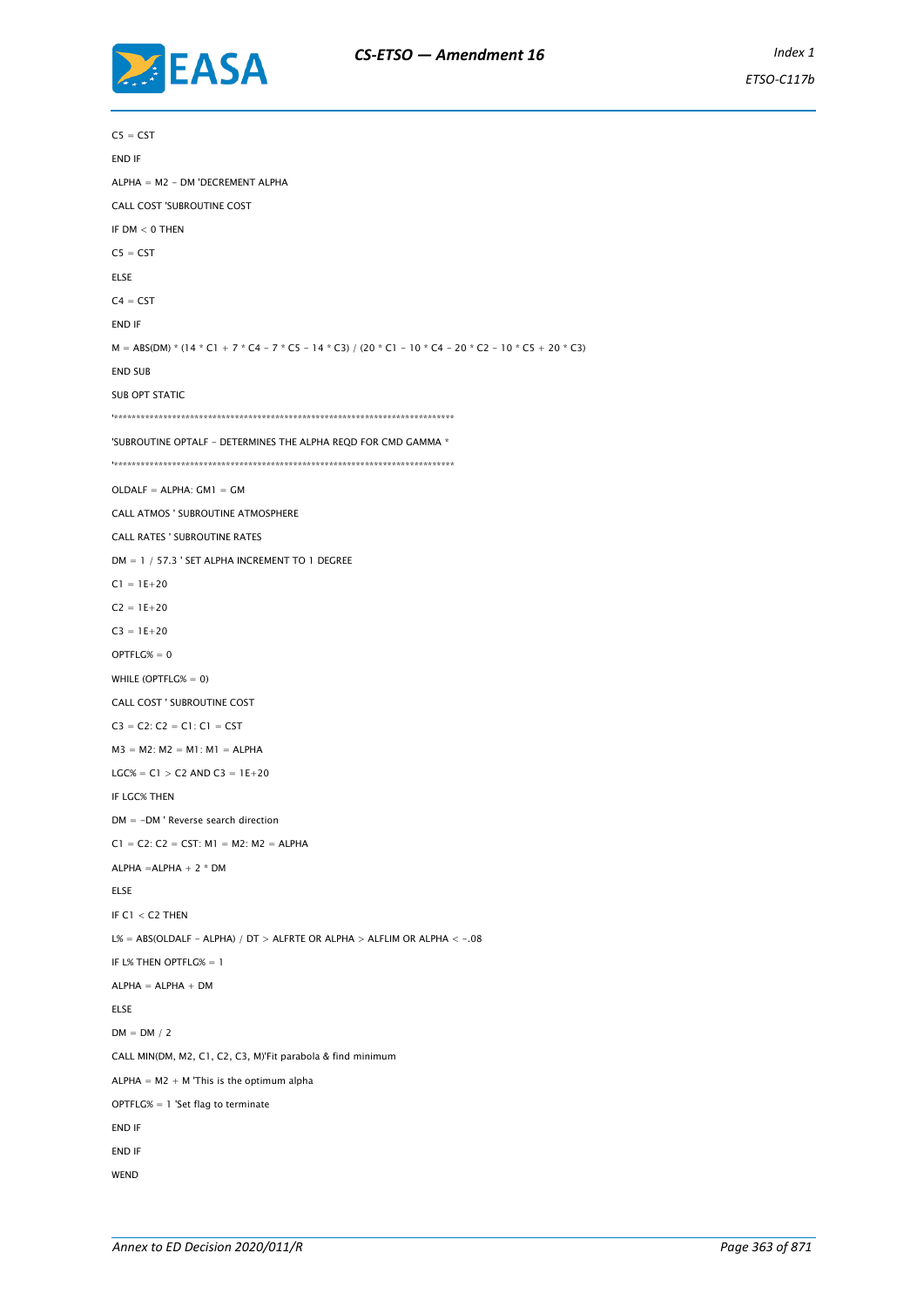

ALFLIM = ASS 'SET ALPHA LIMIT TO ALPHA STICK SHAKER SELECT CASE LAW% CASE 4 ALFLIM = ASS - .035 'LIMIT TO SS MINUS 2 DEG CASE 5, 6  $ALFLIM = ASS - KF2$ CASE ELSE END SELECT IF ALPHA  $< -.08$  THEN ALPHA  $= -.08$ IF ALPHA > ALFLIM THEN ALPHA = ALFLIM ACMD = ALPHA 'SET ALPHA COMMAND TO COMPUTED ALPHA END SUB SUB PLOT '\*\*\*\*\*\*\*\*\*\*\*\*\*\*\*\*\*\*\*\*\*\*\*\*\*\*\*\*\*\*\*\*\*\*\*\*\*\*\*\*\*\*\*\*\*\*\*\*\*\*\*\*\*\*\*\*\*\*\*\*\*\*\*\*\*\*\*\*\*\*\*\*\*\*\*\*\*\*\*\*\*\*\*\*\* '\* PLOT ROUTINE \* '\*\*\*\*\*\*\*\*\*\*\*\*\*\*\*\*\*\*\*\*\*\*\*\*\*\*\*\*\*\*\*\*\*\*\*\*\*\*\*\*\*\*\*\*\*\*\*\*\*\*\*\*\*\*\*\*\*\*\*\*\*\*\*\*\*\*\*\*\*\*\*\*\*\*\*\*\*\*\*\*\*\*\*\*\* REM \$DYNAMIC ' TWO DIMENSIONAL PLOTTER DEFINT I-L, N DIM F\$(3) ' file name array DIM DTA(3, 250, 15) ' data array DIM TY\$(14) ' title array (dependant variable) TITLE\$ = "HONEYWELL WINDSHEAR SIMULATION" ' main title  $TX$ = "Time (s)" ' X title$  $TY$(1) = "Altitude ft"$  $TY$(2) = "Alt Rate from "$  $TY$(3) = "T A S kts"$  $TY$(4) = "Alpha deg"$  $TY$(5) = "Gammaed$  $TY$(6) = "Pitch deg"$  $TY$(7) = "G_ref deg"$  $TY$(8) = "Hz Shear kps"$  $TY$(9) = "Vt Wind fps"$  $TY$(10) = "Vt rate kps"$  $TY$(11) = "W/S Flag"$  $NV = 12$ CLS LOCATE 3, 15: PRINT "Enter the names of the data files you wish to plot." FOR  $NC = 1$  TO 3 LOCATE  $6 + 2 * NC$ , 25 ' input PRINT "FILENAME "; NC; " "; ' filenames INPUT ; F\$(NC) ' containing IF F\$(NC) = " " THEN EXIT FOR ' data NEXT NC NC = NC - 1 ' number of curves to plot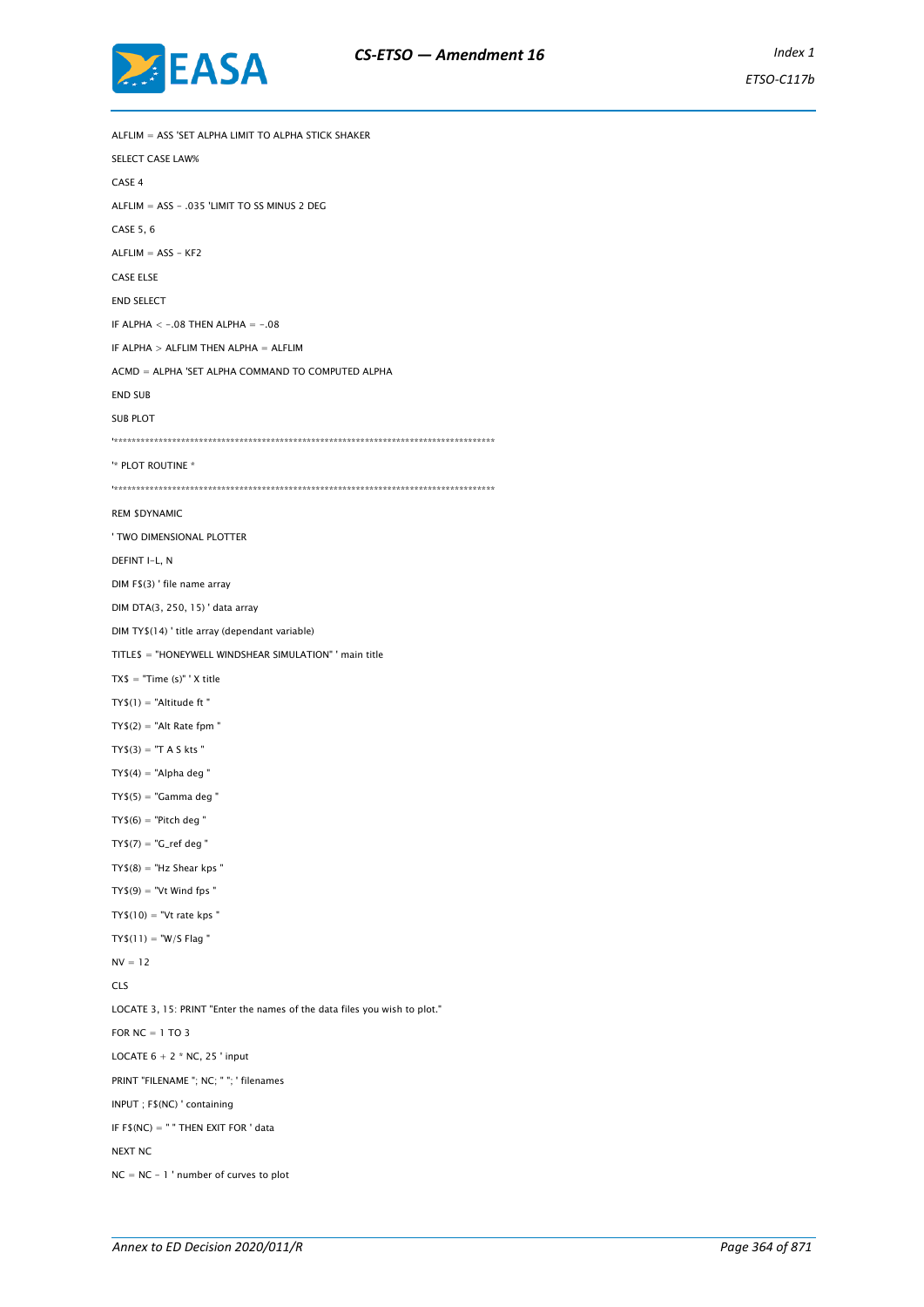

LOCATE 20, 15: PRINT "Reading from disk........."  $FOR I = 1 TO NC$ CLOSE OPEN "I", #1, F\$(I) ' open file for input  $NP = 0$ DO  $NP = NP + 1$  ' number of points FOR  $J = 1$  TO NV INPUT #1, DTA(I, NP, J) ' read data NEXT J LOOP UNTIL EOF(1) CLOSE NEXT I DO ' display all selected parameters DO ' prompt user until a valid parameter is selected 100 CLS LOCATE 3, 20: PRINT "Select the parameter you wish to plot." FOR  $I = 1$  TO NV - 1 LOCATE  $4 + 1$ , 30: PRINT TY\$(I); " = "; I NEXT I LOCATE 21, 30: INPUT "parameter number (0 to exit)"; PARAM% IF PARAM% = 0 THEN CLS EXIT SUB ' return to calling program END IF LOOP UNTIL 1 <= PARAM% AND PARAM% <= 14 'end of select loop PARAM% = PARAM% + 1  $DX = 5$  ' x axis grid increment GOSUB 400 ' find maximum x and y values IF PLTFLG% = 1 THEN PRINT "No information to plot...." PRINT "Press any key to continue..." DO: LOOP WHILE INKEY\$ = "" GOTO 100 END IF GOSUB 600 ' grid and titles FOR  $I = 1$  TO NC GOSUB 1110 ' plot graph NEXT I DO LOOP WHILE INKEY\$ = "" CLS : SCREEN 0 LOOP '\*\*\*\*\*\*\*\*\*\*\*\*\*\*\*\*\*\*\*\*\*\*\*\*\*\*\*\*\*\*\*\*\*\*\*\*\*\*\*\*\*\*\*\*\*\*\*\*\*\*\*\*\*\*\*\*\*\*\*\*\*\*\*\*\*\*\*\*\*\*\*\*\*\*\*\*\*\*\*\*\*\*\*\*\*\* 400 '\* MAX SUBROUTINE \*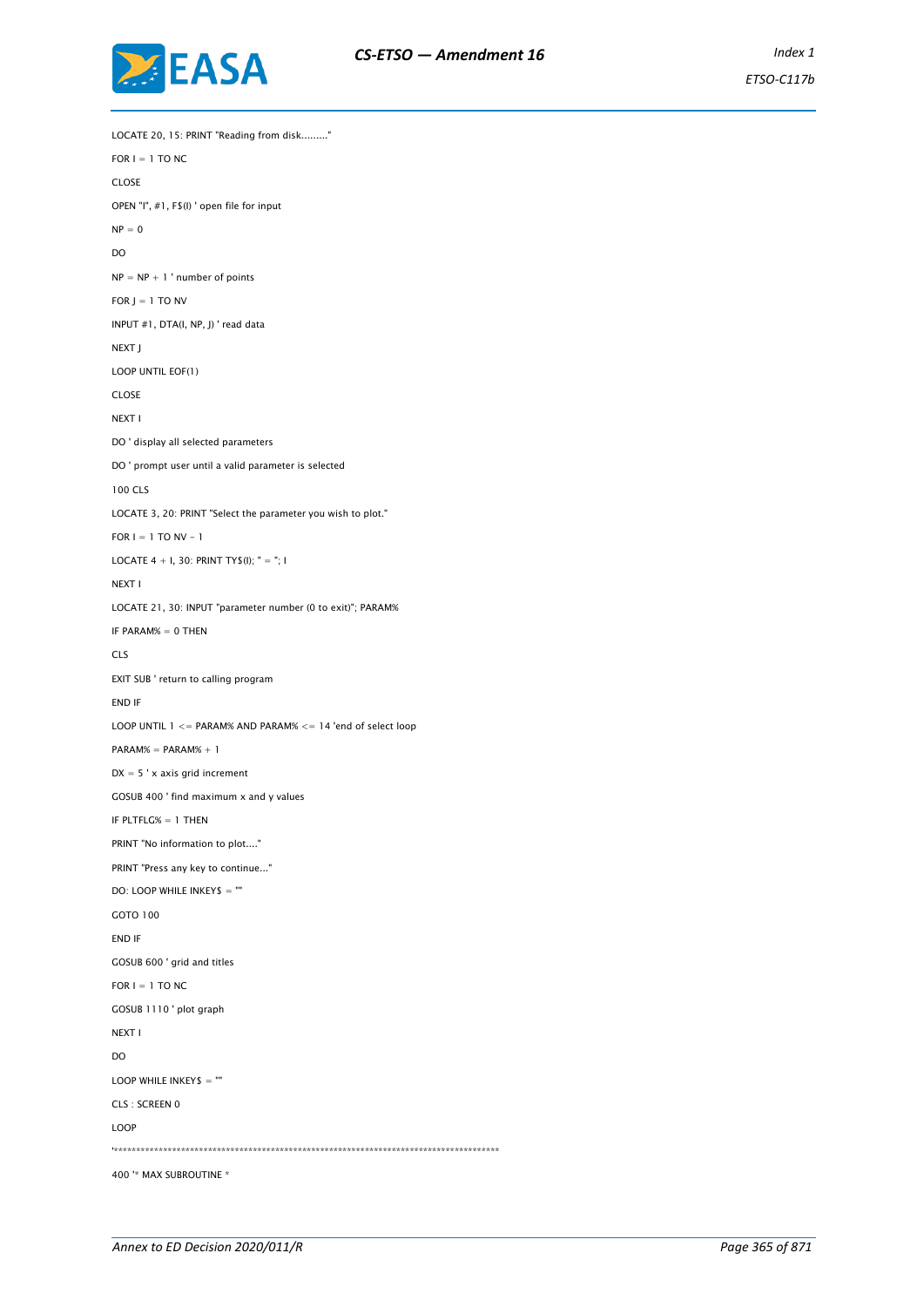

*ETSO-C117b*

'\*\*\*\*\*\*\*\*\*\*\*\*\*\*\*\*\*\*\*\*\*\*\*\*\*\*\*\*\*\*\*\*\*\*\*\*\*\*\*\*\*\*\*\*\*\*\*\*\*\*\*\*\*\*\*\*\*\*\*\*\*\*\*\*\*\*\*\*\*\*\*\*\*\*\*\*\*\*\*\*\*\*\*\*\*\*  $MAXX = DTA(1, 1, 1)$  $MAXY = DTA(1, 1, PARAM%)$  $MINY = DTA(1, 1, PARAM%)$ FOR  $I = 1$  TO NC  $FOR$  J = 1 TO NP IF DTA(I, J,  $1$ ) > MAXX THEN MAXX = DTA(I, J,  $1$ ) IF DTA(I, J, PARAM%) > MAXY THEN MAXY = DTA(I, J, PARAM%) IF DTA(I, J, PARAM%) < MINY THEN MINY = DTA(I, J, PARAM%) NEXT J NEXT I PLTFLG% = 0  $DY = (MAXY - MINY) / 15$ IF  $DY = 0$  THEN  $PLTFLG% = 1$  $DY = 5$ END IF  $MAG = 10 \wedge (INT(LOG(DY) / LOG(10)))$ : DY = DY / MAG IF  $DY \leq 5$  THEN  $DY = 5$ ELSE  $DY = 10$ END IF  $DY = DY * MAG$ IF INT(MAXX / DX)  $\lt$  > MAXX / DX THEN MAXX = INT(MAXX / DX + 1) \* DX IF INT(MAXY / DY)  $\lt$  > MAXY / DY THEN MAXY = INT(MAXY / DY + 1) \* DY IF INT(MINY / DY)  $\langle$  > MINY / DY THEN MINY = INT(MINY / DY) \* DY  $NUMX = MAXX / DX$  $NUMY = (MAXY - MINY) / DY$ RETURN 600 '\*\*\*\*\*\*\*\*\*\*\*\*\*\*\*\*\*\*\*\*\*\*\*\*\*\*\*\*\*\*\*\*\*\*\*\*\*\*\*\*\*\*\*\*\*\*\*\*\*\*\*\*\*\*\*\*\*\*\*\*\*\*\*\*\*\*\*\*\*\*\*\*\*\*\*\*\*\*\*\*\*\*\*\*\*\*\* '\* GRID AND TITLES \* '\*\*\*\*\*\*\*\*\*\*\*\*\*\*\*\*\*\*\*\*\*\*\*\*\*\*\*\*\*\*\*\*\*\*\*\*\*\*\*\*\*\*\*\*\*\*\*\*\*\*\*\*\*\*\*\*\*\*\*\*\*\*\*\*\*\*\*\*\*\*\*\*\*\*\*\*\*\*\*\*\*\*\*\*\*\*\* CLS SCREEN 2 ' 640\*200 monochrome graphics KEY OFF  $\overline{\phantom{a}}$ FOR  $J = 0$  TO NUMX  $Z = J * 580 / NUMX + 59$ LINE  $(Z, 10) - (Z, 170)$  ' vertical grid line  $Z = 1 * 71 / NUMX + 7$  $a = DX * J$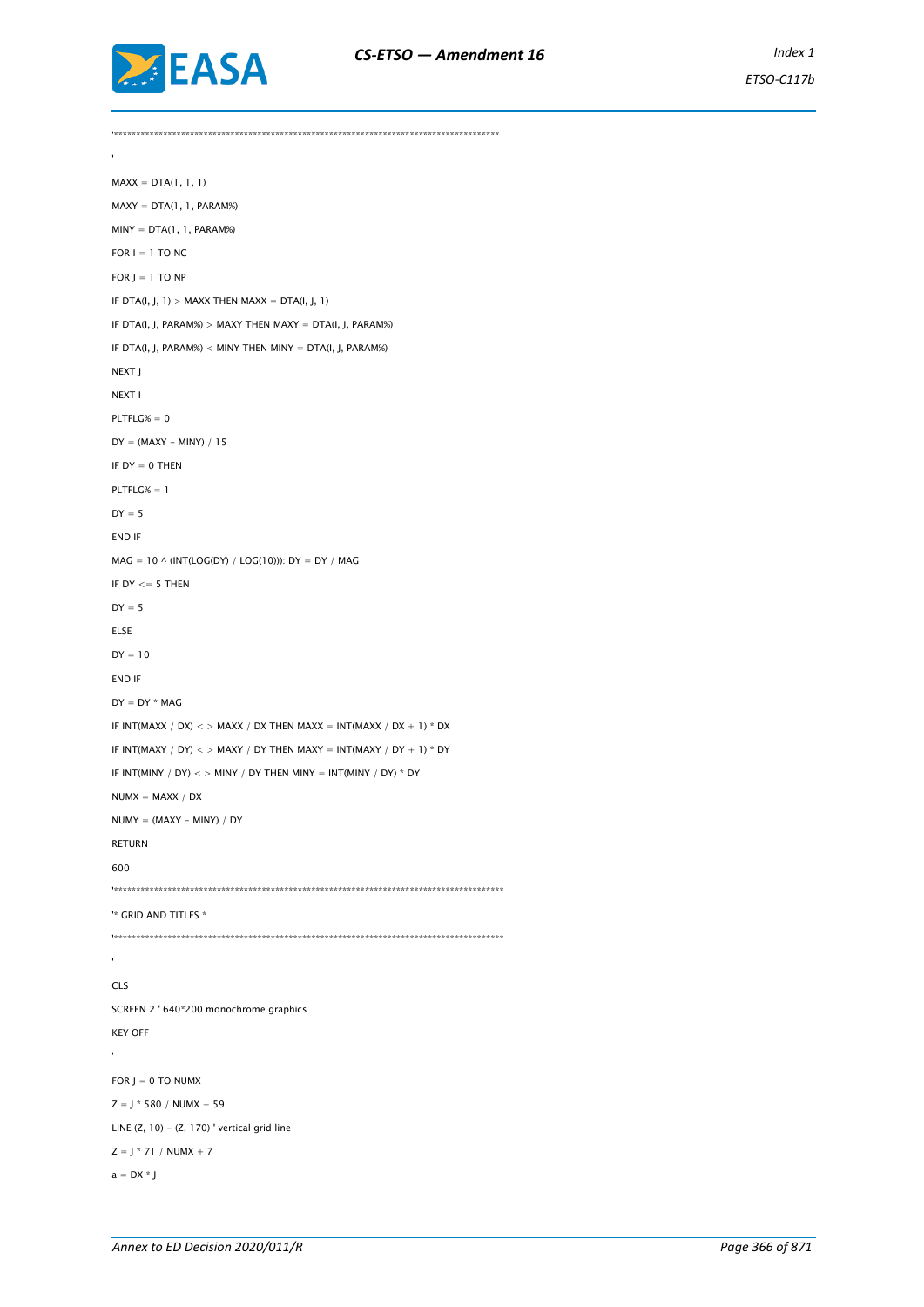

IF a < > 0 THEN ' adjustment for  $D = INT(LOG(a) / LOG(10)) + 1$  ' large numbers IF  $D > 1$  THEN  $Z = Z - D + 1$ END IF LOCATE 23, Z PRINT a; NEXT J FOR  $J = 0$  TO NUMY  $Z = J * 160 / NUMY + 10$ LINE  $(60, Z) - (640, Z)$  ' horizontal grid line  $Z = 22 - J * 20 / NUMY$ LOCATE Z, 2  $Z = DY * J + MINY$  $AZ = ABS(Z)$ IF  $INT(Z) = Z$  THEN  $GS = "# # # # ##"$ ELSEIF AZ < .1 THEN  $GS = "#, # # # #"$ ELSEIF  $AZ \geq 1$  AND  $AZ < 1$  THEN  $G$ = "######"$ ELSEIF  $AZ \geq 1$  AND  $AZ \leq 10$  THEN  $G$ = "###", ##"$ ELSEIF  $AZ \geq 10$  AND  $AZ < 100$  THEN  $GS = "# # # # "$ ELSE  $GS = "# # # # ##"$ END IF PRINT USING G\$; Z; NEXT J  $Z = (80 - LEN(TITLES)) / 2 + 2$ LOCATE 1, Z: PRINT TITLE\$ ' print main title LOCATE 24, 36: PRINT TX\$; ' X axis title LOCATE 8, 1 ' Y FOR  $J = 1$  TO LEN(TY\$ (PARAM% - 1)) ' axis PRINT MID\$(TY\$(PARAM% - 1), J, 1) ' title NEXT J LOCATE 25, 10: PRINT "1"; ' curve LINE (90, 195) - (130, 195) LOCATE 25, 20: PRINT "2"; ' labels FOR  $J = 0$  TO 40 STEP 8  $XX = 170 + J$ PSET (XX, 195) CIRCLE (XX + 80, 195) , 2 NEXT J LOCATE 25, 30: PRINT "3";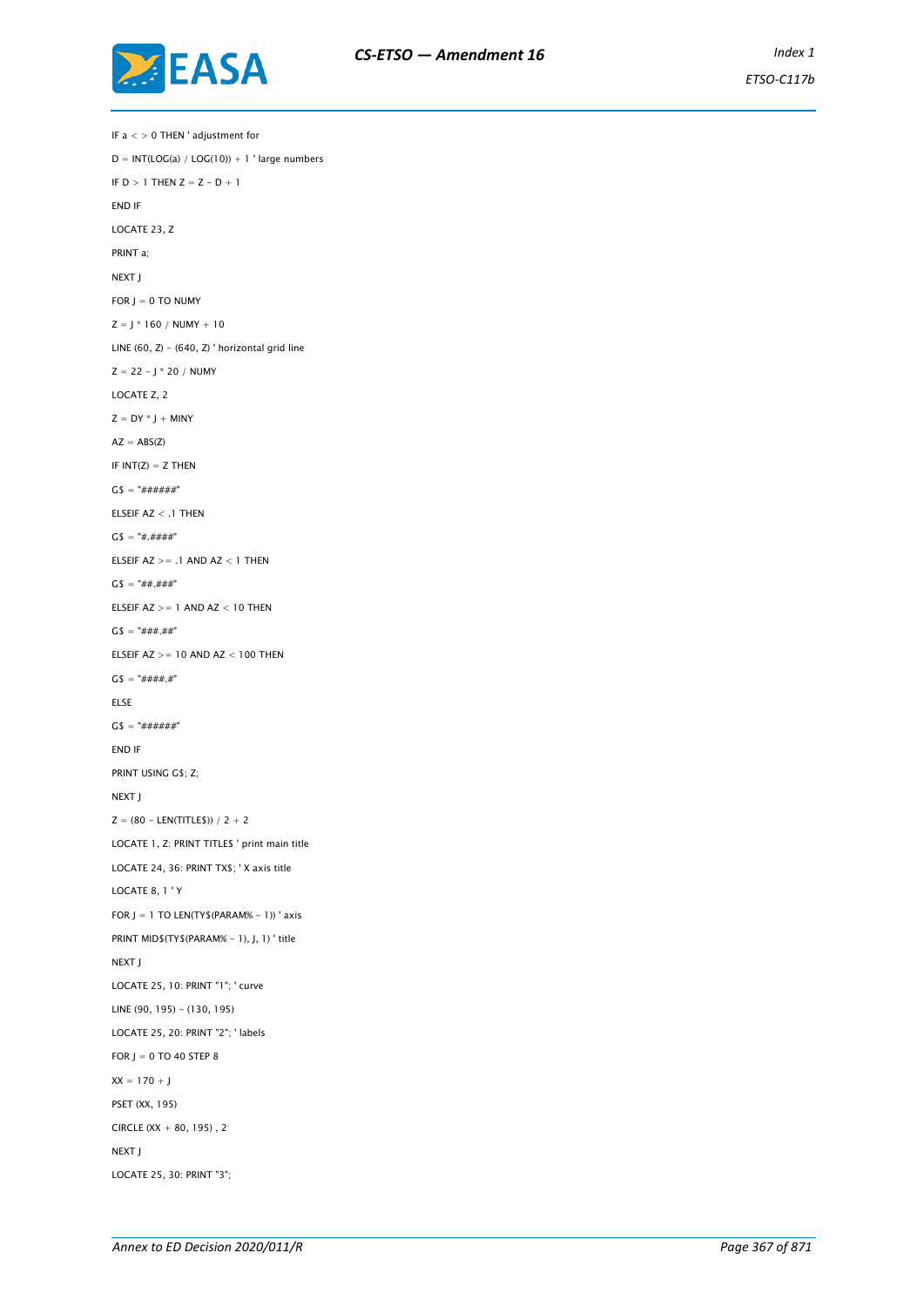

RETURN '\*\*\*\*\*\*\*\*\*\*\*\*\*\*\*\*\*\*\*\*\*\*\*\*\*\*\*\*\*\*\*\*\*\*\*\*\*\*\*\*\*\*\*\*\*\*\*\*\*\*\*\*\*\*\*\*\*\*\*\*\*\*\*\*\*\*\*\*\*\*\*\*\*\*\*\*\*\*\*\*\*\*\*\*\*\*\*\*\* '\* PLOTTING ROUTINE \* '\*\*\*\*\*\*\*\*\*\*\*\*\*\*\*\*\*\*\*\*\*\*\*\*\*\*\*\*\*\*\*\*\*\*\*\*\*\*\*\*\*\*\*\*\*\*\*\*\*\*\*\*\*\*\*\*\*\*\*\*\*\*\*\*\*\*\*\*\*\*\*\*\*\*\*\*\*\*\*\*\*\*\*\*\*\*\*\*\* 1110 FOR J = 1 TO NP  $XX = 580 * DTA(I, J, 1) / MAXX + 60' calculate pixel X position$  $YY = 170 - 160$  \* (DTA(I, J, PARAM%) - MINY) / (MAXY - MINY) IF  $I = 1$  THEN GOTO 1170 IF  $I = 1$  THEN LINE (XXOLD, YYOLD) - (XX, YY) ' line 1170  $1170$  XXOLD = XX: YYOLD = YY IF I = 2 THEN PSET (XX, YY) ' point IF  $I = 3$  THEN CIRCLE (XX, YY), 2 ' circle NEXT J RETURN END SUB REM \$STATIC DEFSNG I-L, N SUB PRINTS '\*\*\*\*\*\*\*\*\*\*\*\*\*\*\*\*\*\*\*\*\*\*\*\*\*\*\*\*\*\*\*\*\*\*\*\*\*\*\*\*\*\*\*\*\*\*\*\*\*\*\*\*\*\*\*\*\*\*\*\*\*\*\*\*\*\* ' SUBROUTINE PRINT TO SCREEN AND FILE \* '\*\*\*\*\*\*\*\*\*\*\*\*\*\*\*\*\*\*\*\*\*\*\*\*\*\*\*\*\*\*\*\*\*\*\*\*\*\*\*\*\*\*\*\*\*\*\*\*\*\*\*\*\*\*\*\*\*\*\*\*\*\*\*\*\*\*  $ACMDG = 57.3 * ACMD$  $ALF = 57.3 * ALPHA$  $GAM = 57.3 * GM$  $PITCH = ALF + GAM$  $WZX = 1.689 * WZ$ IF NOSAVE = 0 THEN PRINT #2, SEC, ALT, HDOT, VT, ALF, GAM, PITCH, GREFF, WXDT, WZX, VDOT, WSALERT% FMT1\$ = "###.## #### ##### ### ###.# ###.# ###.# ##.# ###.# ###.# ###.# #" PRINT USING FMT1\$; SEC, ALT, HDOT, VT, ALF, GAM, PITCH, GREFF, WXDT, WZX, VDOT, WSALERT% END SUB SUB RATES STATIC '\*\*\*\*\*\*\*\*\*\*\*\*\*\*\*\*\*\*\*\*\*\*\*\*\*\*\*\*\*\*\*\*\*\*\*\*\*\*\*\*\*\*\*\*\*\*\*\*\*\*\*\*\*\*\*\*\*\*\*\*\*\*\*\*\*\* ' SUBROUTINE RATES \* '\*\*\*\*\*\*\*\*\*\*\*\*\*\*\*\*\*\*\*\*\*\*\*\*\*\*\*\*\*\*\*\*\*\*\*\*\*\*\*\*\*\*\*\*\*\*\*\*\*\*\*\*\*\*\*\*\*\*\*\*\*\*\*\*\*\*  $SNGM = SIN(GM)$ : CSGM = COS(GM): SNAL = SIN(ALPHA): CSAL = COS(ALPHA) VDOT =  $G *$  ((THRST  $*$  CSAL - DRAG) / WG - SNGM) - WXDT  $*$  CSGM - WZDT  $*$  SNGM  $\textsf{GDOT} = \textsf{G} \space^*$  ((LIFT + THRST \* SNAL) / WG - CSGM) + WXDT \* SNGM - WZDT \* CSGM  $G$ DOT =  $G$ DOT / VT  $H$ DOT = 101.28 \* (VT \* SNGM + WZ)  $X$ DOT = VT \* CSGM + WX AWX = VDOT + WXDT \* CSGM + WZDT \* SNGM 'Inertial Acc. along Wind\_x axis  $AWZ = VT * GDOT - WXDT * SNGM + WZDT * CSGN 'Inertial Acc. along Wind_z axis$  $AU = (AWX * CSAL + AWZ * SNAL) / G'LONG. ACCEL. -> =?$  $AZ = (AWX * SNGM + AWZ * CSGM) / G'VERT. ACCEL. UP =?$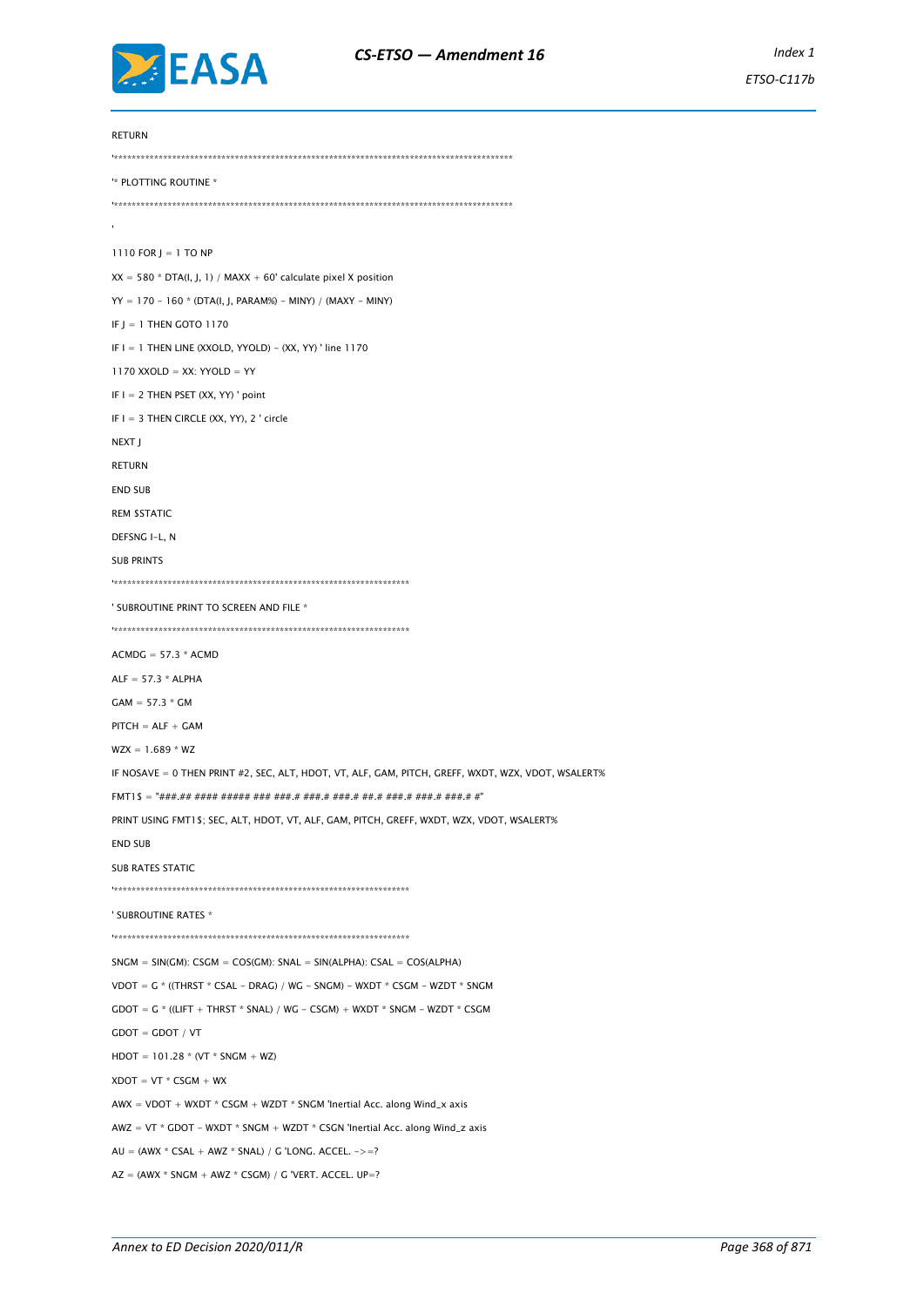



 $VG = XDOT$  $GRND = (VT * GM + WZ) / (VT + WX)$ 'Gamma w/r ground  $KF1 = 1$  $GHAT = GMIN * (1 + WX / VT)$ IF WZ > -30 AND WZ < -20 THEN KF1 = 1 + .025  $*$  (WZ + 20) IF  $WZ \le -30$  THEN KF1 = .75  $DGAM = 57.3 * (20 * GDOT - (GHAT - GRND + (1 - KFI) * WZ / 152 + 20 * GDOT))$ IF DGAM < 0 THEN  $KF2 = (2 + .4 * DGAM)$ ELSE  $KF2 = 2$ END IF IF KF2  $<$  0 THEN KF2  $=$  0  $KF2 = KF2 / 57.3$ END SUB SUB TAKEOFF STATIC '\*\*\*\*\*\*\*\*\*\*\*\*\*\*\*\*\*\*\*\*\*\*\*\*\*\*\*\*\*\*\*\*\*\*\*\*\*\*\*\*\*\*\*\*\*\*\*\*\*\*\*\*\*\*\*\*\*\*\*\*\*\*\*\*\*\*\*\* ' SUBROUTINE INTIALIZE TAKEOFF \* '\*\*\*\*\*\*\*\*\*\*\*\*\*\*\*\*\*\*\*\*\*\*\*\*\*\*\*\*\*\*\*\*\*\*\*\*\*\*\*\*\*\*\*\*\*\*\*\*\*\*\*\*\*\*\*\*\*\*\*\*\*\*\*\*\*\*\*\* IF APPFLG% = 0 THEN  $ALPHA = .12$ WHILE (LIFT  $<=$  WG) CALL DRAGS  $ALPHA = ALPHA + .01$ WEND GM = (THRST - DRAG) / WG 'COMPUTE POTENTIAL GAMMA ELSE  $GM = -3 / 57.3$ ALPHA = 2 / 57.3 CALL DRAGS  $TFCT = 1$ CALL THRUST  $T = DRAG - .052 * WG$ IF T  $<$  0 THEN T = .2  $*$  THRST  $TFCT = T / THRST$  $THRST = T$ END IF  $GMO = GM$ CALL RATES END SUB SUB THRUST STATIC '\*\*\*\*\*\*\*\*\*\*\*\*\*\*\*\*\*\*\*\*\*\*\*\*\*\*\*\*\*\*\*\*\*\*\*\*\*\*\*\*\*\*\*\*\*\*\*\*\*\*\*\*\*\*\*\*\*\*\*\*\*\*\*\*\*\*\* ' SUBROUTINE EPR/THRUST \* '\*\*\*\*\*\*\*\*\*\*\*\*\*\*\*\*\*\*\*\*\*\*\*\*\*\*\*\*\*\*\*\*\*\*\*\*\*\*\*\*\*\*\*\*\*\*\*\*\*\*\*\*\*\*\*\*\*\*\*\*\*\*\*\*\*\*\* ' TAKE-OFF THRUST FOR JT8D-17 ENGINES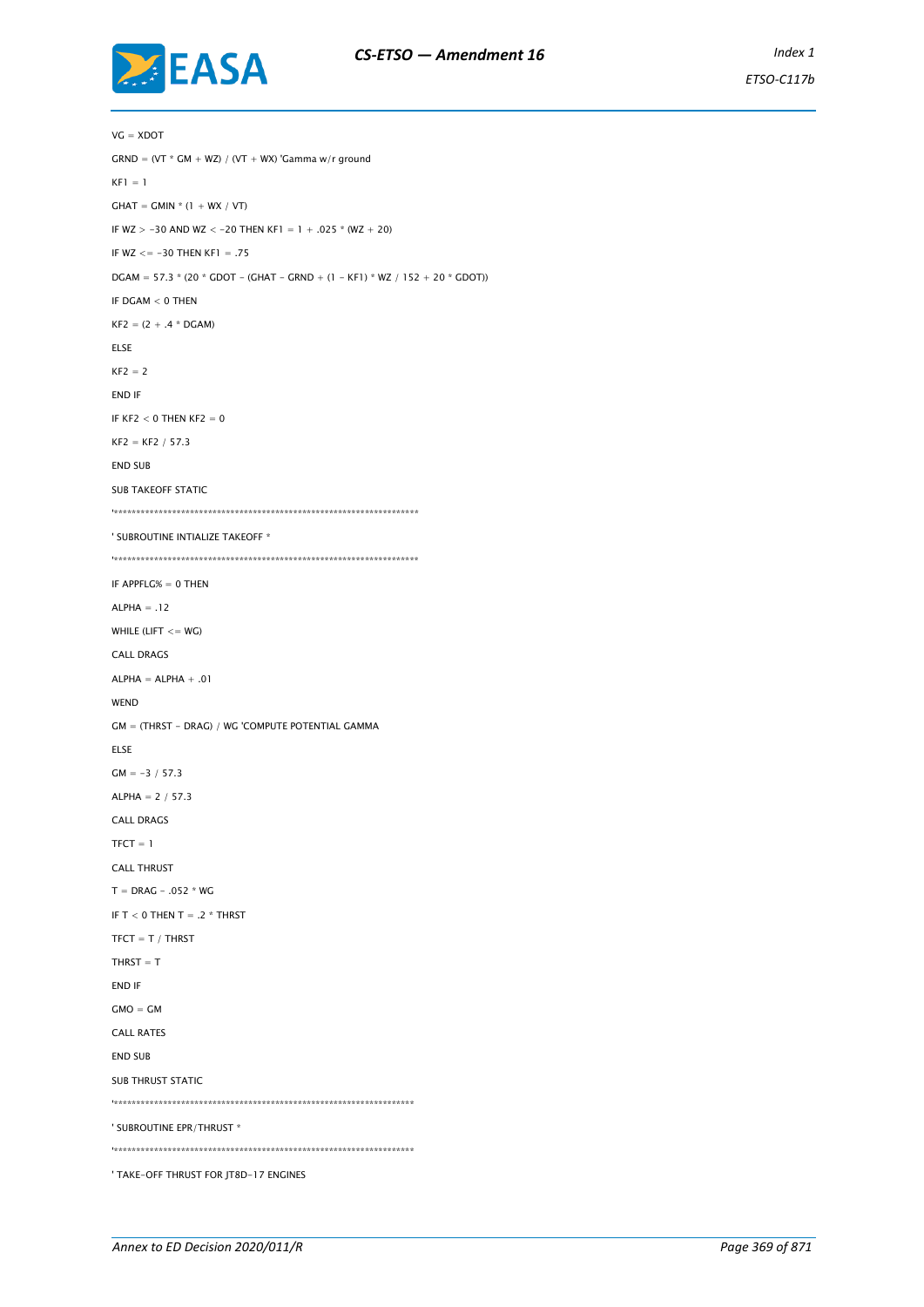

 $VE = 1.668 * VT$  $R00 = 14688.74$ :  $R01 = -.65187546$ #:  $R02 = 6.7371E-05$  $R10 = -13.9295$ :  $R11 = .000751143$ #:  $R12 = -1.5405E-07$  $R20 = .014643$ :  $R21 = 5.3444E-07$ :  $R22 = -4.8907E-10$  $AA0 = (R02 * ALT + R01) * ALT + R00$  $AA1 = (R12 * ALT + R11) * ALT + R10$  $AA2 = (R22 * ALT + R21) * ALT + R20$ THRST =  $2 * ((AA2 * VT + AAI) * VT + AAO)$  'Temp. = 100 F IF APPFLG% = 1 THEN IF LC%  $= 1$  AND TFCT  $< 1$  THEN  $GMO = .136$  $TSPL = 5.5$ 'Engine Spool Up Time  $TFCT = TFCT + DT / TSPL$ END IF IF TFCT  $> 1$  THEN TFCT  $= 1$ ELSE  $TFCT = 1$ END IF THRST = TFCT \* THRST '' THRST = 2 \* (((2.64159E-05 \* VT + 5.110896E-03) \* VT - 12.56476) \* VT + 15550) END SUB SUB VSHAKER STATIC '------------------------------------ COMPUTATION OF Vss AND V2-------------------------  $V2 = 145$ VTO =  $V2 + 10'$  SETS INITAL SPEED EQUAL TO  $V2 + 10$ SELECT CASE FLPS% CASE 10 IF VTO < 150 THEN VTO = 150 ' TAKEOFF CASE 18 IF VTO  $<$  148 THEN VTO  $=$  148 ' FLAP CASE 22 IF VTO < 147 THEN VTO = 147 ' SETTINGS CASE 33 VTO = 63.11225 + .222468 \* WG / 1000 ' APPROACH CASE 42 ' FLAP VTO = 62.67386 + .21744 \* WG / 1000 ' SETTINGS CASE ELSE END SELECT END SUB SUB WINDS STATIC '\*\*\*\*\*\*\*\*\*\*\*\*\*\*\*\*\*\*\*\*\*\*\*\*\*\*\*\*\*\*\*\*\*\*\*\*\*\*\*\*\*\*\*\*\*\*\*\*\*\*\*\*\*\*\*\*\*\*\*\*\*\*\*\*\*\* ' SUBROUTINE WINDS \* '\*\*\*\*\*\*\*\*\*\*\*\*\*\*\*\*\*\*\*\*\*\*\*\*\*\*\*\*\*\*\*\*\*\*\*\*\*\*\*\*\*\*\*\*\*\*\*\*\*\*\*\*\*\*\*\*\*\*\*\*\*\*\*\*\*\*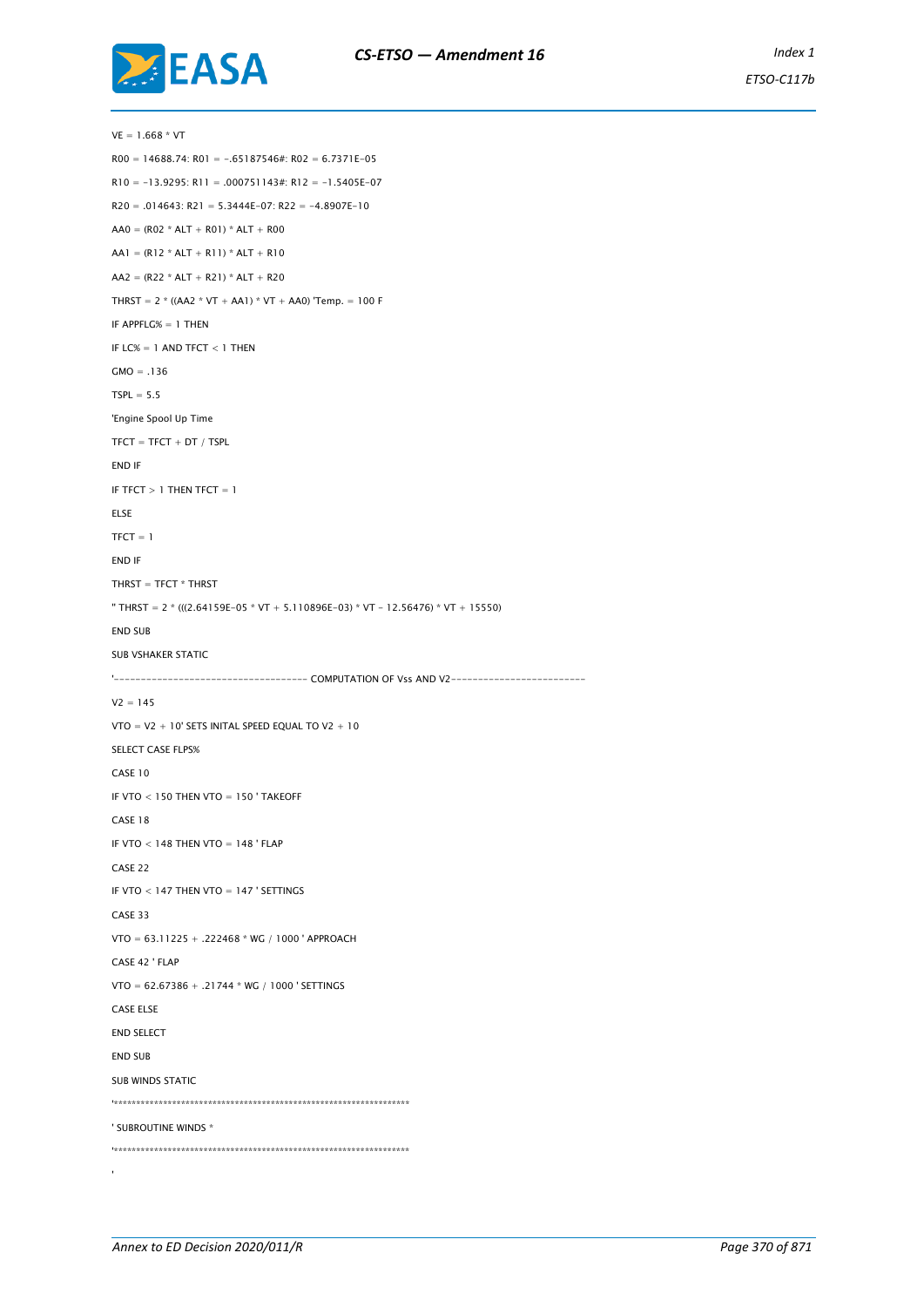

IF  $TDX > 0$  THEN  $T1 = 4$  $T2 = TSH$  $T3 = T1 + T2$  $T4 = -4$  $TS = T3 + TDX$  $T6 = T5 - T4$  $B1 = 3 * WX DTO / T1 \wedge 2$ A1 =  $-2 * B1 / (3 * T1)$  $B2 = 3 * WX DTO / T4 \wedge 2$ A2 =  $-2 * B2 / (3 * T4)$ IF  $SEC > T2$  AND  $SEC < T3$  THEN  $X = SEC - T2$  $WXDT = (A1 * X + B1) * X * X$ END IF IF SEC  $>$  T5 AND SEC  $<$  = T6 THEN  $X = SEC - T6$ WXDT =  $(A2 * X + B2) * X * X$ END IF IF SEC  $>$  T6 THEN WXDT = 0  $WX = WX + WXDT * DT$ END IF IF  $TDZ > 0$  THEN  $T1 = 4$  $T2 = TSV$  $T3 = T1 + T2$  $T4 = -4$  $TS = T3 + TDZ$  $T6 = T5 - T4$  $B1 = 3 * WZO / T1 \wedge 2$ A1 =  $-2 * B1 / (3 * T1)$  $B2 = 3 * WZO / T4 \wedge 2$ A2 =  $-2 * B2 / (3 * T4)$ IF  $SEC > T2$  AND  $SEC < T3$  THEN  $X = SEC - T2$  $WZ = (A1 * X + B1) * X * X$  $WZC = WZ$ END IF IF SEC  $>$  T5 AND SEC  $\lt$  = T6 THEN  $X = SEC - T6$  $WZ = (A2 * X + B2) * X * X$  $WZC = WZ$ END IF KALT =  $(-.0000011 * ALT + .00212) * ALT - .0251$ IF KALT  $<$  0 OR ALT  $<=$  0 THEN KALT  $=$  0